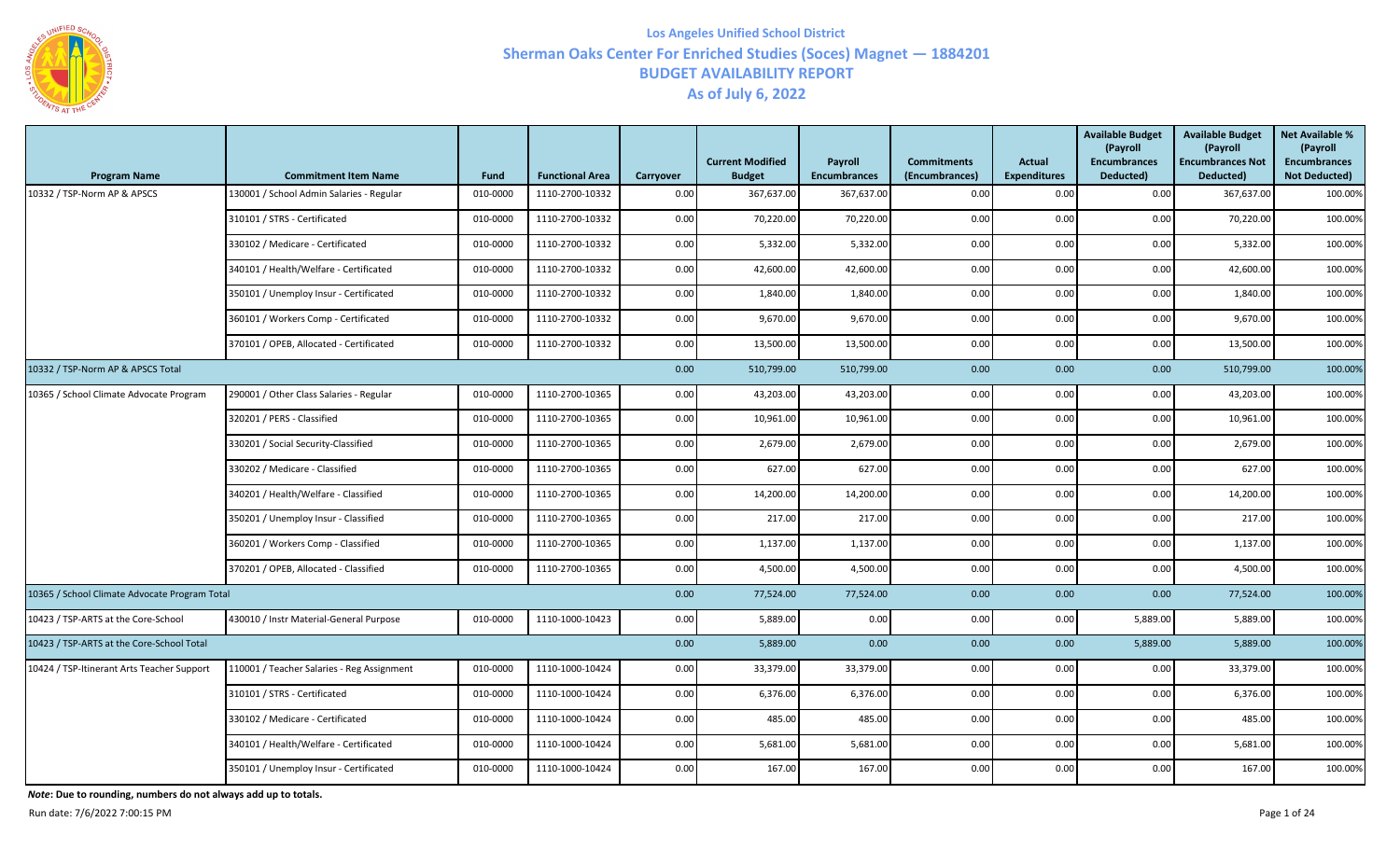

| <b>Program Name</b>                              | <b>Commitment Item Name</b>                        | <b>Fund</b> | <b>Functional Area</b> | Carryover | <b>Current Modified</b><br><b>Budget</b> | Payroll<br><b>Encumbrances</b> | <b>Commitments</b><br>(Encumbrances) | <b>Actual</b><br><b>Expenditures</b> | <b>Available Budget</b><br>(Payroll<br><b>Encumbrances</b><br>Deducted) | <b>Available Budget</b><br>(Payroll<br><b>Encumbrances Not</b><br>Deducted) | <b>Net Available %</b><br>(Payroll<br><b>Encumbrances</b><br><b>Not Deducted)</b> |
|--------------------------------------------------|----------------------------------------------------|-------------|------------------------|-----------|------------------------------------------|--------------------------------|--------------------------------------|--------------------------------------|-------------------------------------------------------------------------|-----------------------------------------------------------------------------|-----------------------------------------------------------------------------------|
|                                                  | 360101 / Workers Comp - Certificated               | 010-0000    | 1110-1000-10424        | 0.00      | 878.00                                   | 878.00                         | 0.00                                 | 0.00                                 | 0.00                                                                    | 878.00                                                                      | 100.00%                                                                           |
|                                                  | 370101 / OPEB, Allocated - Certificated            | 010-0000    | 1110-1000-10424        | 0.00      | 1,800.00                                 | 1,800.00                       | 0.00                                 | 0.00                                 | 0.00                                                                    | 1,800.00                                                                    | 100.00%                                                                           |
| 10424 / TSP-Itinerant Arts Teacher Support Total |                                                    |             |                        | 0.00      | 48,766.00                                | 48,766.00                      | 0.00                                 | 0.00                                 | 0.00                                                                    | 48,766.00                                                                   | 100.00%                                                                           |
| 10529 / School Nurse                             | 120041 / Health Services Salaries - Regular        | 010-0000    | 0000-3140-10529        | 0.00      | 89,247.00                                | 89,247.00                      | 0.00                                 | 0.00                                 | 0.00                                                                    | 89,247.00                                                                   | 100.00%                                                                           |
|                                                  | 310101 / STRS - Certificated                       | 010-0000    | 0000-3140-10529        | 0.00      | 17,047.00                                | 17,047.00                      | 0.00                                 | 0.00                                 | 0.00                                                                    | 17,047.00                                                                   | 100.00%                                                                           |
|                                                  | 330102 / Medicare - Certificated                   | 010-0000    | 0000-3140-10529        | 0.00      | 1,295.00                                 | 1,295.00                       | 0.00                                 | 0.00                                 | 0.00                                                                    | 1,295.00                                                                    | 100.00%                                                                           |
|                                                  | 340101 / Health/Welfare - Certificated             | 010-0000    | 0000-3140-10529        | 0.00      | 14,199.00                                | 14,199.00                      | 0.00                                 | 0.00                                 | 0.00                                                                    | 14,199.00                                                                   | 100.00%                                                                           |
|                                                  | 350101 / Unemploy Insur - Certificated             | 010-0000    | 0000-3140-10529        | 0.00      | 447.00                                   | 447.00                         | 0.00                                 | 0.00                                 | 0.00                                                                    | 447.00                                                                      | 100.00%                                                                           |
|                                                  | 360101 / Workers Comp - Certificated               | 010-0000    | 0000-3140-10529        | 0.00      | 2,348.00                                 | 2,348.00                       | 0.00                                 | 0.00                                 | 0.00                                                                    | 2,348.00                                                                    | 100.00%                                                                           |
|                                                  | 370101 / OPEB, Allocated - Certificated            | 010-0000    | 0000-3140-10529        | 0.00      | 4,499.00                                 | 4,499.00                       | 0.00                                 | 0.00                                 | 0.00                                                                    | 4,499.00                                                                    | 100.00%                                                                           |
| 10529 / School Nurse Total                       |                                                    |             |                        | 0.00      | 129,082.00                               | 129,082.00                     | 0.00                                 | 0.00                                 | 0.00                                                                    | 129,082.00                                                                  | 100.00%                                                                           |
| 10531 / Transition Services                      | 110001 / Teacher Salaries - Reg Assignment         | 010-6500    | 5760-1110-10531        | 0.00      | 22,102.00                                | 22,102.00                      | 0.00                                 | 0.00                                 | 0.00                                                                    | 22,102.00                                                                   | 100.00%                                                                           |
|                                                  | 310101 / STRS - Certificated                       | 010-6500    | 5760-1110-10531        | 0.00      | 4,222.00                                 | 4,222.00                       | 0.00                                 | 0.00                                 | 0.00                                                                    | 4,222.00                                                                    | 100.00%                                                                           |
|                                                  | 330102 / Medicare - Certificated                   | 010-6500    | 5760-1110-10531        | 0.00      | 321.00                                   | 321.00                         | 0.00                                 | 0.00                                 | 0.00                                                                    | 321.00                                                                      | 100.00%                                                                           |
|                                                  | 340101 / Health/Welfare - Certificated             | 010-6500    | 5760-1110-10531        | 0.00      | 3,517.00                                 | 3,517.00                       | 0.00                                 | 0.00                                 | 0.00                                                                    | 3,517.00                                                                    | 100.00%                                                                           |
|                                                  | 350101 / Unemploy Insur - Certificated             | 010-6500    | 5760-1110-10531        | 0.00      | 111.00                                   | 111.00                         | 0.00                                 | 0.00                                 | 0.00                                                                    | 111.00                                                                      | 100.00%                                                                           |
|                                                  | 360101 / Workers Comp - Certificated               | 010-6500    | 5760-1110-10531        | 0.00      | 582.00                                   | 582.00                         | 0.00                                 | 0.00                                 | 0.00                                                                    | 582.00                                                                      | 100.00%                                                                           |
|                                                  | 370101 / OPEB, Allocated - Certificated            | 010-6500    | 5760-1110-10531        | 0.00      | 1,114.00                                 | 1,114.00                       | 0.00                                 | 0.00                                 | 0.00                                                                    | 1,114.00                                                                    | 100.00%                                                                           |
| 10531 / Transition Services Total                |                                                    |             |                        | 0.00      | 31,969.00                                | 31,969.00                      | 0.00                                 | 0.00                                 | 0.00                                                                    | 31,969.00                                                                   | 100.00%                                                                           |
| 10552 / TSP-Student Equity Needs Index           | 430098 / Instr Material Pot Fndg - Budget use only | 010-0000    | 1110-1000-10552        | 0.00      | 8,112.00                                 | 0.00                           | 0.00                                 | 0.00                                 | 8,112.00                                                                | 8,112.00                                                                    | 100.00%                                                                           |
| 10552 / TSP-Student Equity Needs Index Total     |                                                    |             |                        | 0.00      | 8,112.00                                 | 0.00                           | 0.00                                 | 0.00                                 | 8,112.00                                                                | 8,112.00                                                                    | 100.00%                                                                           |
| 10983 / TSP-SENI Goal 1 100% Graduation          | 130004 / School Admin Salaries-Supple/Oth          | 010-0000    | 1110-2700-10983        | 0.00      | 1,615.00                                 | 1,615.00                       | 0.00                                 | 0.00                                 | 0.00                                                                    | 1,615.00                                                                    | 100.00%                                                                           |
|                                                  | 310101 / STRS - Certificated                       | 010-0000    | 1110-2700-10983        | 0.00      | 309.00                                   | 309.00                         | 0.00                                 | 0.00                                 | 0.00                                                                    | 309.00                                                                      | 100.00%                                                                           |
|                                                  | 330102 / Medicare - Certificated                   | 010-0000    | 1110-2700-10983        | 0.00      | 24.00                                    | 24.00                          | 0.00                                 | 0.00                                 | 0.00                                                                    | 24.00                                                                       | 100.00%                                                                           |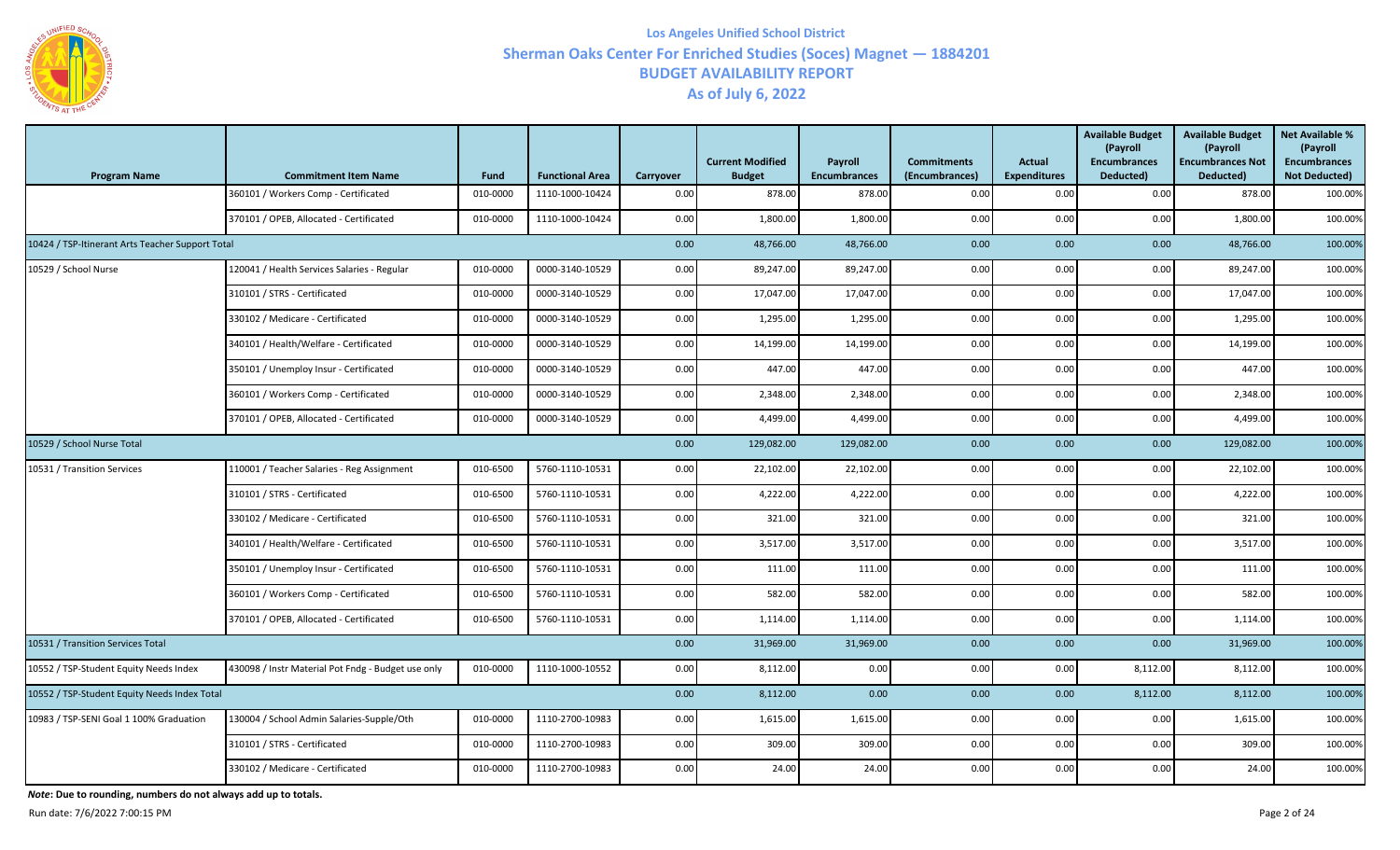

| <b>Program Name</b>                           | <b>Commitment Item Name</b>              | <b>Fund</b> | <b>Functional Area</b> | Carryover | <b>Current Modified</b><br><b>Budget</b> | Payroll<br><b>Encumbrances</b> | <b>Commitments</b><br>(Encumbrances) | Actual<br><b>Expenditures</b> | <b>Available Budget</b><br>(Payroll<br><b>Encumbrances</b><br>Deducted) | <b>Available Budget</b><br>(Payroll<br><b>Encumbrances Not</b><br>Deducted) | <b>Net Available %</b><br>(Payroll<br><b>Encumbrances</b><br><b>Not Deducted)</b> |
|-----------------------------------------------|------------------------------------------|-------------|------------------------|-----------|------------------------------------------|--------------------------------|--------------------------------------|-------------------------------|-------------------------------------------------------------------------|-----------------------------------------------------------------------------|-----------------------------------------------------------------------------------|
|                                               | 350101 / Unemploy Insur - Certificated   | 010-0000    | 1110-2700-10983        | 0.00      | 9.00                                     | 9.00                           | 0.00                                 | 0.00                          | 0.00                                                                    | 9.00                                                                        | 100.00%                                                                           |
|                                               | 360101 / Workers Comp - Certificated     | 010-0000    | 1110-2700-10983        | 0.00      | 43.00                                    | 43.00                          | 0.00                                 | 0.00                          | 0.00                                                                    | 43.00                                                                       | 100.00%                                                                           |
| 10983 / TSP-SENI Goal 1 100% Graduation Total |                                          |             |                        | 0.00      | 2,000.00                                 | 2,000.00                       | 0.00                                 | 0.00                          | 0.00                                                                    | 2,000.00                                                                    | 100.00%                                                                           |
| 10984 / TSP-SENI Goal 2 Proficiency for All   | 120021 / Guidance/Welfare Salaries-Reg   | 010-0000    | 1110-3110-10984        | 0.00      | 55,014.00                                | 55,014.00                      | 0.00                                 | 0.00                          | 0.00                                                                    | 55,014.00                                                                   | 100.00%                                                                           |
|                                               | 120024 / Guidance/Welfare Salaries-Supp  | 010-0000    | 1110-3110-10984        | 0.00      | 4,040.00                                 | 4,040.00                       | 0.00                                 | 0.00                          | 0.00                                                                    | 4,040.00                                                                    | 100.00%                                                                           |
|                                               | 130001 / School Admin Salaries - Regular | 010-0000    | 1110-2700-10984        | 0.00      | 121,250.00                               | 121,250.00                     | 0.00                                 | 0.00                          | 0.00                                                                    | 121,250.00                                                                  | 100.00%                                                                           |
|                                               | 190001 / Other Cert Salaries - Regular   | 010-0000    | 1110-2100-10984        | 0.00      | 182,187.00                               | 182,187.00                     | 0.00                                 | 0.00                          | 0.00                                                                    | 182,187.00                                                                  | 100.00%                                                                           |
|                                               | 190004 / Other Cert Salaries - Supple    | 010-0000    | 1110-2100-10984        | 0.00      | 2,544.00                                 | 2,544.00                       | 0.00                                 | 0.00                          | 0.00                                                                    | 2,544.00                                                                    | 100.00%                                                                           |
|                                               | 310101 / STRS - Certificated             | 010-0000    | 1110-2100-10984        | 0.00      | 35,286.00                                | 35,286.00                      | 0.00                                 | 0.00                          | 0.00                                                                    | 35,286.00                                                                   | 100.00%                                                                           |
|                                               |                                          |             | 1110-2700-10984        | 0.00      | 23,159.00                                | 23,159.00                      | 0.00                                 | 0.00                          | 0.00                                                                    | 23,159.00                                                                   | 100.00%                                                                           |
|                                               |                                          |             | 1110-3110-10984        | 0.00      | 11,282.00                                | 11,282.00                      | 0.00                                 | 0.00                          | 0.00                                                                    | 11,282.00                                                                   | 100.00%                                                                           |
|                                               | 330102 / Medicare - Certificated         | 010-0000    | 1110-2100-10984        | 0.00      | 2,681.00                                 | 2,681.00                       | 0.00                                 | 0.00                          | 0.00                                                                    | 2,681.00                                                                    | 100.00%                                                                           |
|                                               |                                          |             | 1110-2700-10984        | 0.00      | 1,759.00                                 | 1,759.00                       | 0.00                                 | 0.00                          | 0.00                                                                    | 1,759.00                                                                    | 100.00%                                                                           |
|                                               |                                          |             | 1110-3110-10984        | 0.00      | 857.00                                   | 857.00                         | 0.00                                 | 0.00                          | 0.00                                                                    | 857.00                                                                      | 100.00%                                                                           |
|                                               | 340101 / Health/Welfare - Certificated   | 010-0000    | 1110-2100-10984        | 0.00      | 28,400.00                                | 28,400.00                      | 0.00                                 | 0.00                          | 0.00                                                                    | 28,400.00                                                                   | 100.00%                                                                           |
|                                               |                                          |             | 1110-2700-10984        | 0.00      | 14,200.00                                | 14,200.00                      | 0.00                                 | 0.00                          | 0.00                                                                    | 14,200.00                                                                   | 100.00%                                                                           |
|                                               |                                          |             | 1110-3110-10984        | 0.00      | 8,519.00                                 | 8,519.00                       | 0.00                                 | 0.00                          | 0.00                                                                    | 8,519.00                                                                    | 100.00%                                                                           |
|                                               | 350101 / Unemploy Insur - Certificated   | 010-0000    | 1110-2100-10984        | 0.00      | 926.00                                   | 926.00                         | 0.00                                 | 0.00                          | 0.00                                                                    | 926.00                                                                      | 100.00%                                                                           |
|                                               |                                          |             | 1110-2700-10984        | 0.00      | 607.00                                   | 607.00                         | 0.00                                 | 0.00                          | 0.00                                                                    | 607.00                                                                      | 100.00%                                                                           |
|                                               |                                          |             | 1110-3110-10984        | 0.00      | 297.00                                   | 297.00                         | 0.00                                 | 0.00                          | 0.00                                                                    | 297.00                                                                      | 100.00%                                                                           |
|                                               | 360101 / Workers Comp - Certificated     | 010-0000    | 1110-2100-10984        | 0.00      | 4,861.00                                 | 4,861.00                       | 0.00                                 | 0.00                          | 0.00                                                                    | 4,861.00                                                                    | 100.00%                                                                           |
|                                               |                                          |             | 1110-2700-10984        | 0.00      | 3,189.00                                 | 3,189.00                       | 0.00                                 | 0.00                          | 0.00                                                                    | 3,189.00                                                                    | 100.00%                                                                           |
|                                               |                                          |             | 1110-3110-10984        | 0.00      | 1,554.00                                 | 1,554.00                       | 0.00                                 | 0.00                          | 0.00                                                                    | 1,554.00                                                                    | 100.00%                                                                           |
|                                               | 370101 / OPEB, Allocated - Certificated  | 010-0000    | 1110-2100-10984        | 0.00      | 9,000.00                                 | 9,000.00                       | 0.00                                 | 0.00                          | 0.00                                                                    | 9,000.00                                                                    | 100.00%                                                                           |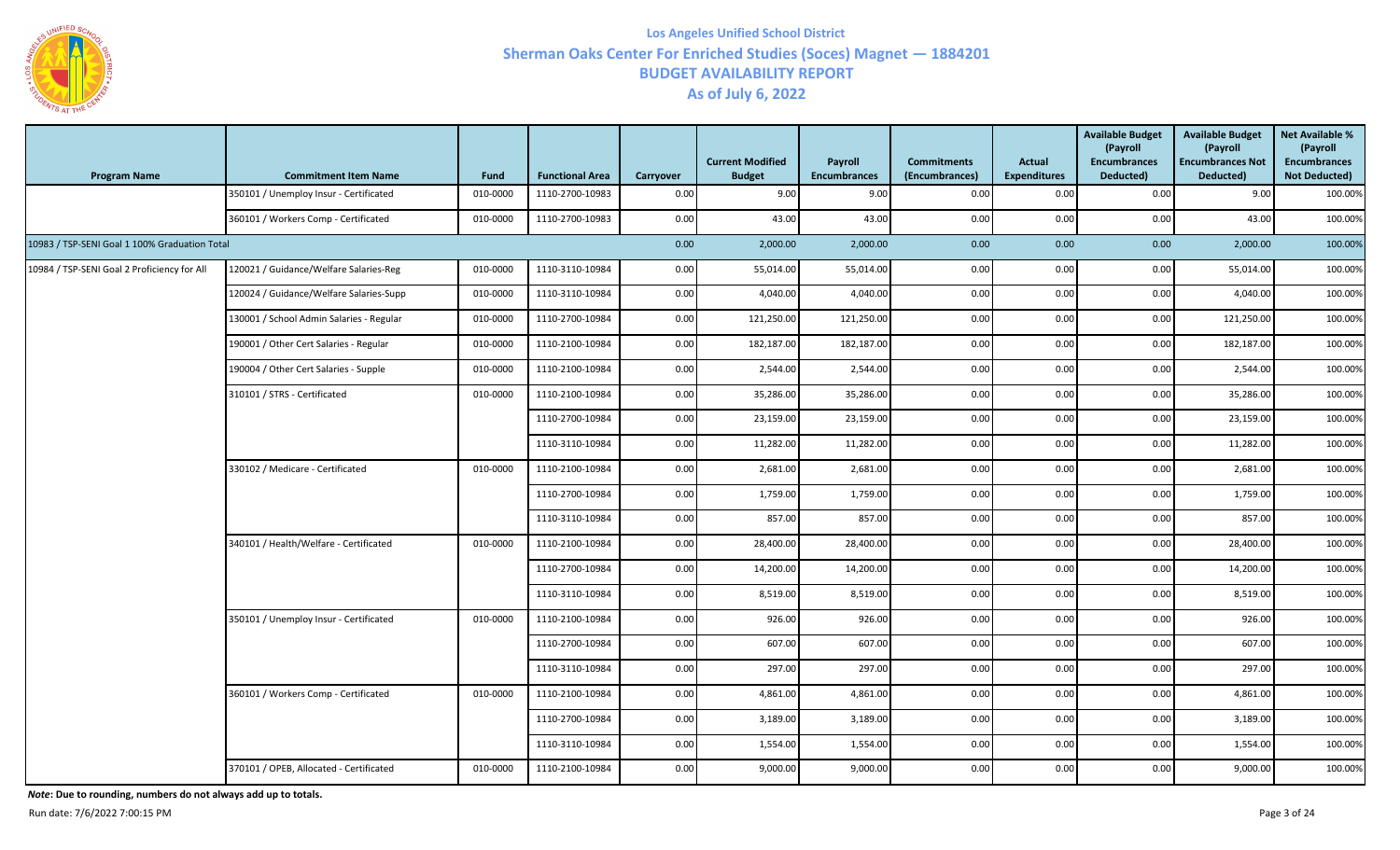

| <b>Program Name</b>                                                                              | <b>Commitment Item Name</b>                        | <b>Fund</b> | <b>Functional Area</b> | Carryover | <b>Current Modified</b><br><b>Budget</b> | Payroll<br><b>Encumbrances</b> | <b>Commitments</b><br>(Encumbrances) | <b>Actual</b><br><b>Expenditures</b> | <b>Available Budget</b><br>(Payroll<br><b>Encumbrances</b><br>Deducted) | <b>Available Budget</b><br>(Payroll<br><b>Encumbrances Not</b><br>Deducted) | <b>Net Available %</b><br>(Payroll<br><b>Encumbrances</b><br><b>Not Deducted)</b> |
|--------------------------------------------------------------------------------------------------|----------------------------------------------------|-------------|------------------------|-----------|------------------------------------------|--------------------------------|--------------------------------------|--------------------------------------|-------------------------------------------------------------------------|-----------------------------------------------------------------------------|-----------------------------------------------------------------------------------|
|                                                                                                  | 370101 / OPEB, Allocated - Certificated            | 010-0000    | 1110-2700-10984        | 0.00      | 4,500.00                                 | 4,500.00                       | 0.00                                 | 0.00                                 | 0.00                                                                    | 4,500.00                                                                    | 100.00%                                                                           |
|                                                                                                  |                                                    |             | 1110-3110-10984        | 0.00      | 2,699.00                                 | 2,699.00                       | 0.00                                 | 0.00                                 | 0.00                                                                    | 2,699.00                                                                    | 100.00%                                                                           |
|                                                                                                  | 430001 / General Supplies                          | 010-0000    | 1110-1000-10984        | 0.00      | 2,892.00                                 | 0.00                           | 0.00                                 | 0.00                                 | 2,892.00                                                                | 2,892.00                                                                    | 100.00%                                                                           |
|                                                                                                  | 430004 / Reprographic Services                     | 010-0000    | 1110-1000-10984        | 0.00      | 500.00                                   | 0.00                           | 0.00                                 | 0.00                                 | 500.00                                                                  | 500.00                                                                      | 100.00%                                                                           |
|                                                                                                  | 430098 / Instr Material Pot Fndg - Budget use only | 010-0000    | 1110-1000-10984        | 0.00      | 5,586.00                                 | 0.00                           | 0.00                                 | 0.00                                 | 5,586.00                                                                | 5,586.00                                                                    | 100.00%                                                                           |
| 10984 / TSP-SENI Goal 2 Proficiency for All Total                                                |                                                    |             |                        | 0.00      | 527,789.00                               | 518,811.00                     | 0.00                                 | 0.00                                 | 8,978.00                                                                | 527,789.00                                                                  | 100.00%                                                                           |
| 10985 / TSP-SENI Goal 3 100% Attendance                                                          | 240001 / Office Pers Salaries - Regular            | 010-0000    | 1110-2700-10985        | 0.00      | 40,278.00                                | 40,278.00                      | 0.00                                 | 0.00                                 | 0.00                                                                    | 40,278.00                                                                   | 100.00%                                                                           |
|                                                                                                  | 320201 / PERS - Classified                         | 010-0000    | 1110-2700-10985        | 0.00      | 10,219.00                                | 10,219.00                      | 0.00                                 | 0.00                                 | 0.00                                                                    | 10,219.00                                                                   | 100.00%                                                                           |
|                                                                                                  | 330201 / Social Security-Classified                | 010-0000    | 1110-2700-10985        | 0.00      | 2,498.00                                 | 2,498.00                       | 0.00                                 | 0.00                                 | 0.00                                                                    | 2,498.00                                                                    | 100.00%                                                                           |
|                                                                                                  | 330202 / Medicare - Classified                     | 010-0000    | 1110-2700-10985        | 0.00      | 585.00                                   | 585.00                         | 0.00                                 | 0.00                                 | 0.00                                                                    | 585.00                                                                      | 100.00%                                                                           |
|                                                                                                  | 340201 / Health/Welfare - Classified               | 010-0000    | 1110-2700-10985        | 0.00      | 14,200.00                                | 14,200.00                      | 0.00                                 | 0.00                                 | 0.00                                                                    | 14,200.00                                                                   | 100.00%                                                                           |
|                                                                                                  | 350201 / Unemploy Insur - Classified               | 010-0000    | 1110-2700-10985        | 0.00      | 202.00                                   | 202.00                         | 0.00                                 | 0.00                                 | 0.00                                                                    | 202.00                                                                      | 100.00%                                                                           |
|                                                                                                  | 360201 / Workers Comp - Classified                 | 010-0000    | 1110-2700-10985        | 0.00      | 1,060.00                                 | 1,060.00                       | 0.00                                 | 0.00                                 | 0.00                                                                    | 1,060.00                                                                    | 100.00%                                                                           |
|                                                                                                  | 370201 / OPEB, Allocated - Classified              | 010-0000    | 1110-2700-10985        | 0.00      | 4,500.00                                 | 4,500.00                       | 0.00                                 | 0.00                                 | 0.00                                                                    | 4,500.00                                                                    | 100.00%                                                                           |
|                                                                                                  | 430098 / Instr Material Pot Fndg - Budget use only | 010-0000    | 1110-1000-10985        | 0.00      | 4,257.00                                 | 0.00                           | 0.00                                 | 0.00                                 | 4,257.00                                                                | 4,257.00                                                                    | 100.00%                                                                           |
| 10985 / TSP-SENI Goal 3 100% Attendance Total                                                    |                                                    |             |                        | 0.00      | 77,799.00                                | 73,542.00                      | 0.00                                 | 0.00                                 | 4,257.00                                                                | 77,799.00                                                                   | 100.00%                                                                           |
| 10987 / TSP-SENI Goal 4 Parent & Community 430010 / Instr Material-General Purpose<br>Engagement |                                                    | 010-0000    | 1110-1000-10987        | 0.00      | 32,444.00                                | 0.00                           | 0.00                                 | 0.00                                 | 32,444.00                                                               | 32,444.00                                                                   | 100.00%                                                                           |
| 10987 / TSP-SENI Goal 4 Parent & Community Engagement Total                                      |                                                    |             |                        | 0.00      | 32,444.00                                | 0.00                           | 0.00                                 | 0.00                                 | 32,444.00                                                               | 32,444.00                                                                   | 100.00%                                                                           |
| 10989 / TSP-CSR-Teacher/Librarian                                                                | 110001 / Teacher Salaries - Reg Assignment         | 010-0000    | 1110-1000-10989        | 0.00      | 1,305,244.00                             | 1,305,244.00                   | 0.00                                 | 0.00                                 | 0.00                                                                    | 1,305,244.00                                                                | 100.00%                                                                           |
|                                                                                                  | 120001 / Librarian Salaries-Regular                | 010-0000    | 1110-2420-10989        | 0.00      | 95,400.00                                | 95,400.00                      | 0.00                                 | 0.00                                 | 0.00                                                                    | 95,400.00                                                                   | 100.00%                                                                           |
|                                                                                                  | 120004 / Librarian Salaries-Supple/Oth             | 010-0000    | 1110-2420-10989        | 0.00      | 1,000.00                                 | 1,000.00                       | 0.00                                 | 0.00                                 | 0.00                                                                    | 1,000.00                                                                    | 100.00%                                                                           |
|                                                                                                  | 310101 / STRS - Certificated                       | 010-0000    | 1110-1000-10989        | 0.00      | 249,305.00                               | 249,305.00                     | 0.00                                 | 0.00                                 | 0.00                                                                    | 249,305.00                                                                  | 100.00%                                                                           |
|                                                                                                  |                                                    |             | 1110-2420-10989        | 0.00      | 18,414.00                                | 18,414.00                      | 0.00                                 | 0.00                                 | 0.00                                                                    | 18,414.00                                                                   | 100.00%                                                                           |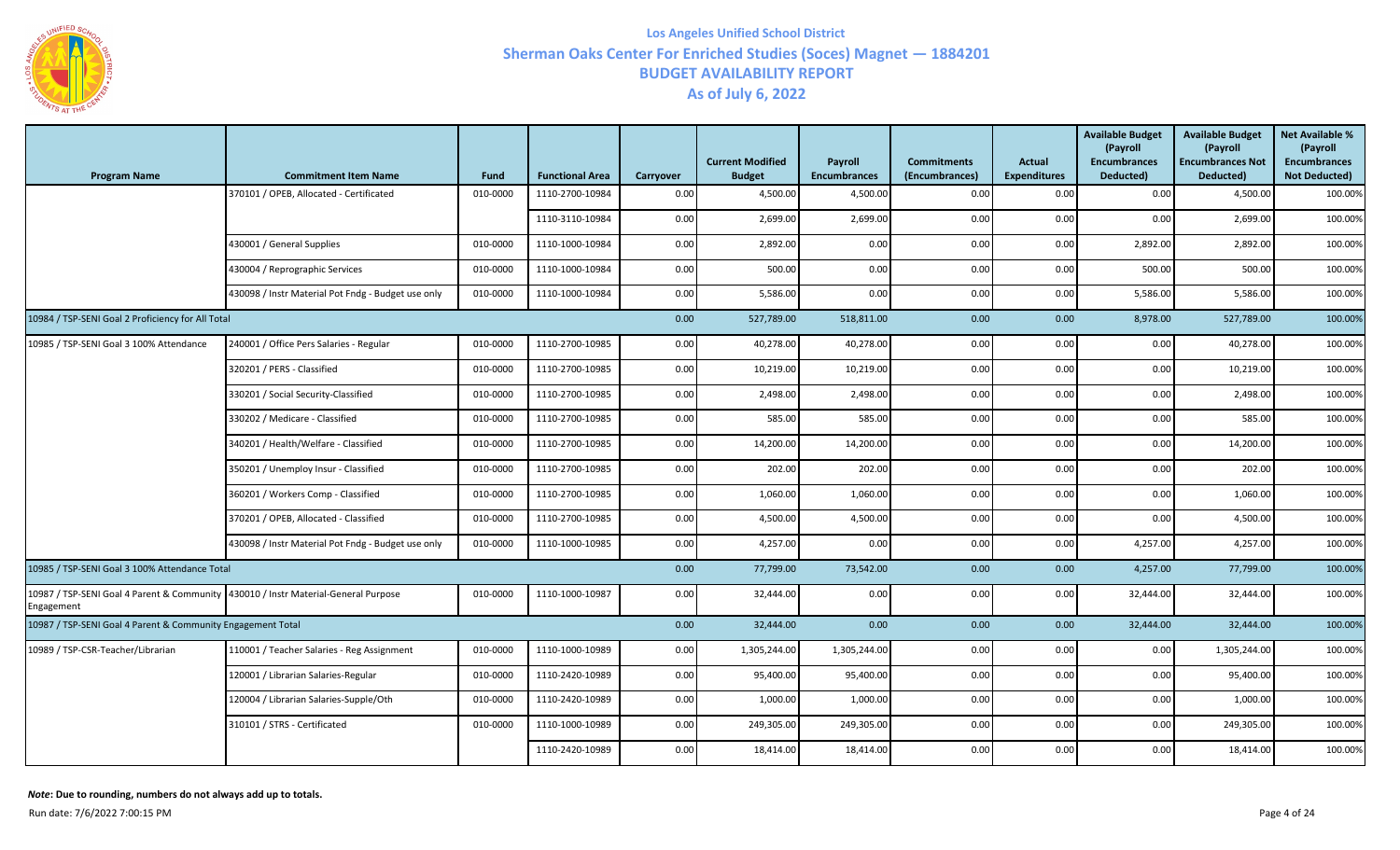

| <b>Program Name</b>                     | <b>Commitment Item Name</b>                | Fund     | <b>Functional Area</b> | Carryover | <b>Current Modified</b><br><b>Budget</b> | Payroll<br><b>Encumbrances</b> | <b>Commitments</b><br>(Encumbrances) | <b>Actual</b><br><b>Expenditures</b> | <b>Available Budget</b><br>(Payroll<br><b>Encumbrances</b><br>Deducted) | <b>Available Budget</b><br>(Payroll<br><b>Encumbrances Not</b><br>Deducted) | <b>Net Available %</b><br>(Payroll<br><b>Encumbrances</b><br><b>Not Deducted)</b> |
|-----------------------------------------|--------------------------------------------|----------|------------------------|-----------|------------------------------------------|--------------------------------|--------------------------------------|--------------------------------------|-------------------------------------------------------------------------|-----------------------------------------------------------------------------|-----------------------------------------------------------------------------------|
|                                         | 330102 / Medicare - Certificated           | 010-0000 | 1110-1000-10989        | 0.00      | 18,936.00                                | 18,936.00                      | 0.00                                 | 0.00                                 | 0.00                                                                    | 18,936.00                                                                   | 100.00%                                                                           |
|                                         |                                            |          | 1110-2420-10989        | 0.00      | 1,399.00                                 | 1,399.00                       | 0.00                                 | 0.00                                 | 0.00                                                                    | 1,399.00                                                                    | 100.00%                                                                           |
|                                         | 340101 / Health/Welfare - Certificated     | 010-0000 | 1110-1000-10989        | 0.00      | 213,000.00                               | 213,000.00                     | 0.00                                 | 0.00                                 | 0.00                                                                    | 213,000.00                                                                  | 100.00%                                                                           |
|                                         |                                            |          | 1110-2420-10989        | 0.00      | 14,200.00                                | 14,200.00                      | 0.00                                 | 0.00                                 | 0.00                                                                    | 14,200.00                                                                   | 100.00%                                                                           |
|                                         | 350101 / Unemploy Insur - Certificated     | 010-0000 | 1110-1000-10989        | 0.00      | 6,534.00                                 | 6,534.00                       | 0.00                                 | 0.00                                 | 0.00                                                                    | 6,534.00                                                                    | 100.00%                                                                           |
|                                         |                                            |          | 1110-2420-10989        | 0.00      | 483.00                                   | 483.00                         | 0.00                                 | 0.00                                 | 0.00                                                                    | 483.00                                                                      | 100.00%                                                                           |
|                                         | 360101 / Workers Comp - Certificated       | 010-0000 | 1110-1000-10989        | 0.00      | 34,333.00                                | 34,333.00                      | 0.00                                 | 0.00                                 | 0.00                                                                    | 34,333.00                                                                   | 100.00%                                                                           |
|                                         |                                            |          | 1110-2420-10989        | 0.00      | 2,537.00                                 | 2,537.00                       | 0.00                                 | 0.00                                 | 0.00                                                                    | 2,537.00                                                                    | 100.00%                                                                           |
|                                         | 370101 / OPEB, Allocated - Certificated    | 010-0000 | 1110-1000-10989        | 0.00      | 67,500.00                                | 67,500.00                      | 0.00                                 | 0.00                                 | 0.00                                                                    | 67,500.00                                                                   | 100.00%                                                                           |
|                                         |                                            |          | 1110-2420-10989        | 0.00      | 4,500.00                                 | 4,500.00                       | 0.00                                 | 0.00                                 | 0.00                                                                    | 4,500.00                                                                    | 100.00%                                                                           |
| 10989 / TSP-CSR-Teacher/Librarian Total |                                            |          |                        |           |                                          | 2,032,785.00<br>2,032,785.00   | 0.00                                 | 0.00                                 | 0.00                                                                    | 2,032,785.00                                                                | 100.00%                                                                           |
| 11104 / Regional Occup Prog-Schs        | 110001 / Teacher Salaries - Reg Assignment | 010-0000 | 6000-1000-11104        | 0.00      | 37,813.00                                | 37,813.00                      | 0.00                                 | 0.00                                 | 0.00                                                                    | 37,813.00                                                                   | 100.00%                                                                           |
|                                         | 310101 / STRS - Certificated               | 010-0000 | 6000-1000-11104        | 0.00      | 7,223.00                                 | 7,223.00                       | 0.00                                 | 0.00                                 | 0.00                                                                    | 7,223.00                                                                    | 100.00%                                                                           |
|                                         | 330102 / Medicare - Certificated           | 010-0000 | 6000-1000-11104        | 0.00      | 549.00                                   | 549.00                         | 0.00                                 | 0.00                                 | 0.00                                                                    | 549.00                                                                      | 100.00%                                                                           |
|                                         | 340101 / Health/Welfare - Certificated     | 010-0000 | 6000-1000-11104        | 0.00      | 9,230.00                                 | 9,230.00                       | 0.00                                 | 0.00                                 | 0.00                                                                    | 9,230.00                                                                    | 100.00%                                                                           |
|                                         | 350101 / Unemploy Insur - Certificated     | 010-0000 | 6000-1000-11104        | 0.00      | 190.00                                   | 190.00                         | 0.00                                 | 0.00                                 | 0.00                                                                    | 190.00                                                                      | 100.00%                                                                           |
|                                         | 360101 / Workers Comp - Certificated       | 010-0000 | 6000-1000-11104        | 0.00      | 995.00                                   | 995.00                         | 0.00                                 | 0.00                                 | 0.00                                                                    | 995.00                                                                      | 100.00%                                                                           |
|                                         | 370101 / OPEB, Allocated - Certificated    | 010-0000 | 6000-1000-11104        | 0.00      | 2,925.00                                 | 2,925.00                       | 0.00                                 | 0.00                                 | 0.00                                                                    | 2,925.00                                                                    | 100.00%                                                                           |
| 11104 / Regional Occup Prog-Schs Total  |                                            |          |                        | 0.00      | 58,925.00                                | 58,925.00                      | 0.00                                 | 0.00                                 | 0.00                                                                    | 58,925.00                                                                   | 100.00%                                                                           |
| 11301 / TIIPG-Magnet-Schs               | 110004 / Teacher Salaries - Supple/Other   | 010-0000 | 3100-1000-11301        | 0.00      | 42,212.00                                | 42,212.00                      | 0.00                                 | 0.00                                 | 0.00                                                                    | 42,212.00                                                                   | 100.00%                                                                           |
|                                         | 190001 / Other Cert Salaries - Regular     | 010-0000 | 3100-2100-11301        | 0.00      | 98,007.00                                | 98,007.00                      | 0.00                                 | 0.00                                 | 0.00                                                                    | 98,007.00                                                                   | 100.00%                                                                           |
|                                         | 190004 / Other Cert Salaries - Supple      | 010-0000 | 3100-2100-11301        | 0.00      | 1,274.00                                 | 1,274.00                       | 0.00                                 | 0.00                                 | 0.00                                                                    | 1,274.00                                                                    | 100.00%                                                                           |
|                                         | 310101 / STRS - Certificated               | 010-0000 | 3100-1000-11301        | 0.00      | 8,064.00                                 | 8,064.00                       | 0.00                                 | 0.00                                 | 0.00                                                                    | 8,064.00                                                                    | 100.00%                                                                           |
|                                         |                                            |          | 3100-2100-11301        | 0.00      | 18,964.00                                | 18,964.00                      | 0.00                                 | 0.00                                 | 0.00                                                                    | 18,964.00                                                                   | 100.00%                                                                           |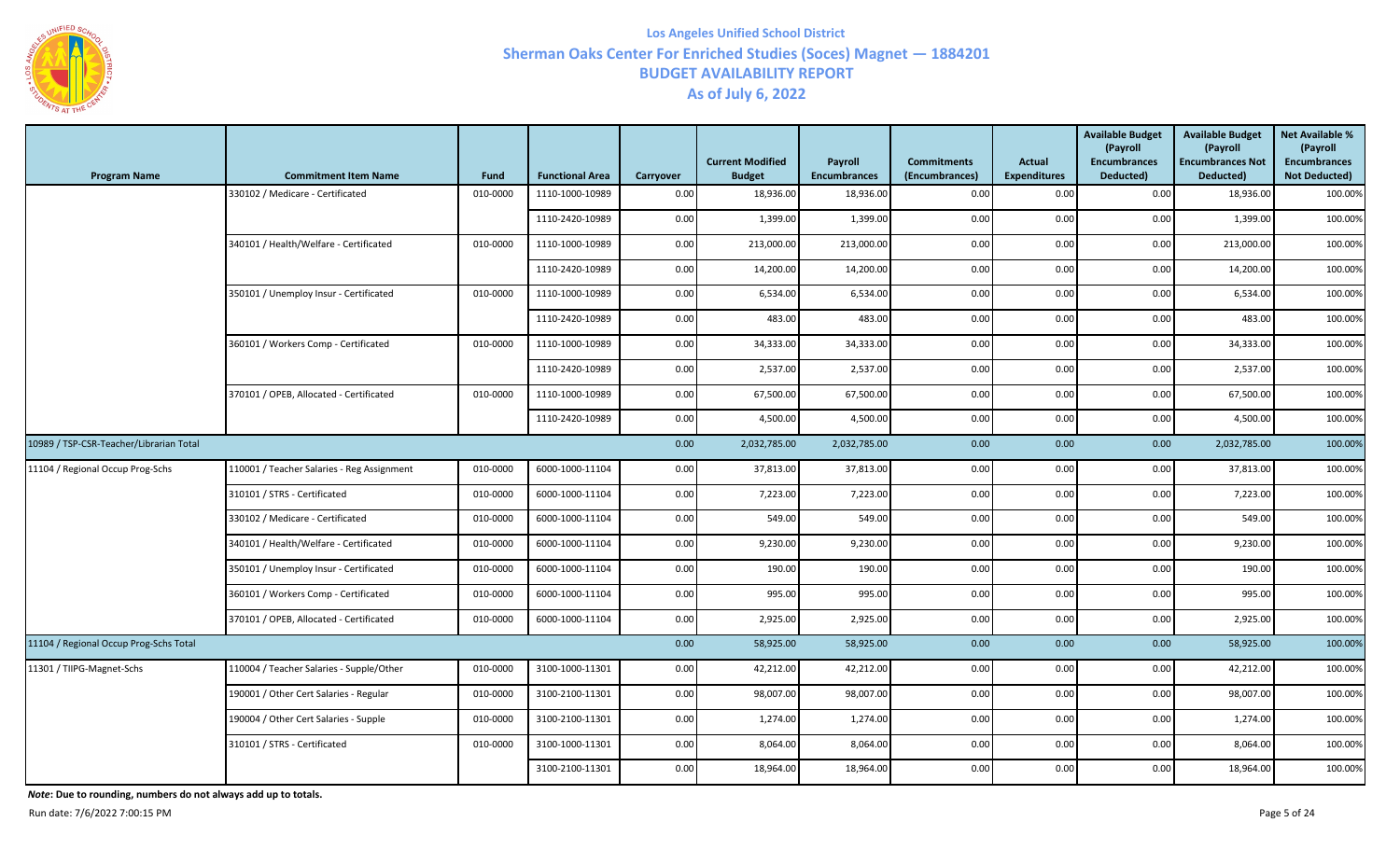

| <b>Program Name</b>                         | <b>Commitment Item Name</b>             | Fund     | <b>Functional Area</b> | Carryover | <b>Current Modified</b><br><b>Budget</b> | <b>Payroll</b><br><b>Encumbrances</b> | <b>Commitments</b><br>(Encumbrances) | <b>Actual</b><br><b>Expenditures</b> | <b>Available Budget</b><br>(Payroll<br><b>Encumbrances</b><br>Deducted) | <b>Available Budget</b><br>(Payroll<br><b>Encumbrances Not</b><br>Deducted) | <b>Net Available %</b><br>(Payroll<br><b>Encumbrances</b><br><b>Not Deducted)</b> |
|---------------------------------------------|-----------------------------------------|----------|------------------------|-----------|------------------------------------------|---------------------------------------|--------------------------------------|--------------------------------------|-------------------------------------------------------------------------|-----------------------------------------------------------------------------|-----------------------------------------------------------------------------------|
|                                             | 330102 / Medicare - Certificated        | 010-0000 | 3100-1000-11301        | 0.00      | 613.00                                   | 613.00                                | 0.00                                 | 0.00                                 | 0.00                                                                    | 613.00                                                                      | 100.00%                                                                           |
|                                             |                                         |          | 3100-2100-11301        | 0.00      | 1,441.00                                 | 1,441.00                              | 0.00                                 | 0.00                                 | 0.00                                                                    | 1,441.00                                                                    | 100.00%                                                                           |
|                                             | 340101 / Health/Welfare - Certificated  | 010-0000 | 3100-2100-11301        | 0.00      | 14,200.00                                | 14,200.00                             | 0.00                                 | 0.00                                 | 0.00                                                                    | 14,200.00                                                                   | 100.00%                                                                           |
|                                             | 350101 / Unemploy Insur - Certificated  | 010-0000 | 3100-1000-11301        | 0.00      | 212.00                                   | 212.00                                | 0.00                                 | 0.00                                 | 0.00                                                                    | 212.00                                                                      | 100.00%                                                                           |
|                                             |                                         |          | 3100-2100-11301        | 0.00      | 498.00                                   | 498.00                                | 0.00                                 | 0.00                                 | 0.00                                                                    | 498.00                                                                      | 100.00%                                                                           |
|                                             | 360101 / Workers Comp - Certificated    | 010-0000 | 3100-1000-11301        | 0.00      | 1,111.00                                 | 1,111.00                              | 0.00                                 | 0.00                                 | 0.00                                                                    | 1,111.00                                                                    | 100.00%                                                                           |
|                                             |                                         |          | 3100-2100-11301        | 0.00      | 2,612.00                                 | 2,612.00                              | 0.00                                 | 0.00                                 | 0.00                                                                    | 2,612.00                                                                    | 100.00%                                                                           |
|                                             | 370101 / OPEB, Allocated - Certificated | 010-0000 | 3100-2100-11301        | 0.00      | 4,500.00                                 | 4,500.00                              | 0.00                                 | 0.00                                 | 0.00                                                                    | 4,500.00                                                                    | 100.00%                                                                           |
| 11301 / TIIPG-Magnet-Schs Total             |                                         |          |                        | 0.00      | 193,708.00                               | 193,708.00                            | 0.00                                 | 0.00                                 | 0.00                                                                    | 193,708.00                                                                  | 100.00%                                                                           |
| 11375 / Reas.Accom-Sal/Ben/Trans-Schs       | 110005 / Teacher Assistant Salaries     | 010-0000 | 1110-1000-11375        | 0.00      | 38,252.00                                | 38,252.00                             | 0.00                                 | 0.00                                 | $0.00\,$                                                                | 38,252.00                                                                   | 100.00%                                                                           |
|                                             | 310101 / STRS - Certificated            | 010-0000 | 1110-1000-11375        | 0.00      | 44.00                                    | 44.00                                 | 0.00                                 | 0.00                                 | 0.00                                                                    | 44.00                                                                       | 100.00%                                                                           |
|                                             | 330101 / Social Security -Certificated  | 010-0000 | 1110-1000-11375        | 0.00      | 44.00                                    | 44.00                                 | 0.00                                 | 0.00                                 | 0.00                                                                    | 44.00                                                                       | 100.00%                                                                           |
|                                             | 330102 / Medicare - Certificated        | 010-0000 | 1110-1000-11375        | 0.00      | 556.00                                   | 556.00                                | 0.00                                 | 0.00                                 | 0.00                                                                    | 556.00                                                                      | 100.00%                                                                           |
|                                             | 330103 / Retirement In Lieu (PARS)-Cert | 010-0000 | 1110-1000-11375        | 0.00      | 1,436.00                                 | 1,436.00                              | 0.00                                 | 0.00                                 | 0.00                                                                    | 1,436.00                                                                    | 100.00%                                                                           |
|                                             | 340101 / Health/Welfare - Certificated  | 010-0000 | 1110-1000-11375        | 0.00      | 11,354.00                                | 11,354.00                             | 0.00                                 | 0.00                                 | 0.00                                                                    | 11,354.00                                                                   | 100.00%                                                                           |
|                                             | 350101 / Unemploy Insur - Certificated  | 010-0000 | 1110-1000-11375        | 0.00      | 192.00                                   | 192.00                                | 0.00                                 | 0.00                                 | 0.00                                                                    | 192.00                                                                      | 100.00%                                                                           |
|                                             | 360101 / Workers Comp - Certificated    | 010-0000 | 1110-1000-11375        | 0.00      | 1,008.00                                 | 1,008.00                              | 0.00                                 | 0.00                                 | 0.00                                                                    | 1,008.00                                                                    | 100.00%                                                                           |
| 11375 / Reas.Accom-Sal/Ben/Trans-Schs Total |                                         |          |                        | 0.00      | 52,886.00                                | 52,886.00                             | 0.00                                 | 0.00                                 | 0.00                                                                    | 52,886.00                                                                   | 100.00%                                                                           |
| 11449 / Proportionality-Campus Aides        | 290001 / Other Class Salaries - Regular | 010-0000 | 0000-8100-11449        | 0.00      | 14,946.00                                | 14,946.00                             | 0.00                                 | 0.00                                 | 0.00                                                                    | 14,946.00                                                                   | 100.00%                                                                           |
|                                             | 320201 / PERS - Classified              | 010-0000 | 0000-8100-11449        | 0.00      | 3,792.00                                 | 3,792.00                              | 0.00                                 | 0.00                                 | 0.00                                                                    | 3,792.00                                                                    | 100.00%                                                                           |
|                                             | 330201 / Social Security-Classified     | 010-0000 | 0000-8100-11449        | 0.00      | 928.00                                   | 928.00                                | 0.00                                 | 0.00                                 | 0.00                                                                    | 928.00                                                                      | 100.00%                                                                           |
|                                             | 330202 / Medicare - Classified          | 010-0000 | 0000-8100-11449        | 0.00      | 218.00                                   | 218.00                                | 0.00                                 | 0.00                                 | 0.00                                                                    | 218.00                                                                      | 100.00%                                                                           |
|                                             | 340201 / Health/Welfare - Classified    | 010-0000 | 0000-8100-11449        | 0.00      | 7,100.00                                 | 7,100.00                              | 0.00                                 | 0.00                                 | 0.00                                                                    | 7,100.00                                                                    | 100.00%                                                                           |
|                                             | 350201 / Unemploy Insur - Classified    | 010-0000 | 0000-8100-11449        | 0.00      | 76.00                                    | 76.00                                 | 0.00                                 | 0.00                                 | 0.00                                                                    | 76.00                                                                       | 100.00%                                                                           |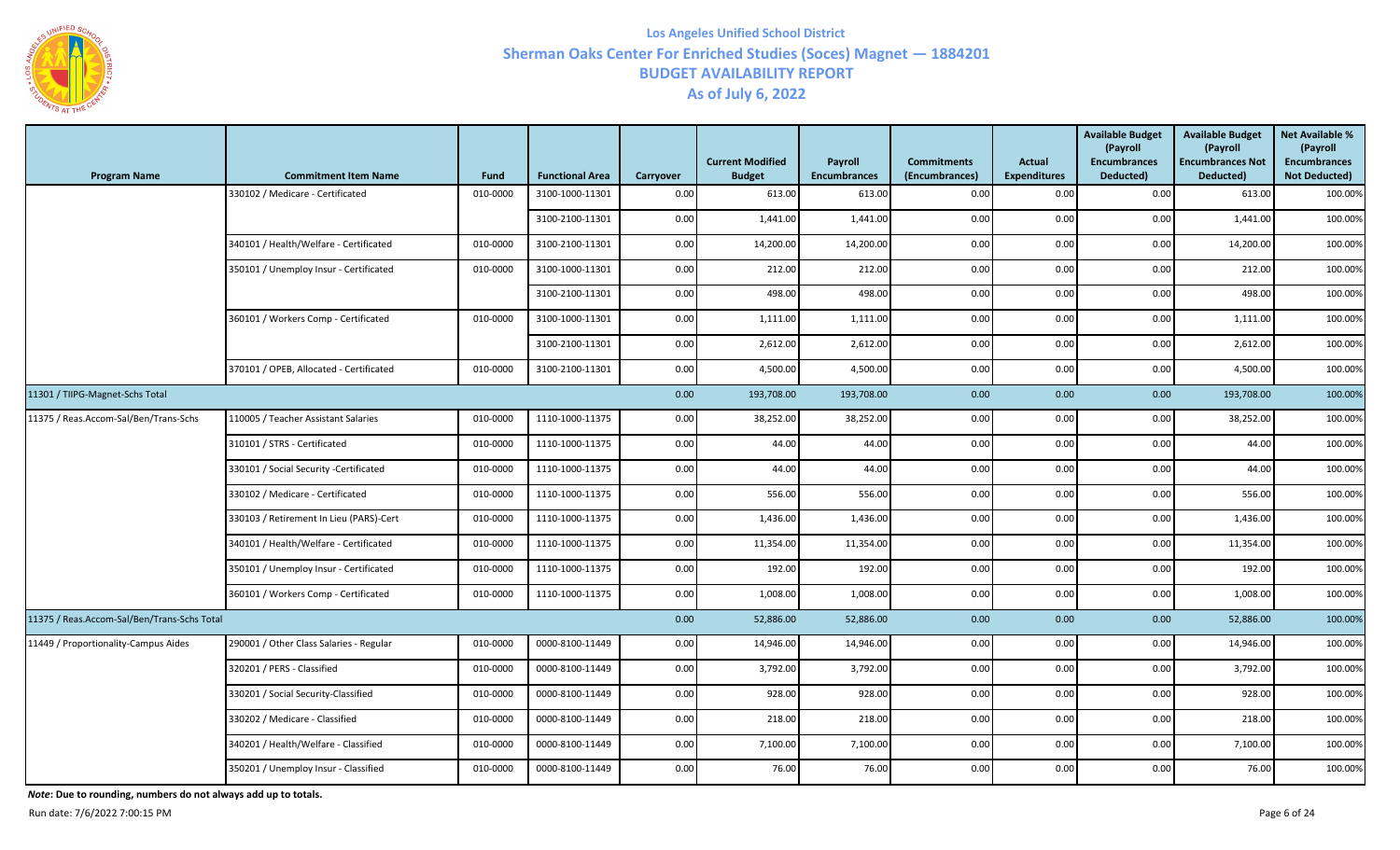

| <b>Program Name</b>                              | <b>Commitment Item Name</b>                | <b>Fund</b> | <b>Functional Area</b> | Carryover | <b>Current Modified</b><br><b>Budget</b> | <b>Payroll</b><br><b>Encumbrances</b> | <b>Commitments</b><br>(Encumbrances) | <b>Actual</b><br><b>Expenditures</b> | <b>Available Budget</b><br>(Payroll<br><b>Encumbrances</b><br>Deducted) | <b>Available Budget</b><br>(Payroll<br><b>Encumbrances Not</b><br>Deducted) | <b>Net Available %</b><br>(Payroll<br><b>Encumbrances</b><br><b>Not Deducted)</b> |
|--------------------------------------------------|--------------------------------------------|-------------|------------------------|-----------|------------------------------------------|---------------------------------------|--------------------------------------|--------------------------------------|-------------------------------------------------------------------------|-----------------------------------------------------------------------------|-----------------------------------------------------------------------------------|
|                                                  | 360201 / Workers Comp - Classified         | 010-0000    | 0000-8100-11449        | 0.00      | 394.00                                   | 394.00                                | 0.00                                 | 0.00                                 | 0.00                                                                    | 394.00                                                                      | 100.00%                                                                           |
|                                                  | 370201 / OPEB, Allocated - Classified      | 010-0000    | 0000-8100-11449        | 0.00      | 2,250.00                                 | 2,250.00                              | 0.00                                 | 0.00                                 | 0.00                                                                    | 2,250.00                                                                    | 100.00%                                                                           |
| 11449 / Proportionality-Campus Aides Total       |                                            |             |                        | 0.00      | 29,704.00                                | 29,704.00                             | 0.00                                 | 0.00                                 | 0.00                                                                    | 29,704.00                                                                   | 100.00%                                                                           |
| 11476 / Civic Center Permit Program-School       | 430010 / Instr Material-General Purpose    | 010-0000    | 8100-5000-11476        | 3,474.00  | 3,474.00                                 | 0.00                                  | 0.00                                 | 0.00                                 | 3,474.00                                                                | 3,474.00                                                                    | 100.00%                                                                           |
| 11476 / Civic Center Permit Program-School Total |                                            |             |                        | 3,474.00  | 3,474.00                                 | 0.00                                  | 0.00                                 | 0.00                                 | 3,474.00                                                                | 3,474.00                                                                    | 100.00%                                                                           |
| 11664 / Athletics School Uniform                 | 580005 / Other Expenses                    | 010-0000    | 1110-4000-11664        | 0.00      | 0.00                                     | 0.00                                  | 2,779.11                             | 0.00                                 | (2,779.11)                                                              | (2,779.11)                                                                  | $\boldsymbol{\mathsf{X}}$                                                         |
| 11664 / Athletics School Uniform Total           |                                            |             |                        | 0.00      | 0.00                                     | 0.00                                  | 2,779.11                             | 0.00                                 | (2,779.11)                                                              | (2,779.11)                                                                  | x <sub>l</sub>                                                                    |
| 11673 / Campus Aides-Spec Progs                  | 290001 / Other Class Salaries - Regular    | 010-0000    | 0000-8100-11673        | 0.00      | 44,838.00                                | 44,838.00                             | 0.00                                 | 0.00                                 | 0.00                                                                    | 44,838.00                                                                   | 100.00%                                                                           |
|                                                  | 320201 / PERS - Classified                 | 010-0000    | 0000-8100-11673        | 0.00      | 11,376.00                                | 11,376.00                             | 0.00                                 | 0.00                                 | 0.00                                                                    | 11,376.00                                                                   | 100.00%                                                                           |
|                                                  | 330201 / Social Security-Classified        | 010-0000    | 0000-8100-11673        | 0.00      | 2,780.00                                 | 2,780.00                              | 0.00                                 | 0.00                                 | 0.00                                                                    | 2,780.00                                                                    | 100.00%                                                                           |
|                                                  | 330202 / Medicare - Classified             | 010-0000    | 0000-8100-11673        | 0.00      | 652.00                                   | 652.00                                | 0.00                                 | 0.00                                 | 0.00                                                                    | 652.00                                                                      | 100.00%                                                                           |
|                                                  | 340201 / Health/Welfare - Classified       | 010-0000    | 0000-8100-11673        | 0.00      | 21,300.00                                | 21,300.00                             | 0.00                                 | 0.00                                 | 0.00                                                                    | 21,300.00                                                                   | 100.00%                                                                           |
|                                                  | 350201 / Unemploy Insur - Classified       | 010-0000    | 0000-8100-11673        | 0.00      | 226.00                                   | 226.00                                | 0.00                                 | 0.00                                 | 0.00                                                                    | 226.00                                                                      | 100.00%                                                                           |
|                                                  | 360201 / Workers Comp - Classified         | 010-0000    | 0000-8100-11673        | 0.00      | 1,180.00                                 | 1,180.00                              | 0.00                                 | 0.00                                 | 0.00                                                                    | 1,180.00                                                                    | 100.00%                                                                           |
|                                                  | 370201 / OPEB, Allocated - Classified      | 010-0000    | 0000-8100-11673        | 0.00      | 6,750.00                                 | 6,750.00                              | 0.00                                 | 0.00                                 | 0.00                                                                    | 6,750.00                                                                    | 100.00%                                                                           |
| 11673 / Campus Aides-Spec Progs Total            |                                            |             |                        | 0.00      | 89,102.00                                | 89,102.00                             | 0.00                                 | 0.00                                 | 0.00                                                                    | 89,102.00                                                                   | 100.00%                                                                           |
| 12002 / SpEd-Resource Specialist Prog            | 110001 / Teacher Salaries - Reg Assignment | 010-6500    | 5760-1120-12002        | 0.00      | 314,802.00                               | 314,802.00                            | 0.00                                 | 0.00                                 | 0.00                                                                    | 314,802.00                                                                  | 100.00%                                                                           |
|                                                  | 310101 / STRS - Certificated               | 010-6500    | 5760-1120-12002        | 0.00      | 60,129.00                                | 60,129.00                             | 0.00                                 | 0.00                                 | 0.00                                                                    | 60,129.00                                                                   | 100.00%                                                                           |
|                                                  | 330102 / Medicare - Certificated           | 010-6500    | 5760-1120-12002        | 0.00      | 4,566.00                                 | 4,566.00                              | 0.00                                 | 0.00                                 | 0.00                                                                    | 4,566.00                                                                    | 100.00%                                                                           |
|                                                  | 340101 / Health/Welfare - Certificated     | 010-6500    | 5760-1120-12002        | 0.00      | 51,444.00                                | 51,444.00                             | 0.00                                 | 0.00                                 | 0.00                                                                    | 51,444.00                                                                   | 100.00%                                                                           |
|                                                  | 350101 / Unemploy Insur - Certificated     | 010-6500    | 5760-1120-12002        | 0.00      | 1,576.00                                 | 1,576.00                              | 0.00                                 | 0.00                                 | 0.00                                                                    | 1,576.00                                                                    | 100.00%                                                                           |
|                                                  | 360101 / Workers Comp - Certificated       | 010-6500    | 5760-1120-12002        | 0.00      | 8,281.00                                 | 8,281.00                              | 0.00                                 | 0.00                                 | 0.00                                                                    | 8,281.00                                                                    | 100.00%                                                                           |
|                                                  | 370101 / OPEB, Allocated - Certificated    | 010-6500    | 5760-1120-12002        | 0.00      | 16,302.00                                | 16,302.00                             | 0.00                                 | 0.00                                 | 0.00                                                                    | 16,302.00                                                                   | 100.00%                                                                           |
| 12002 / SpEd-Resource Specialist Prog Total      |                                            |             |                        | 0.00      | 457,100.00                               | 457,100.00                            | 0.00                                 | 0.00                                 | 0.00                                                                    | 457,100.00                                                                  | 100.00%                                                                           |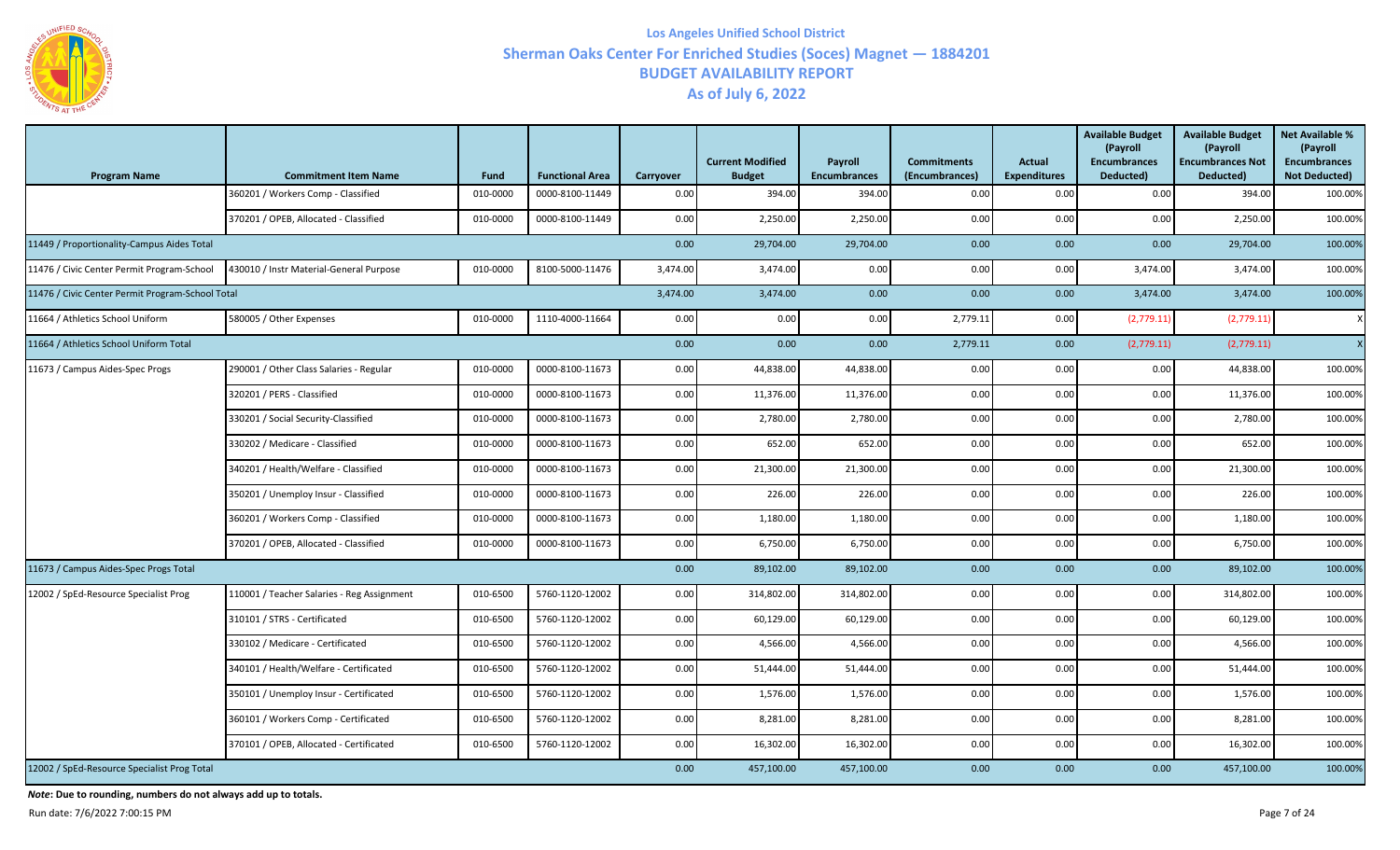

| <b>Program Name</b>                                        | <b>Commitment Item Name</b>                | <b>Fund</b> | <b>Functional Area</b> | Carryover | <b>Current Modified</b><br><b>Budget</b> | Payroll<br><b>Encumbrances</b> | <b>Commitments</b><br>(Encumbrances) | <b>Actual</b><br><b>Expenditures</b> | <b>Available Budget</b><br>(Payroll<br><b>Encumbrances</b><br>Deducted) | <b>Available Budget</b><br>(Payroll<br><b>Encumbrances Not</b><br>Deducted) | <b>Net Available %</b><br>(Payroll<br><b>Encumbrances</b><br><b>Not Deducted)</b> |
|------------------------------------------------------------|--------------------------------------------|-------------|------------------------|-----------|------------------------------------------|--------------------------------|--------------------------------------|--------------------------------------|-------------------------------------------------------------------------|-----------------------------------------------------------------------------|-----------------------------------------------------------------------------------|
| 12076 / SpEd-APEIS                                         | 130001 / School Admin Salaries - Regular   | 010-6500    | 5760-2700-12076        | 0.00      | 6,563.00                                 | 6,563.00                       | 0.00                                 | 0.00                                 | 0.00                                                                    | 6,563.00                                                                    | 100.00%                                                                           |
|                                                            | 310101 / STRS - Certificated               | 010-6500    | 5760-2700-12076        | 0.00      | 1,255.00                                 | 1,255.00                       | 0.00                                 | 0.00                                 | 0.00                                                                    | 1,255.00                                                                    | 100.00%                                                                           |
|                                                            | 330102 / Medicare - Certificated           | 010-6500    | 5760-2700-12076        | 0.00      | 96.00                                    | 96.00                          | 0.00                                 | 0.00                                 | 0.00                                                                    | 96.00                                                                       | 100.00%                                                                           |
|                                                            | 340101 / Health/Welfare - Certificated     | 010-6500    | 5760-2700-12076        | 0.00      | 853.00                                   | 853.00                         | 0.00                                 | 0.00                                 | 0.00                                                                    | 853.00                                                                      | 100.00%                                                                           |
|                                                            | 350101 / Unemploy Insur - Certificated     | 010-6500    | 5760-2700-12076        | 0.00      | 33.00                                    | 33.00                          | 0.00                                 | 0.00                                 | 0.00                                                                    | 33.00                                                                       | 100.00%                                                                           |
|                                                            | 360101 / Workers Comp - Certificated       | 010-6500    | 5760-2700-12076        | 0.00      | 173.00                                   | 173.00                         | 0.00                                 | 0.00                                 | 0.00                                                                    | 173.00                                                                      | 100.00%                                                                           |
|                                                            | 370101 / OPEB, Allocated - Certificated    | 010-6500    | 5760-2700-12076        | $0.00\,$  | 270.00                                   | 270.00                         | 0.00                                 | 0.00                                 | 0.00                                                                    | 270.00                                                                      | 100.00%                                                                           |
| 12076 / SpEd-APEIS Total                                   |                                            |             |                        | 0.00      | 9,243.00                                 | 9,243.00                       | 0.00                                 | 0.00                                 | 0.00                                                                    | 9,243.00                                                                    | 100.00%                                                                           |
| 12215 / SpEd-Assistants                                    | 210001 / Instruct Aides Salaries - Regular | 010-6500    | 5760-1110-12215        | $0.00\,$  | 142,070.00                               | 142,070.00                     | 0.00                                 | 0.00                                 | 0.00                                                                    | 142,070.00                                                                  | 100.00%                                                                           |
|                                                            | 320201 / PERS - Classified                 | 010-6500    | 5760-1110-12215        | 0.00      | 36,045.00                                | 36,045.00                      | 0.00                                 | 0.00                                 | 0.00                                                                    | 36,045.00                                                                   | 100.00%                                                                           |
|                                                            | 330201 / Social Security-Classified        | 010-6500    | 5760-1110-12215        | 0.00      | 8,810.00                                 | 8,810.00                       | 0.00                                 | 0.00                                 | 0.00                                                                    | 8,810.00                                                                    | 100.00%                                                                           |
|                                                            | 330202 / Medicare - Classified             | 010-6500    | 5760-1110-12215        | 0.00      | 2,060.00                                 | 2,060.00                       | 0.00                                 | 0.00                                 | 0.00                                                                    | 2,060.00                                                                    | 100.00%                                                                           |
|                                                            | 340201 / Health/Welfare - Classified       | 010-6500    | 5760-1110-12215        | 0.00      | 71,000.00                                | 71,000.00                      | 0.00                                 | 0.00                                 | 0.00                                                                    | 71,000.00                                                                   | 100.00%                                                                           |
|                                                            | 350201 / Unemploy Insur - Classified       | 010-6500    | 5760-1110-12215        | 0.00      | 715.00                                   | 715.00                         | 0.00                                 | 0.00                                 | 0.00                                                                    | 715.00                                                                      | 100.00%                                                                           |
|                                                            | 360201 / Workers Comp - Classified         | 010-6500    | 5760-1110-12215        | 0.00      | 3,740.00                                 | 3,740.00                       | 0.00                                 | 0.00                                 | 0.00                                                                    | 3,740.00                                                                    | 100.00%                                                                           |
|                                                            | 370201 / OPEB, Allocated - Classified      | 010-6500    | 5760-1110-12215        | 0.00      | 22,500.00                                | 22,500.00                      | 0.00                                 | 0.00                                 | 0.00                                                                    | 22,500.00                                                                   | 100.00%                                                                           |
| 12215 / SpEd-Assistants Total                              |                                            |             |                        | 0.00      | 286,940.00                               | 286,940.00                     | 0.00                                 | 0.00                                 | 0.00                                                                    | 286,940.00                                                                  | 100.00%                                                                           |
| 12394 / SpEd: IDEA Basic Local Assistant -<br><b>APEIS</b> | 130001 / School Admin Salaries - Regular   | 010-3310    | 5760-2700-12394        | 0.00      | 48,145.00                                | 48,145.00                      | 0.00                                 | 0.00                                 | 0.00                                                                    | 48,145.00                                                                   | 100.00%                                                                           |
|                                                            | 310101 / STRS - Certificated               | 010-3310    | 5760-2700-12394        | 0.00      | 9,197.00                                 | 9,197.00                       | 0.00                                 | 0.00                                 | 0.00                                                                    | 9,197.00                                                                    | 100.00%                                                                           |
|                                                            | 330102 / Medicare - Certificated           | 010-3310    | 5760-2700-12394        | $0.00\,$  | 699.00                                   | 699.00                         | 0.00                                 | 0.00                                 | 0.00                                                                    | 699.00                                                                      | 100.00%                                                                           |
|                                                            | 340101 / Health/Welfare - Certificated     | 010-3310    | 5760-2700-12394        | 0.00      | 6,249.00                                 | 6,249.00                       | 0.00                                 | 0.00                                 | 0.00                                                                    | 6,249.00                                                                    | 100.00%                                                                           |
|                                                            | 350101 / Unemploy Insur - Certificated     | 010-3310    | 5760-2700-12394        | 0.00      | 241.00                                   | 241.00                         | 0.00                                 | 0.00                                 | 0.00                                                                    | 241.00                                                                      | 100.00%                                                                           |
|                                                            | 360101 / Workers Comp - Certificated       | 010-3310    | 5760-2700-12394        | 0.00      | 1,267.00                                 | 1,267.00                       | 0.00                                 | 0.00                                 | 0.00                                                                    | 1,267.00                                                                    | 100.00%                                                                           |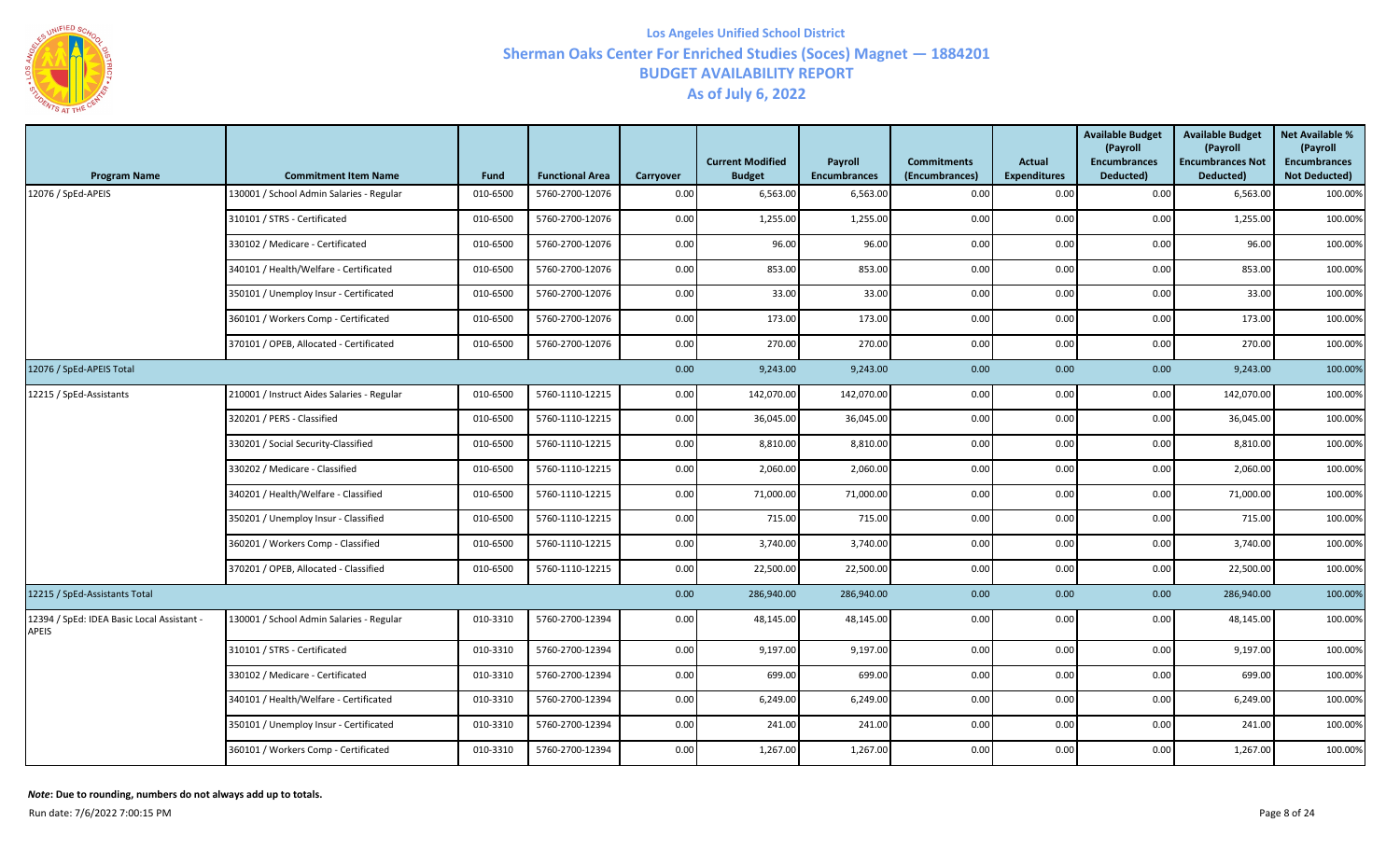

| <b>Program Name</b>                                    | <b>Commitment Item Name</b>                | Fund     | <b>Functional Area</b> | <b>Carryover</b> | <b>Current Modified</b><br><b>Budget</b> | Payroll<br><b>Encumbrances</b> | <b>Commitments</b><br>(Encumbrances) | Actual<br><b>Expenditures</b> | <b>Available Budget</b><br>(Payroll<br><b>Encumbrances</b><br>Deducted) | <b>Available Budget</b><br>(Payroll<br><b>Encumbrances Not</b><br>Deducted) | <b>Net Available %</b><br>(Payroll<br><b>Encumbrances</b><br><b>Not Deducted)</b> |
|--------------------------------------------------------|--------------------------------------------|----------|------------------------|------------------|------------------------------------------|--------------------------------|--------------------------------------|-------------------------------|-------------------------------------------------------------------------|-----------------------------------------------------------------------------|-----------------------------------------------------------------------------------|
|                                                        | 370101 / OPEB, Allocated - Certificated    | 010-3310 | 5760-2700-12394        | 0.00             | 1,980.00                                 | 1,980.00                       | 0.00                                 | 0.00                          | 0.00                                                                    | 1,980.00                                                                    | 100.00%                                                                           |
| 12394 / SpEd: IDEA Basic Local Assistant - APEIS Total |                                            |          |                        | 0.00             | 67,778.00                                | 67,778.00                      | 0.00                                 | 0.00                          | 0.00                                                                    | 67,778.00                                                                   | 100.00%                                                                           |
| 12552 / Career & Transition Program                    | 110001 / Teacher Salaries - Reg Assignment | 010-6500 | 5760-1190-12552        | 0.00             | 22,102.00                                | 22,102.00                      | 0.00                                 | 0.00                          | 0.00                                                                    | 22,102.00                                                                   | 100.00%                                                                           |
|                                                        | 310101 / STRS - Certificated               | 010-6500 | 5760-1190-12552        | 0.00             | 4,222.00                                 | 4,222.00                       | 0.00                                 | 0.00                          | 0.00                                                                    | 4,222.00                                                                    | 100.00%                                                                           |
|                                                        | 330102 / Medicare - Certificated           | 010-6500 | 5760-1190-12552        | 0.00             | 321.00                                   | 321.00                         | 0.00                                 | 0.00                          | 0.00                                                                    | 321.00                                                                      | 100.00%                                                                           |
|                                                        | 340101 / Health/Welfare - Certificated     | 010-6500 | 5760-1190-12552        | 0.00             | 3,517.00                                 | 3,517.00                       | 0.00                                 | 0.00                          | 0.00                                                                    | 3,517.00                                                                    | 100.00%                                                                           |
|                                                        | 350101 / Unemploy Insur - Certificated     | 010-6500 | 5760-1190-12552        | 0.00             | 111.00                                   | 111.00                         | 0.00                                 | 0.00                          | 0.00                                                                    | 111.00                                                                      | 100.00%                                                                           |
|                                                        | 360101 / Workers Comp - Certificated       | 010-6500 | 5760-1190-12552        | 0.00             | 582.00                                   | 582.00                         | 0.00                                 | 0.00                          | 0.00                                                                    | 582.00                                                                      | 100.00%                                                                           |
|                                                        | 370101 / OPEB, Allocated - Certificated    | 010-6500 | 5760-1190-12552        | 0.00             | 1,114.00                                 | 1,114.00                       | 0.00                                 | 0.00                          | 0.00                                                                    | 1,114.00                                                                    | 100.00%                                                                           |
| 12552 / Career & Transition Program Total              |                                            |          |                        | 0.00             | 31,969.00                                | 31,969.00                      | 0.00                                 | 0.00                          | 0.00                                                                    | 31,969.00                                                                   | 100.00%                                                                           |
| 12557 / Special Ed - Psychologist School               | 120021 / Guidance/Welfare Salaries-Reg     | 010-6500 | 5760-3120-12557        | 0.00             | 28,422.00                                | 28,422.00                      | 0.00                                 | 0.00                          | 0.00                                                                    | 28,422.00                                                                   | 100.00%                                                                           |
|                                                        | 310101 / STRS - Certificated               | 010-6500 | 5760-3120-12557        | 0.00             | 5,430.00                                 | 5,430.00                       | 0.00                                 | 0.00                          | 0.00                                                                    | 5,430.00                                                                    | 100.00%                                                                           |
|                                                        | 330102 / Medicare - Certificated           | 010-6500 | 5760-3120-12557        | 0.00             | 413.00                                   | 413.00                         | 0.00                                 | 0.00                          | 0.00                                                                    | 413.00                                                                      | 100.00%                                                                           |
|                                                        | 340101 / Health/Welfare - Certificated     | 010-6500 | 5760-3120-12557        | 0.00             | 4,402.00                                 | 4,402.00                       | 0.00                                 | 0.00                          | 0.00                                                                    | 4,402.00                                                                    | 100.00%                                                                           |
|                                                        | 350101 / Unemploy Insur - Certificated     | 010-6500 | 5760-3120-12557        | 0.00             | 143.00                                   | 143.00                         | 0.00                                 | 0.00                          | 0.00                                                                    | 143.00                                                                      | 100.00%                                                                           |
|                                                        | 360101 / Workers Comp - Certificated       | 010-6500 | 5760-3120-12557        | 0.00             | 748.00                                   | 748.00                         | 0.00                                 | 0.00                          | 0.00                                                                    | 748.00                                                                      | 100.00%                                                                           |
|                                                        | 370101 / OPEB, Allocated - Certificated    | 010-6500 | 5760-3120-12557        | 0.00             | 1,395.00                                 | 1,395.00                       | 0.00                                 | 0.00                          | 0.00                                                                    | 1,395.00                                                                    | 100.00%                                                                           |
| 12557 / Special Ed - Psychologist School Total         |                                            |          |                        | 0.00             | 40,953.00                                | 40,953.00                      | 0.00                                 | 0.00                          | 0.00                                                                    | 40,953.00                                                                   | 100.00%                                                                           |
| 12817 / SPED-SCHOOL ALLOC-COMPLIANCE                   | 110002 / Teacher Salaries - Substitutes    | 010-6500 | 5760-1110-12817        | 0.00             | 645.00                                   | 645.00                         | 0.00                                 | 0.00                          | 0.00                                                                    | 645.00                                                                      | 100.00%                                                                           |
|                                                        | 310101 / STRS - Certificated               | 010-6500 | 5760-1110-12817        | 0.00             | 124.00                                   | 124.00                         | 0.00                                 | 0.00                          | 0.00                                                                    | 124.00                                                                      | 100.00%                                                                           |
|                                                        | 330102 / Medicare - Certificated           | 010-6500 | 5760-1110-12817        | 0.00             | 10.00                                    | 10.00                          | 0.00                                 | 0.00                          | 0.00                                                                    | 10.00                                                                       | 100.00%                                                                           |
|                                                        | 340101 / Health/Welfare - Certificated     | 010-6500 | 5760-1110-12817        | 0.00             | 238.00                                   | 238.00                         | 0.00                                 | 0.00                          | 0.00                                                                    | 238.00                                                                      | 100.00%                                                                           |
|                                                        | 350101 / Unemploy Insur - Certificated     | 010-6500 | 5760-1110-12817        | 0.00             | 4.00                                     | 4.00                           | 0.00                                 | 0.00                          | 0.00                                                                    | 4.00                                                                        | 100.00%                                                                           |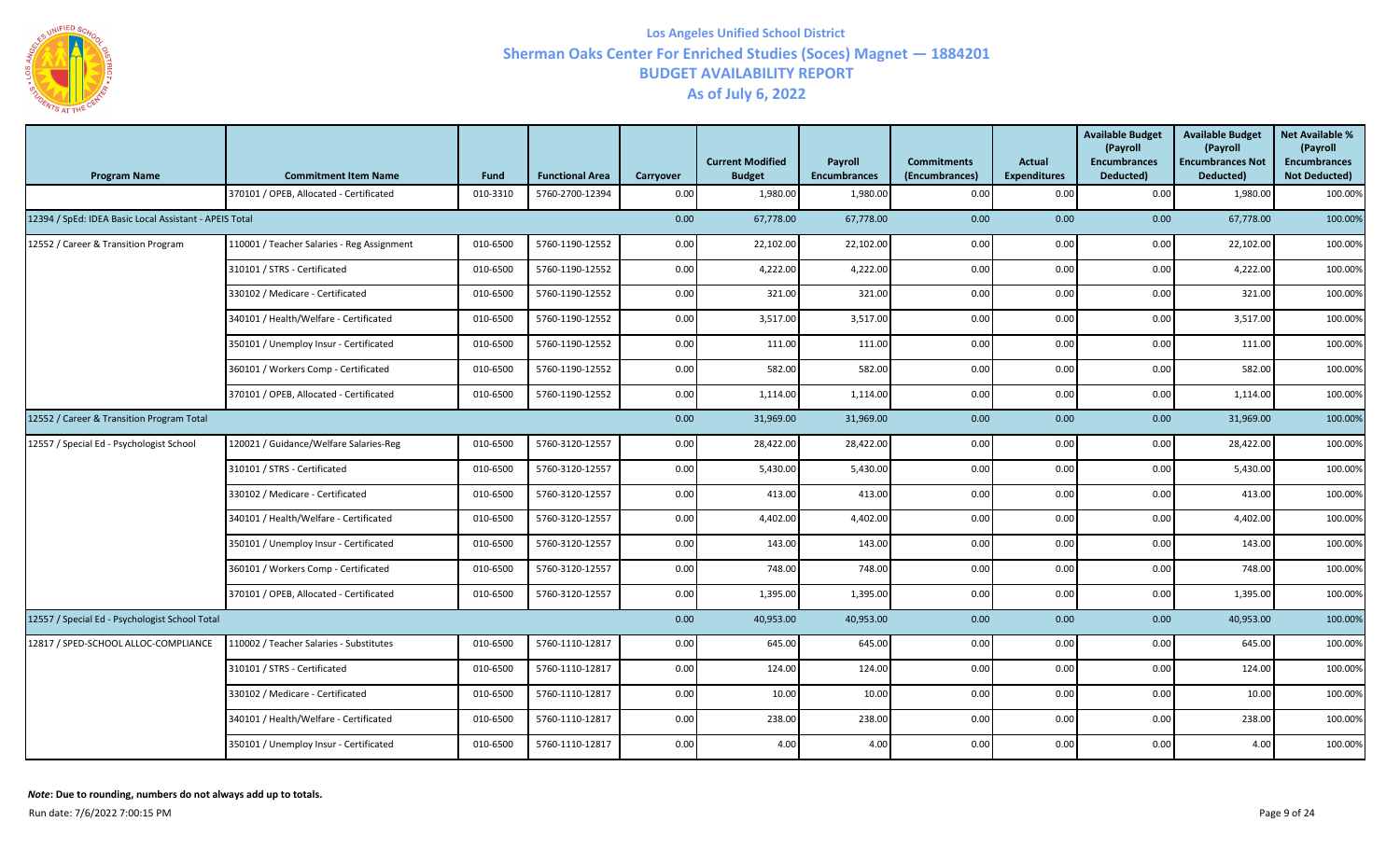

| <b>Program Name</b>                        | <b>Commitment Item Name</b>                | Fund     | <b>Functional Area</b> | Carryover | <b>Current Modified</b><br><b>Budget</b> | Payroll<br><b>Encumbrances</b> | <b>Commitments</b><br>(Encumbrances) | Actual<br><b>Expenditures</b> | <b>Available Budget</b><br>(Payroll<br><b>Encumbrances</b><br>Deducted) | <b>Available Budget</b><br>(Payroll<br><b>Encumbrances Not</b><br>Deducted) | <b>Net Available %</b><br>(Payroll<br><b>Encumbrances</b><br><b>Not Deducted)</b> |
|--------------------------------------------|--------------------------------------------|----------|------------------------|-----------|------------------------------------------|--------------------------------|--------------------------------------|-------------------------------|-------------------------------------------------------------------------|-----------------------------------------------------------------------------|-----------------------------------------------------------------------------------|
|                                            | 360101 / Workers Comp - Certificated       | 010-6500 | 5760-1110-12817        | 0.00      | 18.00                                    | 18.00                          | 0.00                                 | 0.00                          | 0.00                                                                    | 18.00                                                                       | 100.00%                                                                           |
|                                            | 370101 / OPEB, Allocated - Certificated    | 010-6500 | 5760-1110-12817        | 0.00      | 75.00                                    | 75.00                          | 0.00                                 | 0.00                          | 0.00                                                                    | 75.00                                                                       | 100.00%                                                                           |
| 12817 / SPED-SCHOOL ALLOC-COMPLIANCE Total |                                            |          |                        | 0.00      | 1,114.00                                 | 1,114.00                       | 0.00                                 | 0.00                          | 0.00                                                                    | 1,114.00                                                                    | 100.00%                                                                           |
| 13027 / General Fund School Program        | 110001 / Teacher Salaries - Reg Assignment | 010-0000 | 1110-1000-13027        | 0.00      | 5,471,337.00                             | 5,471,337.00                   | 0.00                                 | 0.00                          | 0.00                                                                    | 5,471,337.00                                                                | 100.00%                                                                           |
|                                            | 110002 / Teacher Salaries - Substitutes    | 010-0000 | 1110-1000-13027        | 0.00      | 172,842.00                               | 172,842.00                     | 0.00                                 | 0.00                          | 0.00                                                                    | 172,842.00                                                                  | 100.00%                                                                           |
|                                            | 110004 / Teacher Salaries - Supple/Other   | 010-0000 | 1110-1000-13027        | 0.00      | 4,620.00                                 | 4,620.00                       | 0.00                                 | 0.00                          | 0.00                                                                    | 4,620.00                                                                    | 100.00%                                                                           |
|                                            | 120002 / Librarian Salaries-Sub            | 010-0000 | 0000-2420-13027        | 0.00      | 2,159.00                                 | 2,159.00                       | 0.00                                 | 0.00                          | 0.00                                                                    | 2,159.00                                                                    | 100.00%                                                                           |
|                                            | 120021 / Guidance/Welfare Salaries-Reg     | 010-0000 | 0000-3110-13027        | 0.00      | 9,168.00                                 | 9,168.00                       | 0.00                                 | 0.00                          | 0.00                                                                    | 9,168.00                                                                    | 100.00%                                                                           |
|                                            | 120024 / Guidance/Welfare Salaries-Supp    | 010-0000 | 0000-3110-13027        | 0.00      | 3,691.00                                 | 3,691.00                       | 0.00                                 | 0.00                          | 0.00                                                                    | 3,691.00                                                                    | 100.00%                                                                           |
|                                            | 130001 / School Admin Salaries - Regular   | 010-0000 | 0000-2700-13027        | 0.00      | 145,580.00                               | 145,580.00                     | 0.00                                 | 0.00                          | 0.00                                                                    | 145,580.00                                                                  | 100.00%                                                                           |
|                                            | 220001 / Maint/Oper Salaries - Regular     | 010-0000 | 0000-8100-13027        | 0.00      | 318,779.00                               | 318,779.00                     | 0.00                                 | 0.00                          | 0.00                                                                    | 318,779.00                                                                  | 100.00%                                                                           |
|                                            | 240001 / Office Pers Salaries - Regular    | 010-0000 | 0000-2420-13027        | 0.00      | 26,335.00                                | 26,335.00                      | 0.00                                 | 0.00                          | 0.00                                                                    | 26,335.00                                                                   | 100.00%                                                                           |
|                                            |                                            |          | 0000-2700-13027        | 0.00      | 280,761.00                               | 280,761.00                     | 0.00                                 | 0.00                          | 0.00                                                                    | 280,761.00                                                                  | 100.00%                                                                           |
|                                            | 240002 / Office Pers Salaries - Subs/Relf  | 010-0000 | 0000-2700-13027        | 0.00      | 2,715.00                                 | 2,715.00                       | 0.00                                 | 0.00                          | 0.00                                                                    | 2,715.00                                                                    | 100.00%                                                                           |
|                                            | 290001 / Other Class Salaries - Regular    | 010-0000 | 0000-2100-13027        | 0.00      | 26,915.00                                | 26,915.00                      | 0.00                                 | 0.00                          | 0.00                                                                    | 26,915.00                                                                   | 100.00%                                                                           |
|                                            |                                            |          | 0000-8100-13027        | 0.00      | 21,868.00                                | 21,868.00                      | 0.00                                 | 0.00                          | 0.00                                                                    | 21,868.00                                                                   | 100.00%                                                                           |
|                                            | 290004 / Other Class Salaries -Supple      | 010-0000 | 1110-2100-13027        | 0.00      | 30,430.00                                | 30,430.00                      | 0.00                                 | 0.00                          | 0.00                                                                    | 30,430.00                                                                   | 100.00%                                                                           |
|                                            | 310101 / STRS - Certificated               | 010-0000 | 0000-2420-13027        | 0.00      | 413.00                                   | 413.00                         | 0.00                                 | 0.00                          | 0.00                                                                    | 413.00                                                                      | 100.00%                                                                           |
|                                            |                                            |          | 0000-2700-13027        | 0.00      | 27,806.00                                | 27,806.00                      | 0.00                                 | 0.00                          | 0.00                                                                    | 27,806.00                                                                   | 100.00%                                                                           |
|                                            |                                            |          | 0000-3110-13027        | 0.00      | 2,458.00                                 | 2,458.00                       | 0.00                                 | 0.00                          | 0.00                                                                    | 2,458.00                                                                    | 100.00%                                                                           |
|                                            |                                            |          | 1110-1000-13027        | 0.00      | 1,078,956.00                             | 1,078,956.00                   | 0.00                                 | 0.00                          | 0.00                                                                    | 1,078,956.00                                                                | 100.00%                                                                           |
|                                            | 320201 / PERS - Classified                 | 010-0000 | 0000-2100-13027        | 0.00      | 1,576.00                                 | 1,576.00                       | 0.00                                 | 0.00                          | 0.00                                                                    | 1,576.00                                                                    | 100.00%                                                                           |
|                                            |                                            |          | 0000-2420-13027        | 0.00      | 6,682.00                                 | 6,682.00                       | 0.00                                 | 0.00                          | 0.00                                                                    | 6,682.00                                                                    | 100.00%                                                                           |
|                                            |                                            |          | 0000-2700-13027        | 0.00      | 71,920.00                                | 71,920.00                      | 0.00                                 | 0.00                          | 0.00                                                                    | 71,920.00                                                                   | 100.00%                                                                           |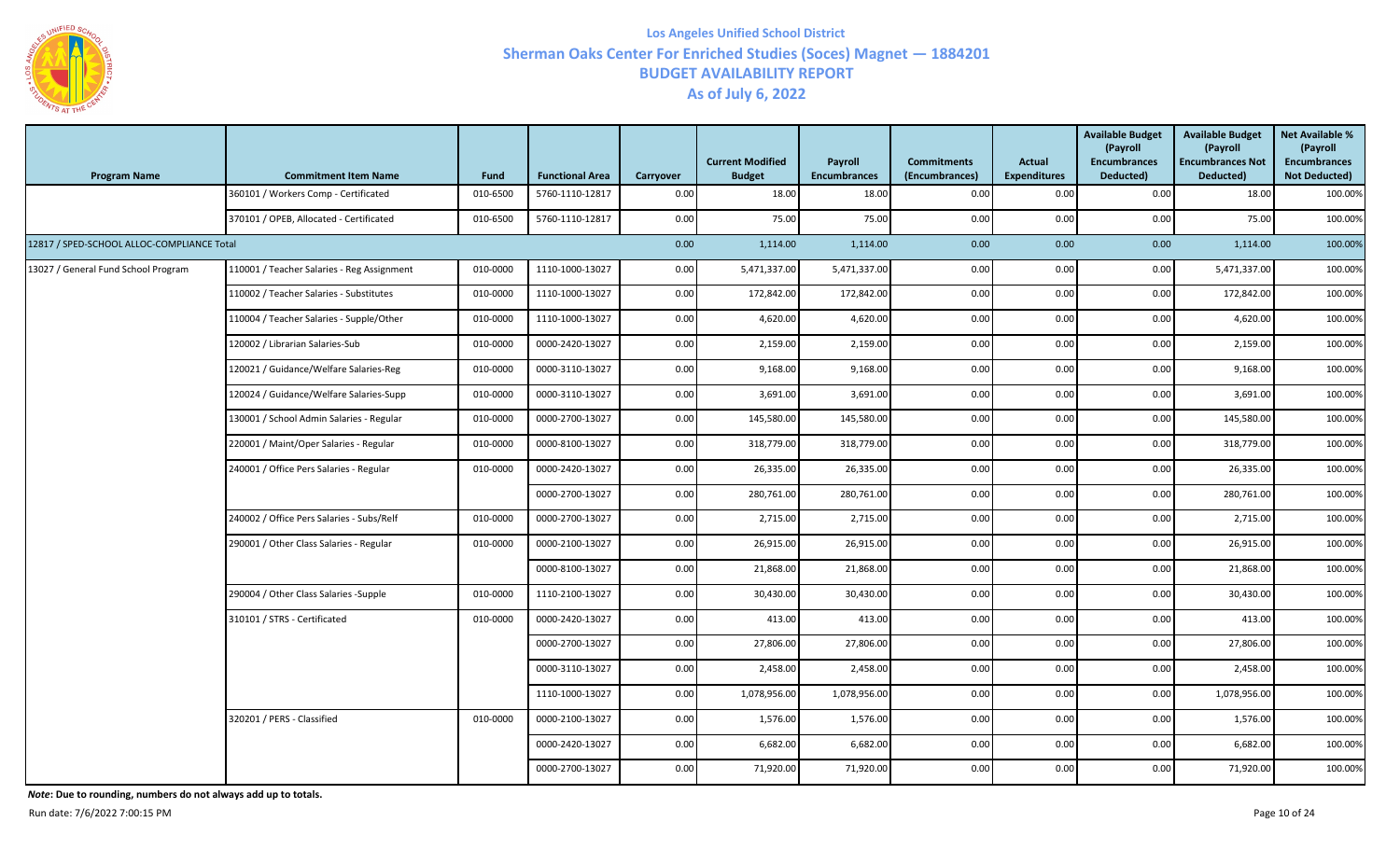

| <b>Program Name</b> | <b>Commitment Item Name</b>             | Fund     | <b>Functional Area</b> | Carryover | <b>Current Modified</b><br><b>Budget</b> | Payroll<br><b>Encumbrances</b> | <b>Commitments</b><br>(Encumbrances) | <b>Actual</b><br><b>Expenditures</b> | <b>Available Budget</b><br>(Payroll<br><b>Encumbrances</b><br>Deducted) | <b>Available Budget</b><br>(Payroll<br><b>Encumbrances Not</b><br>Deducted) | <b>Net Available %</b><br>(Payroll<br><b>Encumbrances</b><br><b>Not Deducted)</b> |
|---------------------|-----------------------------------------|----------|------------------------|-----------|------------------------------------------|--------------------------------|--------------------------------------|--------------------------------------|-------------------------------------------------------------------------|-----------------------------------------------------------------------------|-----------------------------------------------------------------------------------|
|                     | 320201 / PERS - Classified              | 010-0000 | 0000-8100-13027        | 0.00      | 80,875.00                                | 80,875.00                      | 0.00                                 | 0.00                                 | 0.00                                                                    | 80,875.00                                                                   | 100.00%                                                                           |
|                     | 330102 / Medicare - Certificated        | 010-0000 | 0000-2420-13027        | 0.00      | 32.00                                    | 32.00                          | 0.00                                 | 0.00                                 | 0.00                                                                    | 32.00                                                                       | 100.00%                                                                           |
|                     |                                         |          | 0000-2700-13027        | 0.00      | 2,111.00                                 | 2,111.00                       | 0.00                                 | 0.00                                 | 0.00                                                                    | 2,111.00                                                                    | 100.00%                                                                           |
|                     |                                         |          | 0000-3110-13027        | 0.00      | 187.00                                   | 187.00                         | 0.00                                 | 0.00                                 | 0.00                                                                    | 187.00                                                                      | 100.00%                                                                           |
|                     |                                         |          | 1110-1000-13027        | 0.00      | 81,941.00                                | 81,941.00                      | 0.00                                 | 0.00                                 | 0.00                                                                    | 81,941.00                                                                   | 100.00%                                                                           |
|                     | 330201 / Social Security-Classified     | 010-0000 | 0000-2100-13027        | 0.00      | 386.00                                   | 386.00                         | 0.00                                 | 0.00                                 | 0.00                                                                    | 386.00                                                                      | 100.00%                                                                           |
|                     |                                         |          | 0000-2420-13027        | 0.00      | 1,633.00                                 | 1,633.00                       | 0.00                                 | 0.00                                 | 0.00                                                                    | 1,633.00                                                                    | 100.00%                                                                           |
|                     |                                         |          | 0000-2700-13027        | 0.00      | 17,578.00                                | 17,578.00                      | 0.00                                 | 0.00                                 | 0.00                                                                    | 17,578.00                                                                   | 100.00%                                                                           |
|                     |                                         |          | 0000-8100-13027        | 0.00      | 19,768.00                                | 19,768.00                      | 0.00                                 | 0.00                                 | 0.00                                                                    | 19,768.00                                                                   | 100.00%                                                                           |
|                     | 330202 / Medicare - Classified          | 010-0000 | 0000-2100-13027        | 0.00      | 393.00                                   | 393.00                         | 0.00                                 | 0.00                                 | 0.00                                                                    | 393.00                                                                      | 100.00%                                                                           |
|                     |                                         |          | 0000-2420-13027        | 0.00      | 382.00                                   | 382.00                         | 0.00                                 | 0.00                                 | 0.00                                                                    | 382.00                                                                      | 100.00%                                                                           |
|                     |                                         |          | 0000-2700-13027        | 0.00      | 4,114.00                                 | 4,114.00                       | 0.00                                 | 0.00                                 | 0.00                                                                    | 4,114.00                                                                    | 100.00%                                                                           |
|                     |                                         |          | 0000-8100-13027        | 0.00      | 4,944.00                                 | 4,944.00                       | 0.00                                 | 0.00                                 | 0.00                                                                    | 4,944.00                                                                    | 100.00%                                                                           |
|                     |                                         |          | 1110-2100-13027        | 0.00      | 442.00                                   | 442.00                         | 0.00                                 | 0.00                                 | 0.00                                                                    | 442.00                                                                      | 100.00%                                                                           |
|                     | 330203 / Retirement In Lieu (PARS)-Clas | 010-0000 | 0000-2100-13027        | 0.00      | 778.00                                   | 778.00                         | 0.00                                 | 0.00                                 | 0.00                                                                    | 778.00                                                                      | 100.00%                                                                           |
|                     |                                         |          | 0000-8100-13027        | 0.00      | 821.00                                   | 821.00                         | 0.00                                 | 0.00                                 | 0.00                                                                    | 821.00                                                                      | 100.00%                                                                           |
|                     |                                         |          | 1110-2100-13027        | 0.00      | 1,142.00                                 | 1,142.00                       | 0.00                                 | 0.00                                 | 0.00                                                                    | 1,142.00                                                                    | 100.00%                                                                           |
|                     | 340101 / Health/Welfare - Certificated  | 010-0000 | 0000-2420-13027        | 0.00      | 791.00                                   | 791.00                         | 0.00                                 | 0.00                                 | 0.00                                                                    | 791.00                                                                      | 100.00%                                                                           |
|                     |                                         |          | 0000-2700-13027        | 0.00      | 14,200.00                                | 14,200.00                      | 0.00                                 | 0.00                                 | 0.00                                                                    | 14,200.00                                                                   | 100.00%                                                                           |
|                     |                                         |          | 0000-3110-13027        | 0.00      | 1,420.00                                 | 1,420.00                       | 0.00                                 | 0.00                                 | 0.00                                                                    | 1,420.00                                                                    | 100.00%                                                                           |
|                     |                                         |          | 1110-1000-13027        | 0.00      | 991,144.00                               | 991,144.00                     | 0.00                                 | 0.00                                 | 0.00                                                                    | 991,144.00                                                                  | 100.00%                                                                           |
|                     | 340201 / Health/Welfare - Classified    | 010-0000 | 0000-2100-13027        | 0.00      | 852.00                                   | 852.00                         | 0.00                                 | 0.00                                 | 0.00                                                                    | 852.00                                                                      | 100.00%                                                                           |
|                     |                                         |          | 0000-2420-13027        | 0.00      | 14,200.00                                | 14,200.00                      | 0.00                                 | 0.00                                 | 0.00                                                                    | 14,200.00                                                                   | 100.00%                                                                           |
|                     |                                         |          | 0000-2700-13027        | 0.00      | 85,200.00                                | 85,200.00                      | 0.00                                 | 0.00                                 | 0.00                                                                    | 85,200.00                                                                   | 100.00%                                                                           |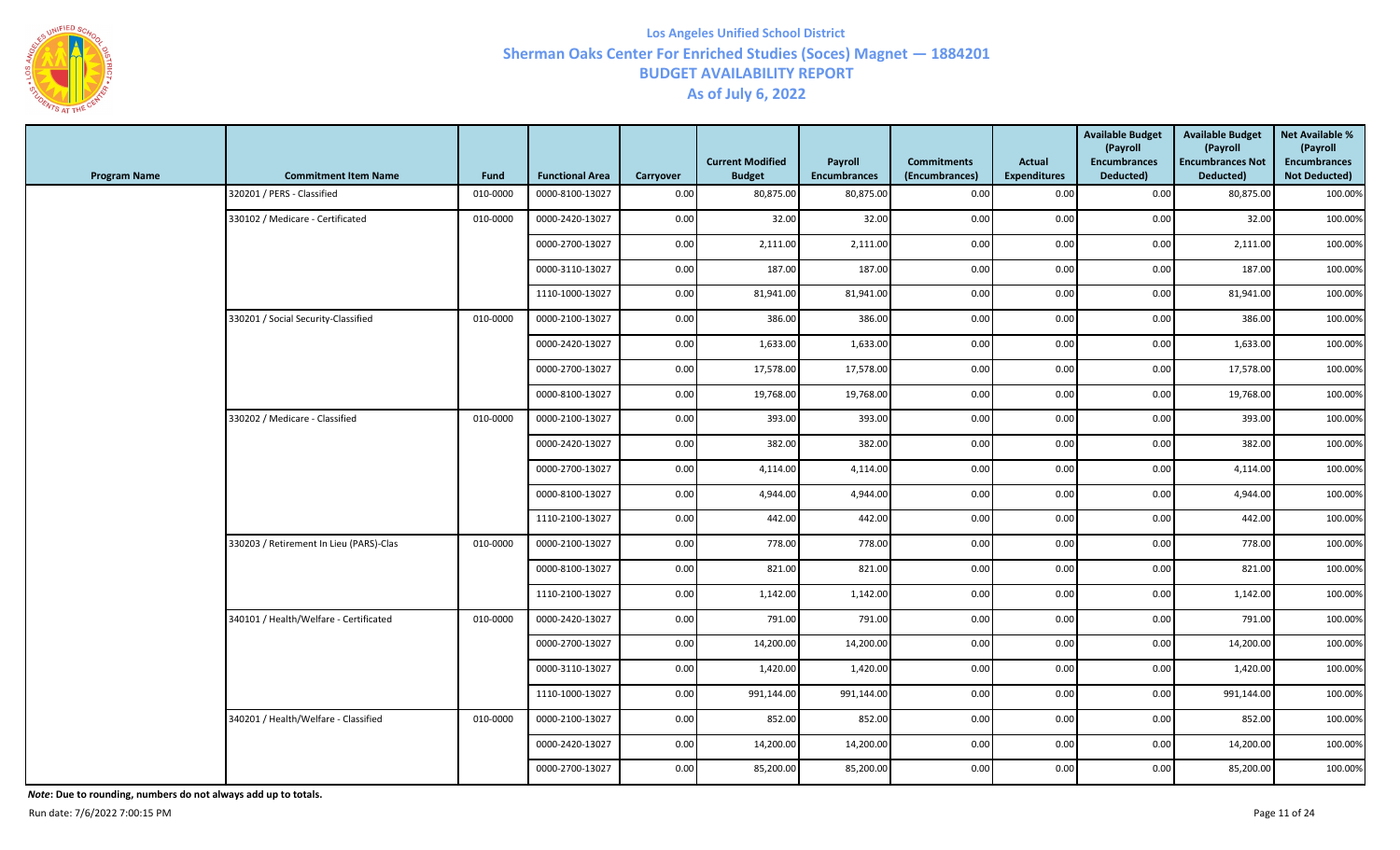

| <b>Program Name</b> | <b>Commitment Item Name</b>             | <b>Fund</b> | <b>Functional Area</b> | Carryover | <b>Current Modified</b><br><b>Budget</b> | Payroll<br><b>Encumbrances</b> | <b>Commitments</b><br>(Encumbrances) | Actual<br><b>Expenditures</b> | <b>Available Budget</b><br>(Payroll<br><b>Encumbrances</b><br>Deducted) | <b>Available Budget</b><br>(Payroll<br><b>Encumbrances Not</b><br>Deducted) | <b>Net Available %</b><br>(Payroll<br><b>Encumbrances</b><br><b>Not Deducted)</b> |
|---------------------|-----------------------------------------|-------------|------------------------|-----------|------------------------------------------|--------------------------------|--------------------------------------|-------------------------------|-------------------------------------------------------------------------|-----------------------------------------------------------------------------|-----------------------------------------------------------------------------------|
|                     | 340201 / Health/Welfare - Classified    | 010-0000    | 0000-8100-13027        | 0.00      | 120,700.00                               | 120,700.00                     | 0.00                                 | 0.00                          | 0.00                                                                    | 120,700.00                                                                  | 100.00%                                                                           |
|                     | 350101 / Unemploy Insur - Certificated  | 010-0000    | 0000-2420-13027        | 0.00      | 11.00                                    | 11.00                          | 0.00                                 | 0.00                          | 0.00                                                                    | 11.00                                                                       | 100.00%                                                                           |
|                     |                                         |             | 0000-2700-13027        | 0.00      | 728.00                                   | 728.00                         | 0.00                                 | 0.00                          | 0.00                                                                    | 728.00                                                                      | 100.00%                                                                           |
|                     |                                         |             | 0000-3110-13027        | 0.00      | 65.00                                    | 65.00                          | 0.00                                 | 0.00                          | 0.00                                                                    | 65.00                                                                       | 100.00%                                                                           |
|                     |                                         |             | 1110-1000-13027        | 0.00      | 28,280.00                                | 28,280.00                      | 0.00                                 | 0.00                          | 0.00                                                                    | 28,280.00                                                                   | 100.00%                                                                           |
|                     | 350201 / Unemploy Insur - Classified    | 010-0000    | 0000-2100-13027        | 0.00      | 136.00                                   | 136.00                         | 0.00                                 | 0.00                          | 0.00                                                                    | 136.00                                                                      | 100.00%                                                                           |
|                     |                                         |             | 0000-2420-13027        | 0.00      | 132.00                                   | 132.00                         | 0.00                                 | 0.00                          | 0.00                                                                    | 132.00                                                                      | 100.00%                                                                           |
|                     |                                         |             | 0000-2700-13027        | 0.00      | 1,421.00                                 | 1,421.00                       | 0.00                                 | 0.00                          | 0.00                                                                    | 1,421.00                                                                    | 100.00%                                                                           |
|                     |                                         |             | 0000-8100-13027        | 0.00      | 1,710.00                                 | 1,710.00                       | 0.00                                 | 0.00                          | 0.00                                                                    | 1,710.00                                                                    | 100.00%                                                                           |
|                     |                                         |             | 1110-2100-13027        | 0.00      | 153.00                                   | 153.00                         | 0.00                                 | 0.00                          | 0.00                                                                    | 153.00                                                                      | 100.00%                                                                           |
|                     | 360101 / Workers Comp - Certificated    | 010-0000    | 0000-2420-13027        | 0.00      | 57.00                                    | 57.00                          | 0.00                                 | 0.00                          | 0.00                                                                    | 57.00                                                                       | 100.00%                                                                           |
|                     |                                         |             | 0000-2700-13027        | 0.00      | 3,829.00                                 | 3,829.00                       | 0.00                                 | 0.00                          | 0.00                                                                    | 3,829.00                                                                    | 100.00%                                                                           |
|                     |                                         |             | 0000-3110-13027        | 0.00      | 340.00                                   | 340.00                         | 0.00                                 | 0.00                          | 0.00                                                                    | 340.00                                                                      | 100.00%                                                                           |
|                     |                                         |             | 1110-1000-13027        | 0.00      | 148,596.00                               | 148,596.00                     | 0.00                                 | 0.00                          | 0.00                                                                    | 148,596.00                                                                  | 100.00%                                                                           |
|                     | 360201 / Workers Comp - Classified      | 010-0000    | 0000-2100-13027        | 0.00      | 710.00                                   | 710.00                         | 0.00                                 | 0.00                          | 0.00                                                                    | 710.00                                                                      | 100.00%                                                                           |
|                     |                                         |             | 0000-2420-13027        | 0.00      | 693.00                                   | 693.00                         | 0.00                                 | 0.00                          | 0.00                                                                    | 693.00                                                                      | 100.00%                                                                           |
|                     |                                         |             | 0000-2700-13027        | 0.00      | 7,460.00                                 | 7,460.00                       | 0.00                                 | 0.00                          | 0.00                                                                    | 7,460.00                                                                    | 100.00%                                                                           |
|                     |                                         |             | 0000-8100-13027        | 0.00      | 8,963.00                                 | 8,963.00                       | 0.00                                 | 0.00                          | 0.00                                                                    | 8,963.00                                                                    | 100.00%                                                                           |
|                     |                                         |             | 1110-2100-13027        | 0.00      | 801.00                                   | 801.00                         | 0.00                                 | 0.00                          | 0.00                                                                    | 801.00                                                                      | 100.00%                                                                           |
|                     | 370101 / OPEB, Allocated - Certificated | 010-0000    | 0000-2420-13027        | 0.00      | 250.00                                   | 250.00                         | 0.00                                 | 0.00                          | 0.00                                                                    | 250.00                                                                      | 100.00%                                                                           |
|                     |                                         |             | 0000-2700-13027        | 0.00      | 4,500.00                                 | 4,500.00                       | 0.00                                 | 0.00                          | 0.00                                                                    | 4,500.00                                                                    | 100.00%                                                                           |
|                     |                                         |             | 0000-3110-13027        | 0.00      | 450.00                                   | 450.00                         | 0.00                                 | 0.00                          | 0.00                                                                    | 450.00                                                                      | 100.00%                                                                           |
|                     |                                         |             | 1110-1000-13027        | 0.00      | 314,093.00                               | 314,093.00                     | 0.00                                 | 0.00                          | 0.00                                                                    | 314,093.00                                                                  | 100.00%                                                                           |
|                     | 370201 / OPEB, Allocated - Classified   | 010-0000    | 0000-2420-13027        | 0.00      | 4,500.00                                 | 4,500.00                       | 0.00                                 | 0.00                          | 0.00                                                                    | 4,500.00                                                                    | 100.00%                                                                           |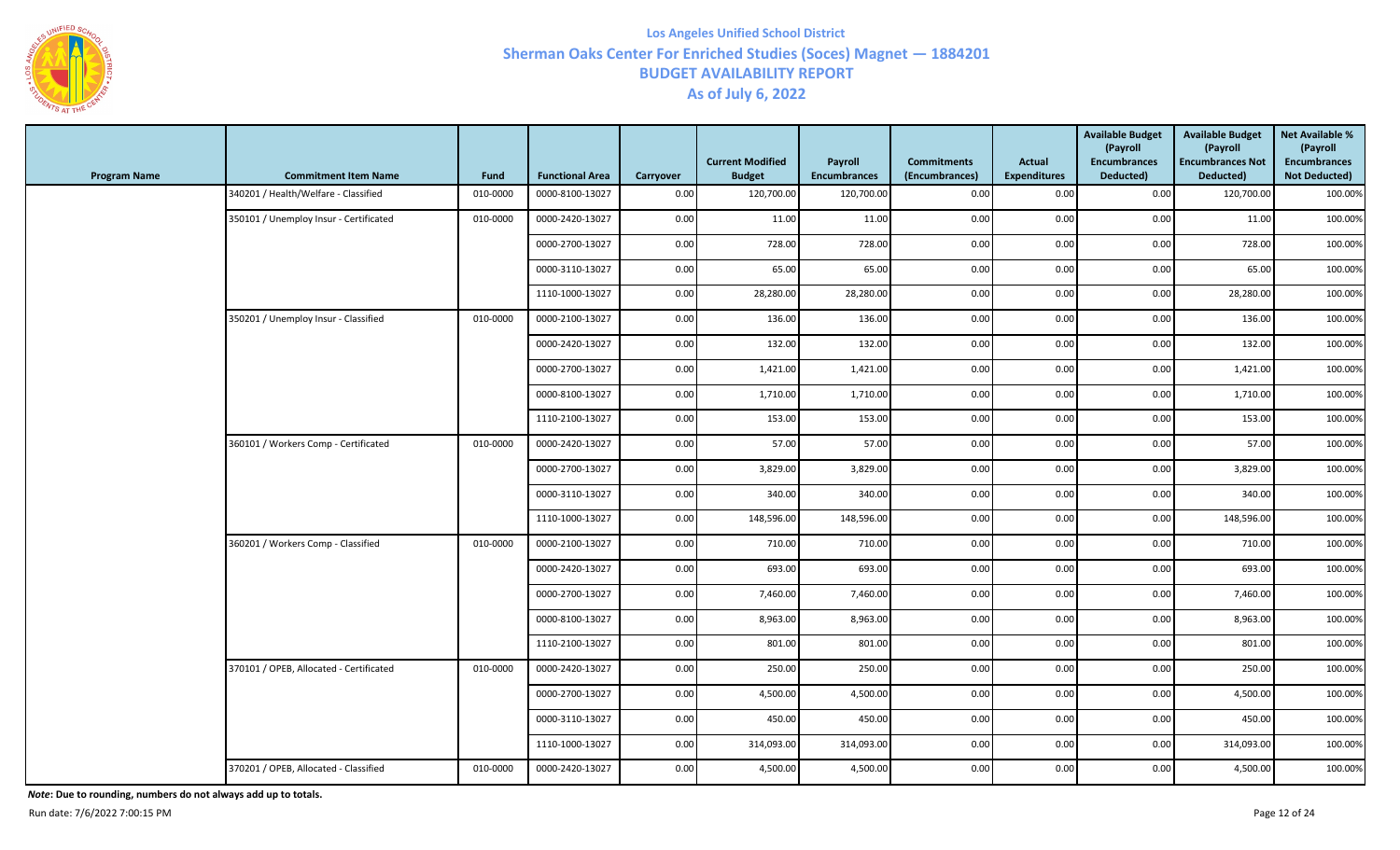

| <b>Program Name</b>                                           | <b>Commitment Item Name</b>                        | <b>Fund</b> | <b>Functional Area</b> | Carryover | <b>Current Modified</b><br><b>Budget</b> | Payroll<br><b>Encumbrances</b> | <b>Commitments</b><br>(Encumbrances) | Actual<br><b>Expenditures</b> | <b>Available Budget</b><br>(Payroll<br><b>Encumbrances</b><br>Deducted) | <b>Available Budget</b><br>(Payroll<br><b>Encumbrances Not</b><br>Deducted) | <b>Net Available %</b><br>(Payroll<br><b>Encumbrances</b><br><b>Not Deducted)</b> |
|---------------------------------------------------------------|----------------------------------------------------|-------------|------------------------|-----------|------------------------------------------|--------------------------------|--------------------------------------|-------------------------------|-------------------------------------------------------------------------|-----------------------------------------------------------------------------|-----------------------------------------------------------------------------------|
|                                                               | 370201 / OPEB, Allocated - Classified              | 010-0000    | 0000-2700-13027        | 0.00      | 27,000.00                                | 27,000.00                      | 0.00                                 | 0.00                          | 0.00                                                                    | 27,000.00                                                                   | 100.00%                                                                           |
|                                                               |                                                    |             | 0000-8100-13027        | 0.00      | 38,250.00                                | 38,250.00                      | 0.00                                 | 0.00                          | 0.00                                                                    | 38,250.00                                                                   | 100.00%                                                                           |
|                                                               | 430001 / General Supplies                          | 010-0000    | 1110-1000-13027        | 0.00      | 32,810.00                                | 0.00                           | 0.00                                 | 0.00                          | 32,810.00                                                               | 32,810.00                                                                   | 100.00%                                                                           |
|                                                               | 430003 / Maintenance/Operations-Supplie            | 010-0000    | 0000-8100-13027        | 0.00      | 18,350.00                                | 0.00                           | 0.00                                 | 0.00                          | 18,350.00                                                               | 18,350.00                                                                   | 100.00%                                                                           |
|                                                               | 430009 / Instl Material & Supplies-Budget use only | 010-0000    | 1110-1000-13027        | 0.00      | 866,165.00                               | 0.00                           | 0.00                                 | 0.00                          | 866,165.00                                                              | 866,165.00                                                                  | 100.00%                                                                           |
|                                                               | 430010 / Instr Material-General Purpose            | 010-0000    | 1110-1000-13027        | 0.00      | 42,294.00                                | 0.00                           | 0.00                                 | 0.00                          | 42,294.00                                                               | 42,294.00                                                                   | 100.00%                                                                           |
|                                                               | 430098 / Instr Material Pot Fndg - Budget use only | 010-0000    | 1110-1000-13027        | 0.00      | 281,932.00                               | 0.00                           | 0.00                                 | 0.00                          | 281,932.00                                                              | 281,932.00                                                                  | 100.00%                                                                           |
|                                                               | 520002 / Travel/Conference Attendance              | 010-0000    | 1110-1000-13027        | 0.00      | 0.00                                     | 0.00                           | 1,826.00                             | 0.00                          | (1,826.00)                                                              | (1,826.00)                                                                  | $\times$                                                                          |
|                                                               | 560005 / Repair Of Equipment                       | 010-0000    | 1110-1000-13027        | 0.00      | 27,810.00                                | 0.00                           | 0.00                                 | 0.00                          | 27,810.00                                                               | 27,810.00                                                                   | 100.00%                                                                           |
| 13027 / General Fund School Program Total                     |                                                    |             |                        | 0.00      | 11,015,534.00                            | 9,746,173.00                   | 1,826.00                             | 0.00                          | 1,267,535.00                                                            | 11,013,708.00                                                               | 99.98%                                                                            |
| 13349 / Black Student Achievement Plan<br>(BSAP) - Schools    | 290001 / Other Class Salaries - Regular            | 010-0000    | 1110-2100-13349        | 0.00      | 43,203.00                                | 43,203.00                      | 0.00                                 | 0.00                          | 0.00                                                                    | 43,203.00                                                                   | 100.00%                                                                           |
|                                                               | 320201 / PERS - Classified                         | 010-0000    | 1110-2100-13349        | 0.00      | 10,961.00                                | 10,961.00                      | 0.00                                 | 0.00                          | 0.00                                                                    | 10,961.00                                                                   | 100.00%                                                                           |
|                                                               | 330201 / Social Security-Classified                | 010-0000    | 1110-2100-13349        | 0.00      | 2,679.00                                 | 2,679.00                       | 0.00                                 | 0.00                          | 0.00                                                                    | 2,679.00                                                                    | 100.00%                                                                           |
|                                                               | 330202 / Medicare - Classified                     | 010-0000    | 1110-2100-13349        | 0.00      | 627.00                                   | 627.00                         | 0.00                                 | 0.00                          | 0.00                                                                    | 627.00                                                                      | 100.00%                                                                           |
|                                                               | 340201 / Health/Welfare - Classified               | 010-0000    | 1110-2100-13349        | 0.00      | 14,200.00                                | 14,200.00                      | 0.00                                 | 0.00                          | 0.00                                                                    | 14,200.00                                                                   | 100.00%                                                                           |
|                                                               | 350201 / Unemploy Insur - Classified               | 010-0000    | 1110-2100-13349        | 0.00      | 217.00                                   | 217.00                         | 0.00                                 | 0.00                          | 0.00                                                                    | 217.00                                                                      | 100.00%                                                                           |
|                                                               | 360201 / Workers Comp - Classified                 | 010-0000    | 1110-2100-13349        | 0.00      | 1,137.00                                 | 1,137.00                       | 0.00                                 | 0.00                          | 0.00                                                                    | 1,137.00                                                                    | 100.00%                                                                           |
|                                                               | 370201 / OPEB, Allocated - Classified              | 010-0000    | 1110-2100-13349        | 0.00      | 4,500.00                                 | 4,500.00                       | 0.00                                 | 0.00                          | 0.00                                                                    | 4,500.00                                                                    | 100.00%                                                                           |
| 13349 / Black Student Achievement Plan (BSAP) - Schools Total |                                                    |             |                        | 0.00      | 77,524.00                                | 77,524.00                      | 0.00                                 | 0.00                          | 0.00                                                                    | 77,524.00                                                                   | 100.00%                                                                           |
| 13938 / SDEP-Donations                                        | 430001 / General Supplies                          | 010-0000    | 1110-1000-13938        | 0.00      | 24,460.00                                | 0.00                           | 0.00                                 | 0.00                          | 24,460.00                                                               | 24,460.00                                                                   | 100.00%                                                                           |
|                                                               | 430098 / Instr Material Pot Fndg - Budget use only | 010-0000    | 1110-1000-13938        | 0.00      | 6,115.00                                 | 0.00                           | 0.00                                 | 0.00                          | 6,115.00                                                                | 6,115.00                                                                    | 100.00%                                                                           |
| 13938 / SDEP-Donations Total                                  |                                                    | 0.00        | 30,575.00              | 0.00      | 0.00                                     | 0.00                           | 30,575.00                            | 30,575.00                     | 100.00%                                                                 |                                                                             |                                                                                   |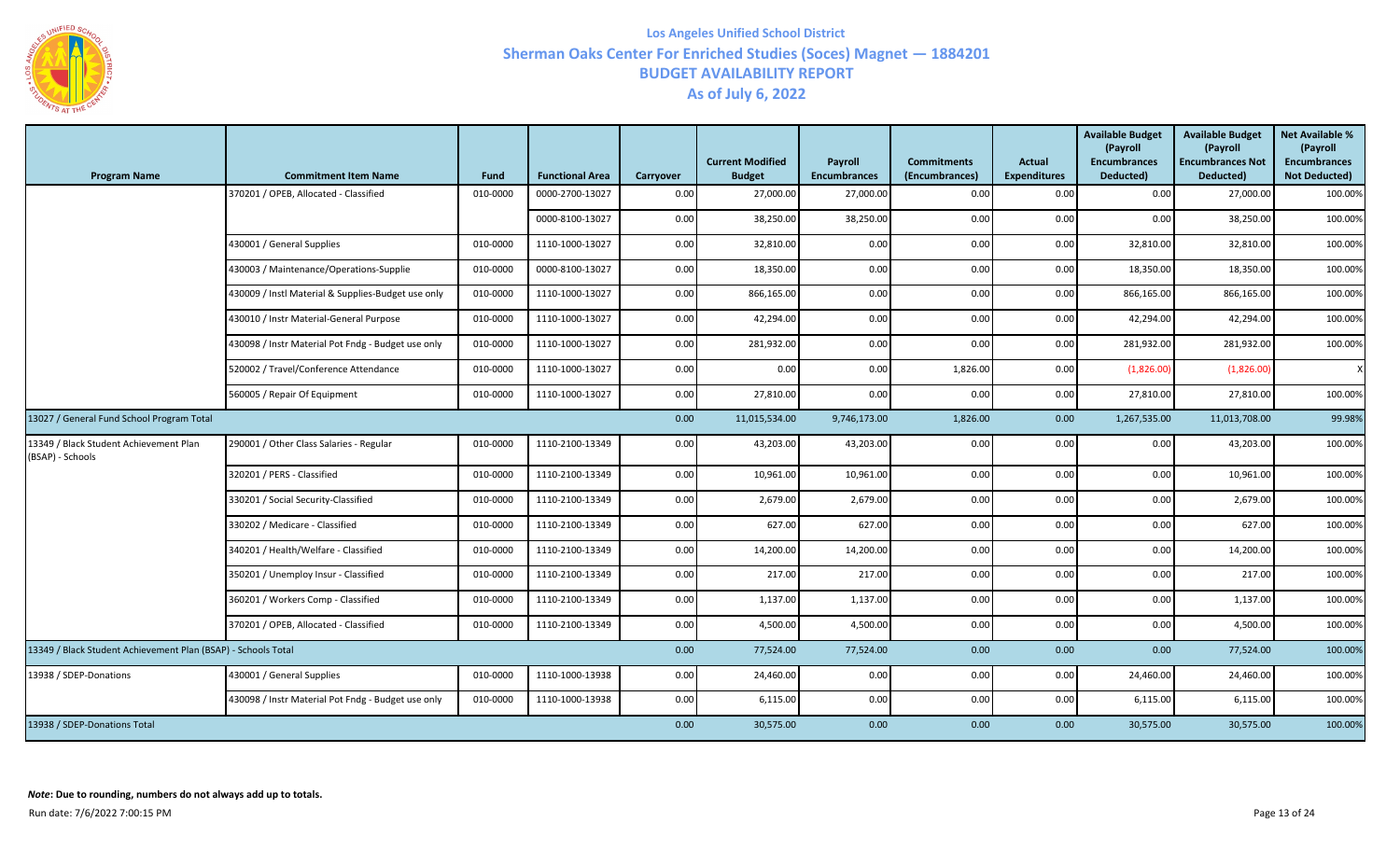

| <b>Program Name</b>                                | <b>Commitment Item Name</b>              | <b>Fund</b> | <b>Functional Area</b> | Carryover | <b>Current Modified</b><br><b>Budget</b> | Payroll<br><b>Encumbrances</b> | <b>Commitments</b><br>(Encumbrances) | Actual<br><b>Expenditures</b> | <b>Available Budget</b><br>(Payroll<br><b>Encumbrances</b><br>Deducted) | <b>Available Budget</b><br>(Payroll<br><b>Encumbrances Not</b><br>Deducted) | <b>Net Available %</b><br>(Payroll<br><b>Encumbrances</b><br><b>Not Deducted)</b> |
|----------------------------------------------------|------------------------------------------|-------------|------------------------|-----------|------------------------------------------|--------------------------------|--------------------------------------|-------------------------------|-------------------------------------------------------------------------|-----------------------------------------------------------------------------|-----------------------------------------------------------------------------------|
| 13950 / IMA-Library Fines                          | 430010 / Instr Material-General Purpose  | 010-0000    | 1110-2420-13950        | 128.00    | 128.00                                   | 0.00                           | 0.00                                 | 0.00                          | 128.00                                                                  | 128.00                                                                      | 100.00%                                                                           |
| 13950 / IMA-Library Fines Total                    |                                          |             |                        | 128.00    | 128.00                                   | 0.00                           | 0.00                                 | 0.00                          | 128.00                                                                  | 128.00                                                                      | 100.00%                                                                           |
| 14154 / TIIPG-Magnet-Schs-Discretionary<br>Fund    | 430001 / General Supplies                | 010-0000    | 3100-1000-14154        | 0.00      | 0.00                                     | 0.00                           | 38.85                                | 0.00                          | (38.85)                                                                 | (38.85)                                                                     |                                                                                   |
|                                                    | 430010 / Instr Material-General Purpose  | 010-0000    | 3100-1000-14154        | 0.00      | 11,810.00                                | 0.00                           | 0.00                                 | 0.00                          | 11,810.00                                                               | 11,810.00                                                                   | 100.00%                                                                           |
|                                                    | 440001 / Non-Capitalized Equip-All Other | 010-0000    | 3100-1000-14154        | 0.00      | 3,000.00                                 | 0.00                           | 0.00                                 | 0.00                          | 3,000.00                                                                | 3,000.00                                                                    | 100.00%                                                                           |
|                                                    | 520002 / Travel/Conference Attendance    | 010-0000    | 3100-1000-14154        | 0.00      | 3,000.00                                 | 0.00                           | 0.00                                 | 0.00                          | 3,000.00                                                                | 3,000.00                                                                    | 100.00%                                                                           |
|                                                    | 580012 / Contract Bus Services           | 010-0000    | 3100-1000-14154        | 0.00      | 15,000.00                                | 0.00                           | 0.00                                 | 0.00                          | 15,000.00                                                               | 15,000.00                                                                   | 100.00%                                                                           |
| 14154 / TIIPG-Magnet-Schs-Discretionary Fund Total |                                          |             |                        | 0.00      | 32,810.00                                | 0.00                           | 38.85                                | 0.00                          | 32,771.15                                                               | 32,771.15                                                                   | 99.88%                                                                            |
| 14242 / SDEP-Proceeds Film/Photo Renta             | 430010 / Instr Material-General Purpose  | 010-0000    | 1110-1000-14242        | 122.00    | 122.00                                   | 0.00                           | 0.00                                 | 0.00                          | 122.00                                                                  | 122.00                                                                      | 100.00%                                                                           |
| 14242 / SDEP-Proceeds Film/Photo Renta Total       |                                          |             |                        | 122.00    | 122.00                                   | 0.00                           | 0.00                                 | 0.00                          | 122.00                                                                  | 122.00                                                                      | 100.00%                                                                           |
| 14423 / Incentive-Brkfst-Discretionary             | 430010 / Instr Material-General Purpose  | 010-0000    | 1110-1000-14423        | 111.00    | 111.00                                   | 0.00                           | 0.00                                 | 0.00                          | 111.00                                                                  | 111.00                                                                      | 100.00%                                                                           |
| 14423 / Incentive-Brkfst-Discretionary Total       |                                          |             |                        | 111.00    | 111.00                                   | 0.00                           | 0.00                                 | 0.00                          | 111.00                                                                  | 111.00                                                                      | 100.00%                                                                           |
| 14858 / TSP-HS Couns School                        | 120021 / Guidance/Welfare Salaries-Reg   | 010-0000    | 0000-3110-14858        | 0.00      | 269,478.00                               | 269,478.00                     | 0.00                                 | 0.00                          | 0.00                                                                    | 269,478.00                                                                  | 100.00%                                                                           |
|                                                    | 310101 / STRS - Certificated             | 010-0000    | 0000-3110-14858        | 0.00      | 51,472.00                                | 51,472.00                      | 0.00                                 | 0.00                          | 0.00                                                                    | 51,472.00                                                                   | 100.00%                                                                           |
|                                                    | 330102 / Medicare - Certificated         | 010-0000    | 0000-3110-14858        | 0.00      | 3,909.00                                 | 3,909.00                       | 0.00                                 | 0.00                          | 0.00                                                                    | 3,909.00                                                                    | 100.00%                                                                           |
|                                                    | 340101 / Health/Welfare - Certificated   | 010-0000    | 0000-3110-14858        | 0.00      | 42,600.00                                | 42,600.00                      | 0.00                                 | 0.00                          | 0.00                                                                    | 42,600.00                                                                   | 100.00%                                                                           |
|                                                    | 350101 / Unemploy Insur - Certificated   | 010-0000    | 0000-3110-14858        | 0.00      | 1,349.00                                 | 1,349.00                       | 0.00                                 | 0.00                          | 0.00                                                                    | 1,349.00                                                                    | 100.00%                                                                           |
|                                                    | 360101 / Workers Comp - Certificated     | 010-0000    | 0000-3110-14858        | 0.00      | 7,089.00                                 | 7,089.00                       | 0.00                                 | 0.00                          | 0.00                                                                    | 7,089.00                                                                    | 100.00%                                                                           |
|                                                    | 370101 / OPEB, Allocated - Certificated  | 010-0000    | 0000-3110-14858        | 0.00      | 13,500.00                                | 13,500.00                      | 0.00                                 | 0.00                          | 0.00                                                                    | 13,500.00                                                                   | 100.00%                                                                           |
| 14858 / TSP-HS Couns School Total                  |                                          |             |                        | 0.00      | 389,397.00                               | 389,397.00                     | 0.00                                 | 0.00                          | 0.00                                                                    | 389,397.00                                                                  | 100.00%                                                                           |
| 15583 / SENI-ESSER II                              | 110002 / Teacher Salaries - Substitutes  | 010-3212    | 1110-1000-15583        | 0.00      | 17,457.00                                | 17,457.00                      | 0.00                                 | 0.00                          | 0.00                                                                    | 17,457.00                                                                   | 100.00%                                                                           |
|                                                    | 110004 / Teacher Salaries - Supple/Other | 010-3212    | 1110-1000-15583        | 0.00      | 88,936.00                                | 88,936.00                      | 0.00                                 | 0.00                          | 0.00                                                                    | 88,936.00                                                                   | 100.00%                                                                           |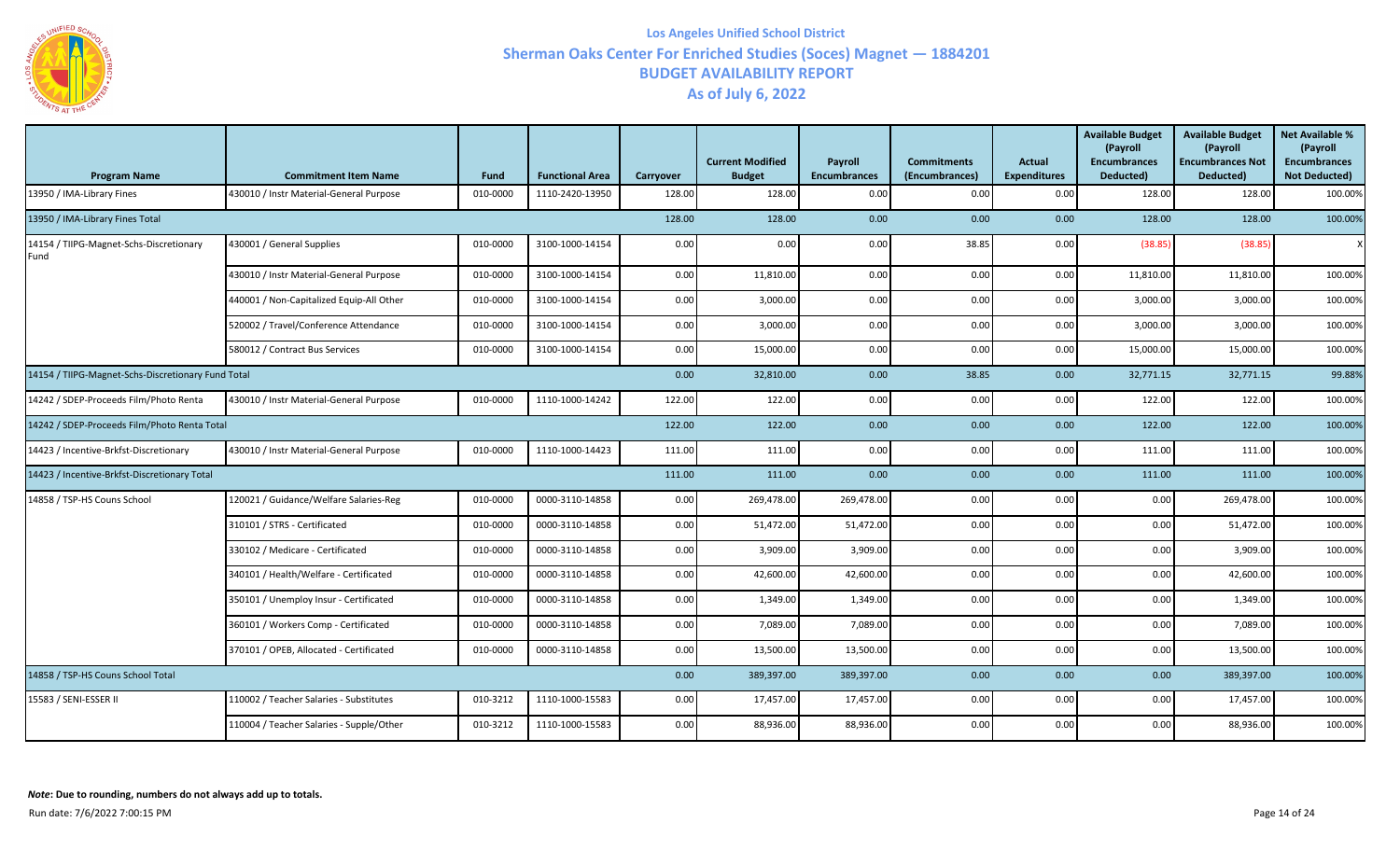

| <b>Program Name</b> | <b>Commitment Item Name</b>               | Fund     | <b>Functional Area</b> | Carryover | <b>Current Modified</b><br><b>Budget</b> | <b>Payroll</b><br><b>Encumbrances</b> | <b>Commitments</b><br>(Encumbrances) | Actual<br><b>Expenditures</b> | <b>Available Budget</b><br>(Payroll<br><b>Encumbrances</b><br>Deducted) | <b>Available Budget</b><br>(Payroll<br><b>Encumbrances Not</b><br>Deducted) | <b>Net Available %</b><br>(Payroll<br><b>Encumbrances</b><br><b>Not Deducted)</b> |
|---------------------|-------------------------------------------|----------|------------------------|-----------|------------------------------------------|---------------------------------------|--------------------------------------|-------------------------------|-------------------------------------------------------------------------|-----------------------------------------------------------------------------|-----------------------------------------------------------------------------------|
|                     | 110005 / Teacher Assistant Salaries       | 010-3212 | 1110-1000-15583        | 0.00      | 1,838.00                                 | 1,838.00                              | 0.00                                 | 0.00                          | 0.00                                                                    | 1,838.00                                                                    | 100.00%                                                                           |
|                     | 130004 / School Admin Salaries-Supple/Oth | 010-3212 | 1110-2700-15583        | 0.00      | 5,657.00                                 | 5,657.00                              | 0.00                                 | 0.00                          | 0.00                                                                    | 5,657.00                                                                    | 100.00%                                                                           |
|                     | 210004 / Instruct Aides Salaries - Supple | 010-3212 | 1110-1000-15583        | 0.00      | 2,568.00                                 | 2,568.00                              | 0.00                                 | 0.00                          | 0.00                                                                    | 2,568.00                                                                    | 100.00%                                                                           |
|                     | 220003 / Maint/Oper Salaries - Overtime   | 010-3212 | 1110-8100-15583        | 0.00      | 11,014.00                                | 11,014.00                             | 0.00                                 | 0.00                          | 0.00                                                                    | 11,014.00                                                                   | 100.00%                                                                           |
|                     | 240003 / Office Pers Salaries - Overtime  | 010-3212 | 1110-2700-15583        | 0.00      | 25,702.00                                | 25,702.00                             | 0.00                                 | 0.00                          | 0.00                                                                    | 25,702.00                                                                   | 100.00%                                                                           |
|                     | 290003 / Other Class Salaries -Overtime   | 010-3212 | 1110-1000-15583        | 0.00      | 5,536.00                                 | 5,536.00                              | 0.00                                 | 0.00                          | 0.00                                                                    | 5,536.00                                                                    | 100.00%                                                                           |
|                     | 290004 / Other Class Salaries -Supple     | 010-3212 | 1110-1000-15583        | 0.00      | 2,602.00                                 | 2,602.00                              | 0.00                                 | 0.00                          | 0.00                                                                    | 2,602.00                                                                    | 100.00%                                                                           |
|                     | 310101 / STRS - Certificated              | 010-3212 | 1110-1000-15583        | 0.00      | 20,328.00                                | 20,328.00                             | 0.00                                 | 0.00                          | 0.00                                                                    | 20,328.00                                                                   | 100.00%                                                                           |
|                     |                                           |          | 1110-2700-15583        | 0.00      | 1,082.00                                 | 1,082.00                              | 0.00                                 | 0.00                          | 0.00                                                                    | 1,082.00                                                                    | 100.00%                                                                           |
|                     | 320201 / PERS - Classified                | 010-3212 | 1110-1000-15583        | 0.00      | 653.00                                   | 653.00                                | 0.00                                 | 0.00                          | 0.00                                                                    | 653.00                                                                      | 100.00%                                                                           |
|                     |                                           |          | 1110-2700-15583        | 0.00      | 6,523.00                                 | 6,523.00                              | 0.00                                 | 0.00                          | 0.00                                                                    | 6,523.00                                                                    | 100.00%                                                                           |
|                     |                                           |          | 1110-8100-15583        | 0.00      | 2,796.00                                 | 2,796.00                              | 0.00                                 | 0.00                          | 0.00                                                                    | 2,796.00                                                                    | 100.00%                                                                           |
|                     | 330101 / Social Security -Certificated    | 010-3212 | 1110-1000-15583        | 0.00      | 3.00                                     | 3.00                                  | 0.00                                 | 0.00                          | 0.00                                                                    | 3.00                                                                        | 100.00%                                                                           |
|                     | 330102 / Medicare - Certificated          | 010-3212 | 1110-1000-15583        | 0.00      | 1,571.00                                 | 1,571.00                              | 0.00                                 | 0.00                          | 0.00                                                                    | 1,571.00                                                                    | 100.00%                                                                           |
|                     |                                           |          | 1110-2700-15583        | 0.00      | 83.00                                    | 83.00                                 | 0.00                                 | 0.00                          | 0.00                                                                    | 83.00                                                                       | 100.00%                                                                           |
|                     | 330103 / Retirement In Lieu (PARS)-Cert   | 010-3212 | 1110-1000-15583        | 0.00      | 70.00                                    | 70.00                                 | 0.00                                 | 0.00                          | 0.00                                                                    | 70.00                                                                       | 100.00%                                                                           |
|                     | 330201 / Social Security-Classified       | 010-3212 | 1110-1000-15583        | 0.00      | 160.00                                   | 160.00                                | 0.00                                 | 0.00                          | 0.00                                                                    | 160.00                                                                      | 100.00%                                                                           |
|                     |                                           |          | 1110-2700-15583        | 0.00      | 1,595.00                                 | 1,595.00                              | 0.00                                 | 0.00                          | 0.00                                                                    | 1,595.00                                                                    | 100.00%                                                                           |
|                     |                                           |          | 1110-8100-15583        | 0.00      | 684.00                                   | 684.00                                | 0.00                                 | 0.00                          | 0.00                                                                    | 684.00                                                                      | 100.00%                                                                           |
|                     | 330202 / Medicare - Classified            | 010-3212 | 1110-1000-15583        | 0.00      | 158.00                                   | 158.00                                | 0.00                                 | 0.00                          | 0.00                                                                    | 158.00                                                                      | 100.00%                                                                           |
|                     |                                           |          | 1110-2700-15583        | 0.00      | 373.00                                   | 373.00                                | 0.00                                 | 0.00                          | 0.00                                                                    | 373.00                                                                      | 100.00%                                                                           |
|                     |                                           |          | 1110-8100-15583        | 0.00      | 160.00                                   | 160.00                                | 0.00                                 | 0.00                          | 0.00                                                                    | 160.00                                                                      | 100.00%                                                                           |
|                     | 330203 / Retirement In Lieu (PARS)-Clas   | 010-3212 | 1110-1000-15583        | 0.00      | 307.00                                   | 307.00                                | 0.00                                 | 0.00                          | 0.00                                                                    | 307.00                                                                      | 100.00%                                                                           |
|                     | 340101 / Health/Welfare - Certificated    | 010-3212 | 1110-1000-15583        | 0.00      | 6,383.00                                 | 6,383.00                              | 0.00                                 | 0.00                          | 0.00                                                                    | 6,383.00                                                                    | 100.00%                                                                           |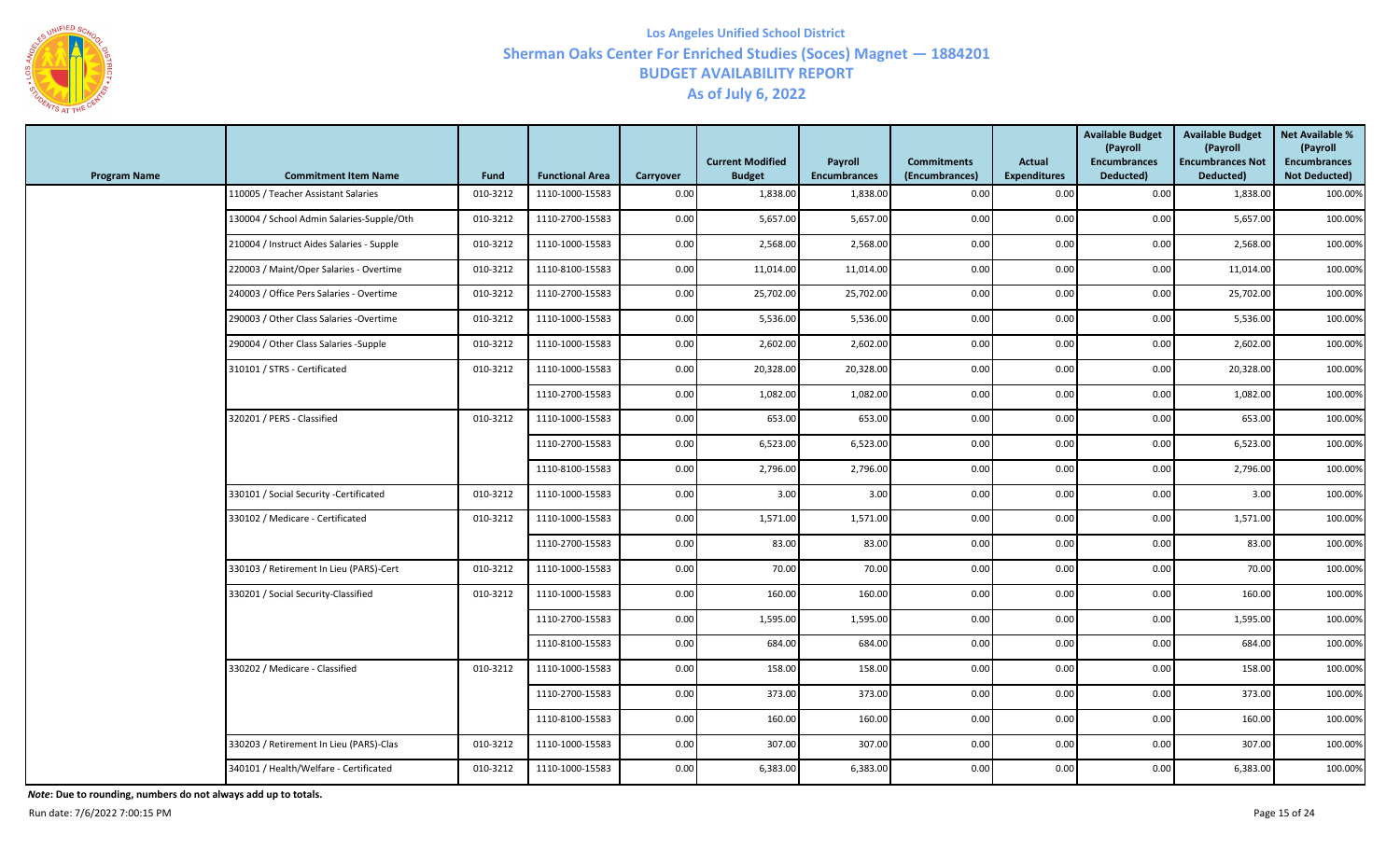

| <b>Program Name</b>                  | <b>Commitment Item Name</b>                        | Fund     | <b>Functional Area</b> | Carryover | <b>Current Modified</b><br><b>Budget</b> | Payroll<br><b>Encumbrances</b> | <b>Commitments</b><br>(Encumbrances) | <b>Actual</b><br><b>Expenditures</b> | <b>Available Budget</b><br>(Payroll<br><b>Encumbrances</b><br>Deducted) | <b>Available Budget</b><br>(Payroll<br><b>Encumbrances Not</b><br>Deducted) | <b>Net Available %</b><br>(Payroll<br><b>Encumbrances</b><br>Not Deducted) |
|--------------------------------------|----------------------------------------------------|----------|------------------------|-----------|------------------------------------------|--------------------------------|--------------------------------------|--------------------------------------|-------------------------------------------------------------------------|-----------------------------------------------------------------------------|----------------------------------------------------------------------------|
|                                      | 350101 / Unemploy Insur - Certificated             | 010-3212 | 1110-1000-15583        | 0.00      | 543.00                                   | 543.00                         | 0.00                                 | 0.00                                 | 0.00                                                                    | 543.00                                                                      | 100.00%                                                                    |
|                                      |                                                    |          | 1110-2700-15583        | 0.00      | 29.00                                    | 29.00                          | 0.00                                 | 0.00                                 | 0.00                                                                    | 29.00                                                                       | 100.00%                                                                    |
|                                      | 350201 / Unemploy Insur - Classified               | 010-3212 | 1110-1000-15583        | 0.00      | 55.00                                    | 55.00                          | 0.00                                 | 0.00                                 | 0.00                                                                    | 55.00                                                                       | 100.00%                                                                    |
|                                      |                                                    |          | 1110-2700-15583        | 0.00      | 130.00                                   | 130.00                         | 0.00                                 | 0.00                                 | 0.00                                                                    | 130.00                                                                      | 100.00%                                                                    |
|                                      |                                                    |          | 1110-8100-15583        | 0.00      | 56.00                                    | 56.00                          | 0.00                                 | 0.00                                 | 0.00                                                                    | 56.00                                                                       | 100.00%                                                                    |
|                                      | 360101 / Workers Comp - Certificated               | 010-3212 | 1110-1000-15583        | 0.00      | 2,849.00                                 | 2,849.00                       | 0.00                                 | 0.00                                 | 0.00                                                                    | 2,849.00                                                                    | 100.00%                                                                    |
|                                      |                                                    |          | 1110-2700-15583        | 0.00      | 149.00                                   | 149.00                         | 0.00                                 | 0.00                                 | 0.00                                                                    | 149.00                                                                      | 100.00%                                                                    |
|                                      | 360201 / Workers Comp - Classified                 | 010-3212 | 1110-1000-15583        | 0.00      | 283.00                                   | 283.00                         | 0.00                                 | 0.00                                 | 0.00                                                                    | 283.00                                                                      | 100.00%                                                                    |
|                                      |                                                    |          | 1110-2700-15583        | 0.00      | 677.00                                   | 677.00                         | 0.00                                 | 0.00                                 | 0.00                                                                    | 677.00                                                                      | 100.00%                                                                    |
|                                      |                                                    |          | 1110-8100-15583        | 0.00      | 290.00                                   | 290.00                         | 0.00                                 | 0.00                                 | 0.00                                                                    | 290.00                                                                      | 100.00%                                                                    |
|                                      | 370101 / OPEB, Allocated - Certificated            | 010-3212 | 1110-1000-15583        | 0.00      | 2,022.00                                 | 2,022.00                       | 0.00                                 | 0.00                                 | 0.00                                                                    | 2,022.00                                                                    | 100.00%                                                                    |
|                                      | 430001 / General Supplies                          | 010-3212 | 1110-1000-15583        | 0.00      | 39,100.00                                | 0.00                           | 0.00                                 | 0.00                                 | 39,100.00                                                               | 39,100.00                                                                   | 100.00%                                                                    |
|                                      | 430002 / Advisory Committee Expenses               | 010-3212 | 1110-1000-15583        | 0.00      | 1,500.00                                 | 0.00                           | 0.00                                 | 0.00                                 | 1,500.00                                                                | 1,500.00                                                                    | 100.00%                                                                    |
|                                      | 430010 / Instr Material-General Purpose            | 010-3212 | 1110-1000-15583        | 0.00      | 30,000.00                                | 0.00                           | 0.00                                 | 0.00                                 | 30,000.00                                                               | 30,000.00                                                                   | 100.00%                                                                    |
|                                      | 430098 / Instr Material Pot Fndg - Budget use only | 010-3212 | 1110-1000-15583        | 0.00      | 92,163.00                                | 0.00                           | 0.00                                 | 0.00                                 | 92,163.00                                                               | 92,163.00                                                                   | 100.00%                                                                    |
|                                      | 440001 / Non-Capitalized Equip-All Other           | 010-3212 | 1110-1000-15583        | 0.00      | 50,000.00                                | 0.00                           | 0.00                                 | 0.00                                 | 50,000.00                                                               | 50,000.00                                                                   | 100.00%                                                                    |
|                                      | 520002 / Travel/Conference Attendance              | 010-3212 | 1110-1000-15583        | 0.00      | 7,000.00                                 | 0.00                           | 0.00                                 | 0.00                                 | 7,000.00                                                                | 7,000.00                                                                    | 100.00%                                                                    |
|                                      | 560006 / Maintenance Of Equipment                  | 010-3212 | 1110-1000-15583        | 0.00      | 9,733.00                                 | 0.00                           | 0.00                                 | 0.00                                 | 9,733.00                                                                | 9,733.00                                                                    | 100.00%                                                                    |
|                                      | 580030 / Prof Service Contracts-GP-Instr           | 010-3212 | 1110-1000-15583        | 0.00      | 20,000.00                                | 0.00                           | 0.00                                 | 0.00                                 | 20,000.00                                                               | 20,000.00                                                                   | 100.00%                                                                    |
| 15583 / SENI-ESSER II Total          |                                                    |          |                        | 0.00      | 460,818.00                               | 211,322.00                     | 0.00                                 | 0.00                                 | 249,496.00                                                              | 460,818.00                                                                  | 100.00%                                                                    |
| 15598 / Parent Family Engagement-ELO | 290001 / Other Class Salaries - Regular            | 010-7425 | 0000-2490-15598        | $0.00\,$  | 14,492.00                                | 14,492.00                      | 0.00                                 | 0.00                                 | 0.00                                                                    | 14,492.00                                                                   | 100.00%                                                                    |
|                                      | 290004 / Other Class Salaries -Supple              | 010-7425 | 0000-2490-15598        | 0.00      | 736.00                                   | 736.00                         | 0.00                                 | 0.00                                 | 0.00                                                                    | 736.00                                                                      | 100.00%                                                                    |
|                                      | 320201 / PERS - Classified                         | 010-7425 | 0000-2490-15598        | 0.00      | 3,677.00                                 | 3,677.00                       | 0.00                                 | 0.00                                 | 0.00                                                                    | 3,677.00                                                                    | 100.00%                                                                    |
|                                      | 330201 / Social Security-Classified                | 010-7425 | 0000-2490-15598        | 0.00      | 899.00                                   | 899.00                         | 0.00                                 | 0.00                                 | 0.00                                                                    | 899.00                                                                      | 100.00%                                                                    |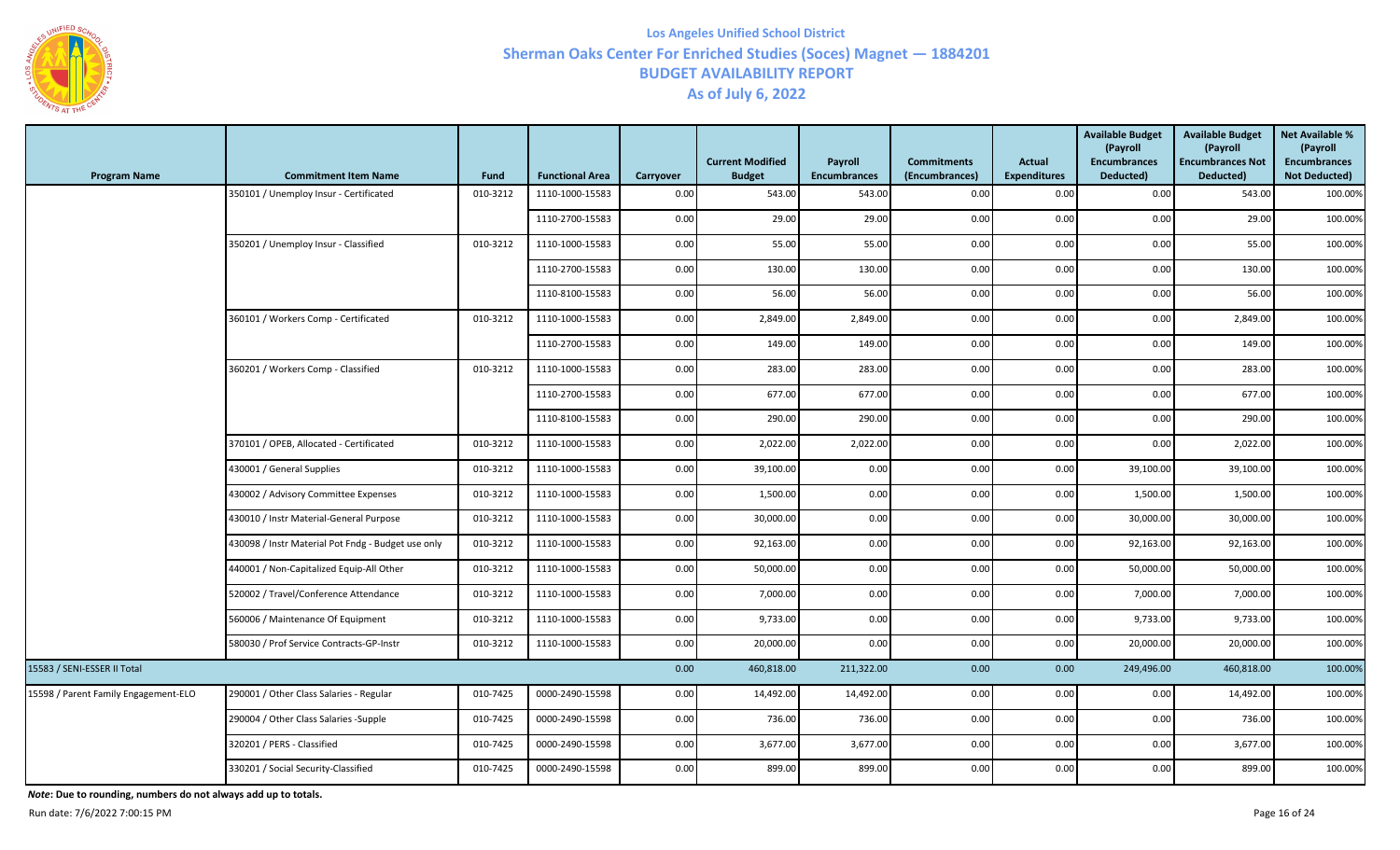

| <b>Program Name</b>                        | <b>Commitment Item Name</b>                        | Fund     | <b>Functional Area</b> | Carryover | <b>Current Modified</b><br><b>Budget</b> | Payroll<br><b>Encumbrances</b> | <b>Commitments</b><br>(Encumbrances) | <b>Actual</b><br><b>Expenditures</b> | <b>Available Budget</b><br>(Payroll<br><b>Encumbrances</b><br>Deducted) | <b>Available Budget</b><br>(Payroll<br><b>Encumbrances Not</b><br>Deducted) | <b>Net Available %</b><br>(Payroll<br><b>Encumbrances</b><br><b>Not Deducted)</b> |
|--------------------------------------------|----------------------------------------------------|----------|------------------------|-----------|------------------------------------------|--------------------------------|--------------------------------------|--------------------------------------|-------------------------------------------------------------------------|-----------------------------------------------------------------------------|-----------------------------------------------------------------------------------|
|                                            | 330202 / Medicare - Classified                     | 010-7425 | 0000-2490-15598        | 0.00      | 222.00                                   | 222.00                         | 0.00                                 | 0.00                                 | 0.00                                                                    | 222.00                                                                      | 100.00%                                                                           |
|                                            | 330203 / Retirement In Lieu (PARS)-Clas            | 010-7425 | 0000-2490-15598        | 0.00      | 28.00                                    | 28.00                          | 0.00                                 | 0.00                                 | 0.00                                                                    | 28.00                                                                       | 100.00%                                                                           |
|                                            | 340201 / Health/Welfare - Classified               | 010-7425 | 0000-2100-15598        | 0.00      | 1,988.00                                 | 1,988.00                       | 0.00                                 | 0.00                                 | 0.00                                                                    | 1,988.00                                                                    | 100.00%                                                                           |
|                                            | 350201 / Unemploy Insur - Classified               | 010-7425 | 0000-2490-15598        | 0.00      | 77.00                                    | 77.00                          | 0.00                                 | 0.00                                 | 0.00                                                                    | 77.00                                                                       | 100.00%                                                                           |
|                                            | 360201 / Workers Comp - Classified                 | 010-7425 | 0000-2490-15598        | 0.00      | 402.00                                   | 402.00                         | 0.00                                 | 0.00                                 | 0.00                                                                    | 402.00                                                                      | 100.00%                                                                           |
|                                            | 430009 / Instl Material & Supplies-Budget use only | 010-7425 | 0000-2490-15598        | 0.00      | 106.00                                   | 0.00                           | 0.00                                 | 0.00                                 | 106.00                                                                  | 106.00                                                                      | 100.00%                                                                           |
|                                            | 430098 / Instr Material Pot Fndg - Budget use only | 010-7425 | 0000-2490-15598        | 0.00      | 6,530.00                                 | 0.00                           | 0.00                                 | 0.00                                 | 6,530.00                                                                | 6,530.00                                                                    | 100.00%                                                                           |
|                                            | 440001 / Non-Capitalized Equip-All Other           | 010-7425 | 0000-2490-15598        | 0.00      | 512.00                                   | 0.00                           | 0.00                                 | 0.00                                 | 512.00                                                                  | 512.00                                                                      | 100.00%                                                                           |
| 15598 / Parent Family Engagement-ELO Total |                                                    |          |                        | 0.00      | 29,669.00                                | 22,521.00                      | 0.00                                 | 0.00                                 | 7,148.00                                                                | 29,669.00                                                                   | 100.00%                                                                           |
| 15649 / SENI-ESSER III                     | 110004 / Teacher Salaries - Supple/Other           | 010-3213 | 1110-1000-15649        | 0.00      | 87,320.00                                | 87,320.00                      | 0.00                                 | 0.00                                 | 0.00                                                                    | 87,320.00                                                                   | 100.00%                                                                           |
|                                            | 190001 / Other Cert Salaries - Regular             | 010-3213 | 1110-2100-15649        | 0.00      | 32,215.00                                | 32,215.00                      | 0.00                                 | 0.00                                 | 0.00                                                                    | 32,215.00                                                                   | 100.00%                                                                           |
|                                            | 240001 / Office Pers Salaries - Regular            | 010-3213 | 1110-2700-15649        | 0.00      | 46,565.00                                | 46,565.00                      | 0.00                                 | 0.00                                 | 0.00                                                                    | 46,565.00                                                                   | 100.00%                                                                           |
|                                            | 240003 / Office Pers Salaries - Overtime           | 010-3213 | 1110-2700-15649        | 0.00      | 7,342.00                                 | 7,342.00                       | 0.00                                 | 0.00                                 | 0.00                                                                    | 7,342.00                                                                    | 100.00%                                                                           |
|                                            | 290001 / Other Class Salaries - Regular            | 010-3213 | 1110-1000-15649        | 0.00      | 50,596.00                                | 50,596.00                      | 0.00                                 | 0.00                                 | 0.00                                                                    | 50,596.00                                                                   | 100.00%                                                                           |
|                                            | 310101 / STRS - Certificated                       | 010-3213 | 1110-1000-15649        | 0.00      | 16,679.00                                | 16,679.00                      | 0.00                                 | 0.00                                 | 0.00                                                                    | 16,679.00                                                                   | 100.00%                                                                           |
|                                            |                                                    |          | 1110-2100-15649        | 0.00      | 6,153.00                                 | 6,153.00                       | 0.00                                 | 0.00                                 | 0.00                                                                    | 6,153.00                                                                    | 100.00%                                                                           |
|                                            | 320201 / PERS - Classified                         | 010-3213 | 1110-1000-15649        | 0.00      | 7,584.00                                 | 7,584.00                       | 0.00                                 | 0.00                                 | 0.00                                                                    | 7,584.00                                                                    | 100.00%                                                                           |
|                                            |                                                    |          | 1110-2700-15649        | 0.00      | 13,678.00                                | 13,678.00                      | 0.00                                 | 0.00                                 | 0.00                                                                    | 13,678.00                                                                   | 100.00%                                                                           |
|                                            | 330102 / Medicare - Certificated                   | 010-3213 | 1110-1000-15649        | 0.00      | 1,267.00                                 | 1,267.00                       | 0.00                                 | 0.00                                 | 0.00                                                                    | 1,267.00                                                                    | 100.00%                                                                           |
|                                            |                                                    |          | 1110-2100-15649        | 0.00      | 468.00                                   | 468.00                         | 0.00                                 | 0.00                                 | 0.00                                                                    | 468.00                                                                      | 100.00%                                                                           |
|                                            | 330201 / Social Security-Classified                | 010-3213 | 1110-1000-15649        | 0.00      | 1,854.00                                 | 1,854.00                       | 0.00                                 | 0.00                                 | 0.00                                                                    | 1,854.00                                                                    | 100.00%                                                                           |
|                                            |                                                    |          | 1110-2700-15649        | 0.00      | 3,343.00                                 | 3,343.00                       | 0.00                                 | 0.00                                 | 0.00                                                                    | 3,343.00                                                                    | 100.00%                                                                           |
|                                            | 330202 / Medicare - Classified                     | 010-3213 | 1110-1000-15649        | 0.00      | 736.00                                   | 736.00                         | 0.00                                 | 0.00                                 | 0.00                                                                    | 736.00                                                                      | 100.00%                                                                           |
|                                            |                                                    |          | 1110-2700-15649        | 0.00      | 783.00                                   | 783.00                         | 0.00                                 | 0.00                                 | 0.00                                                                    | 783.00                                                                      | 100.00%                                                                           |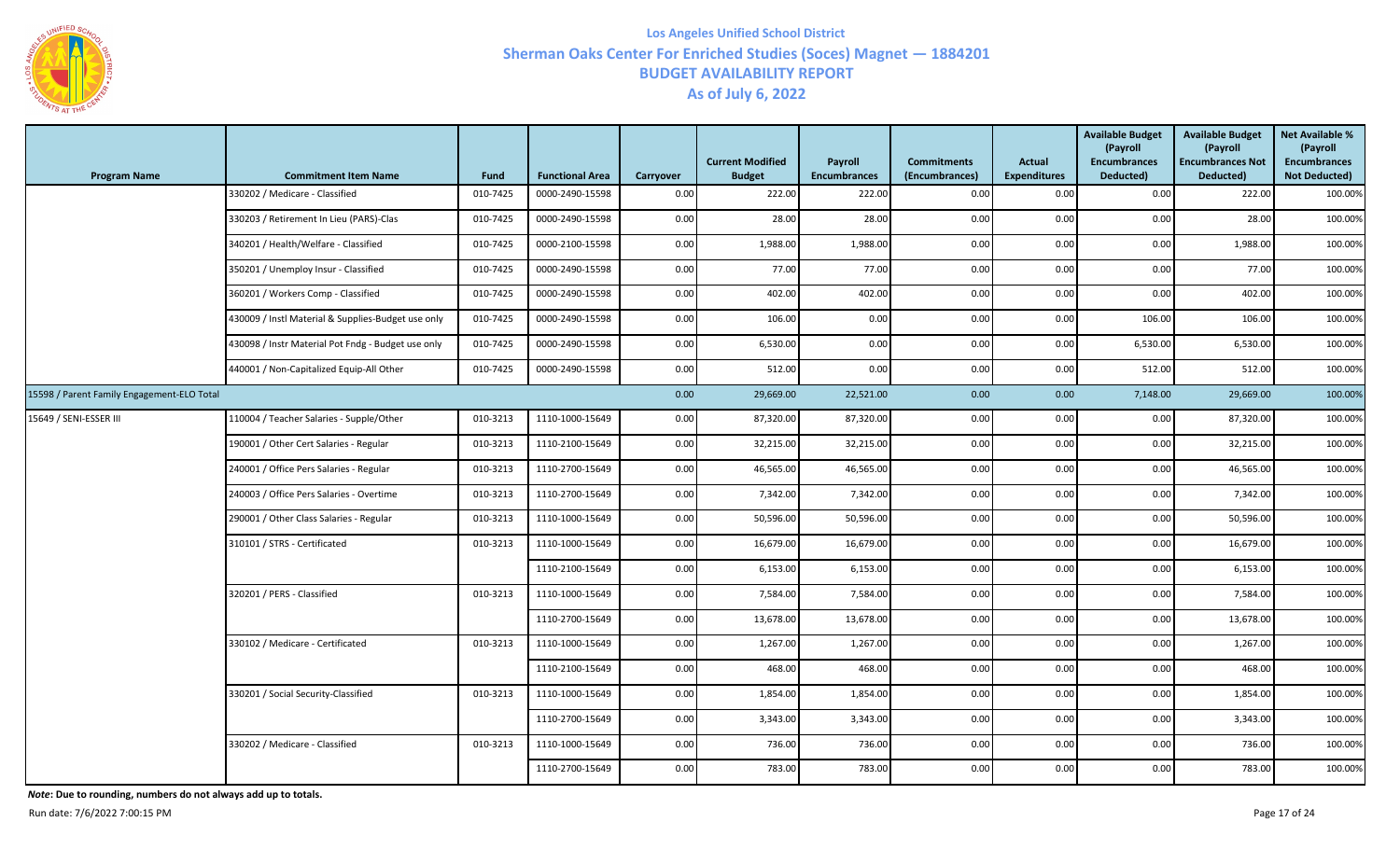

| <b>Program Name</b>          | <b>Commitment Item Name</b>                        | <b>Fund</b> | <b>Functional Area</b> | Carryover | <b>Current Modified</b><br><b>Budget</b> | Payroll<br><b>Encumbrances</b> | <b>Commitments</b><br>(Encumbrances) | <b>Actual</b><br><b>Expenditures</b> | <b>Available Budget</b><br>(Payroll<br><b>Encumbrances</b><br>Deducted) | <b>Available Budget</b><br>(Payroll<br><b>Encumbrances Not</b><br>Deducted) | <b>Net Available %</b><br>(Payroll<br><b>Encumbrances</b><br><b>Not Deducted)</b> |
|------------------------------|----------------------------------------------------|-------------|------------------------|-----------|------------------------------------------|--------------------------------|--------------------------------------|--------------------------------------|-------------------------------------------------------------------------|-----------------------------------------------------------------------------|-----------------------------------------------------------------------------------|
|                              | 330203 / Retirement In Lieu (PARS)-Clas            | 010-3213    | 1110-1000-15649        | 0.00      | 778.00                                   | 778.00                         | 0.00                                 | 0.00                                 | 0.00                                                                    | 778.00                                                                      | 100.00%                                                                           |
|                              | 340101 / Health/Welfare - Certificated             | 010-3213    | 1110-2100-15649        | 0.00      | 7,100.00                                 | 7,100.00                       | 0.00                                 | 0.00                                 | 0.00                                                                    | 7,100.00                                                                    | 100.00%                                                                           |
|                              | 340201 / Health/Welfare - Classified               | 010-3213    | 1110-1000-15649        | 0.00      | 14,200.00                                | 14,200.00                      | 0.00                                 | 0.00                                 | 0.00                                                                    | 14,200.00                                                                   | 100.00%                                                                           |
|                              |                                                    |             | 1110-2700-15649        | 0.00      | 14,200.00                                | 14,200.00                      | 0.00                                 | 0.00                                 | 0.00                                                                    | 14,200.00                                                                   | 100.00%                                                                           |
|                              | 350101 / Unemploy Insur - Certificated             | 010-3213    | 1110-1000-15649        | 0.00      | 437.00                                   | 437.00                         | 0.00                                 | 0.00                                 | 0.00                                                                    | 437.00                                                                      | 100.00%                                                                           |
|                              |                                                    |             | 1110-2100-15649        | 0.00      | 162.00                                   | 162.00                         | 0.00                                 | 0.00                                 | 0.00                                                                    | 162.00                                                                      | 100.00%                                                                           |
|                              | 350201 / Unemploy Insur - Classified               | 010-3213    | 1110-1000-15649        | 0.00      | 254.00                                   | 254.00                         | 0.00                                 | 0.00                                 | 0.00                                                                    | 254.00                                                                      | 100.00%                                                                           |
|                              |                                                    |             | 1110-2700-15649        | 0.00      | 270.00                                   | 270.00                         | 0.00                                 | 0.00                                 | 0.00                                                                    | 270.00                                                                      | 100.00%                                                                           |
|                              | 360101 / Workers Comp - Certificated               | 010-3213    | 1110-1000-15649        | 0.00      | 2,297.00                                 | 2,297.00                       | 0.00                                 | 0.00                                 | 0.00                                                                    | 2,297.00                                                                    | 100.00%                                                                           |
|                              |                                                    |             | 1110-2100-15649        | 0.00      | 848.00                                   | 848.00                         | 0.00                                 | 0.00                                 | 0.00                                                                    | 848.00                                                                      | 100.00%                                                                           |
|                              | 360201 / Workers Comp - Classified                 | 010-3213    | 1110-1000-15649        | 0.00      | 1,333.00                                 | 1,333.00                       | 0.00                                 | 0.00                                 | 0.00                                                                    | 1,333.00                                                                    | 100.00%                                                                           |
|                              |                                                    |             | 1110-2700-15649        | 0.00      | 1,419.00                                 | 1,419.00                       | 0.00                                 | 0.00                                 | 0.00                                                                    | 1,419.00                                                                    | 100.00%                                                                           |
|                              | 370101 / OPEB, Allocated - Certificated            | 010-3213    | 1110-2100-15649        | 0.00      | 2,250.00                                 | 2,250.00                       | 0.00                                 | 0.00                                 | 0.00                                                                    | 2,250.00                                                                    | 100.00%                                                                           |
|                              | 370201 / OPEB, Allocated - Classified              | 010-3213    | 1110-1000-15649        | 0.00      | 4,500.00                                 | 4,500.00                       | 0.00                                 | 0.00                                 | 0.00                                                                    | 4,500.00                                                                    | 100.00%                                                                           |
|                              |                                                    |             | 1110-2700-15649        | 0.00      | 4,500.00                                 | 4,500.00                       | 0.00                                 | 0.00                                 | 0.00                                                                    | 4,500.00                                                                    | 100.00%                                                                           |
|                              | 430001 / General Supplies                          | 010-3213    | 1110-1000-15649        | 0.00      | 21,350.00                                | 0.00                           | 0.00                                 | 0.00                                 | 21,350.00                                                               | 21,350.00                                                                   | 100.00%                                                                           |
|                              | 430009 / Instl Material & Supplies-Budget use only | 010-3213    | 1110-1000-15649        | 0.00      | 558.00                                   | 0.00                           | 0.00                                 | 0.00                                 | 558.00                                                                  | 558.00                                                                      | 100.00%                                                                           |
|                              | 430010 / Instr Material-General Purpose            | 010-3213    | 1110-1000-15649        | 0.00      | 4,241.00                                 | 0.00                           | 0.00                                 | 0.00                                 | 4,241.00                                                                | 4,241.00                                                                    | 100.00%                                                                           |
|                              | 430098 / Instr Material Pot Fndg - Budget use only | 010-3213    | 1110-1000-15649        | 0.00      | 6,411.00                                 | 0.00                           | 0.00                                 | 0.00                                 | 6,411.00                                                                | 6,411.00                                                                    | 100.00%                                                                           |
|                              | 440001 / Non-Capitalized Equip-All Other           | 010-3213    | 1110-1000-15649        | 0.00      | 30,000.00                                | 0.00                           | 0.00                                 | 0.00                                 | 30,000.00                                                               | 30,000.00                                                                   | 100.00%                                                                           |
|                              | 560006 / Maintenance Of Equipment                  | 010-3213    | 1110-1000-15649        | 0.00      | 10,000.00                                | 0.00                           | 0.00                                 | 0.00                                 | 10,000.00                                                               | 10,000.00                                                                   | 100.00%                                                                           |
|                              | 580020 / Software License Maintenance              | 010-3213    | 1110-1000-15649        | 0.00      | 50,000.00                                | 0.00                           | 0.00                                 | 0.00                                 | 50,000.00                                                               | 50,000.00                                                                   | 100.00%                                                                           |
|                              | 590001 / Tel, Pager, Postage Fees                  | 010-3213    | 1110-1000-15649        | 0.00      | 2,000.00                                 | 0.00                           | 0.00                                 | 0.00                                 | 2,000.00                                                                | 2,000.00                                                                    | 100.00%                                                                           |
| 15649 / SENI-ESSER III Total |                                                    |             |                        | 0.00      | 455,691.00                               | 331,131.00                     | 0.00                                 | 0.00                                 | 124,560.00                                                              | 455,691.00                                                                  | 100.00%                                                                           |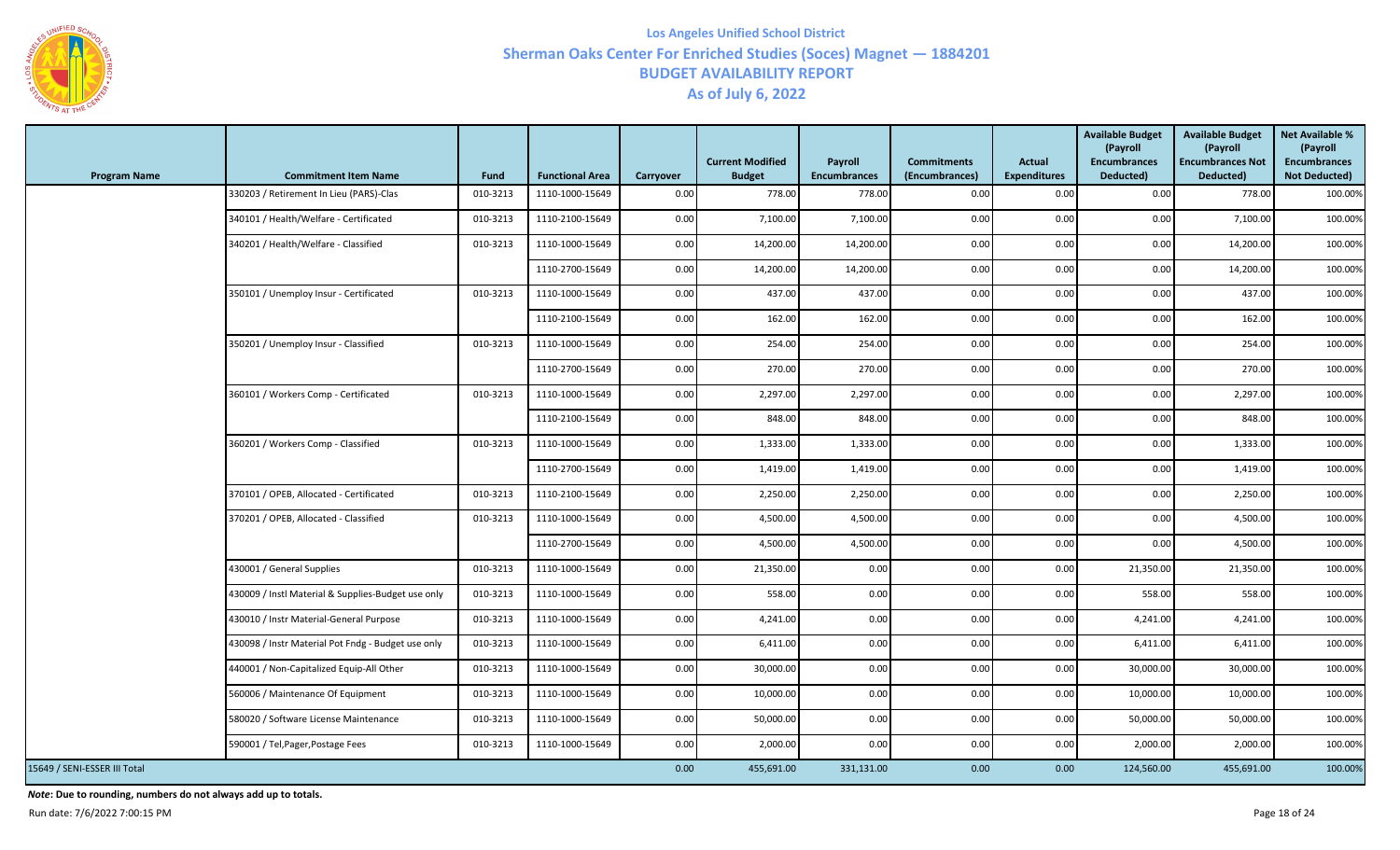

| <b>Program Name</b>                                         | <b>Commitment Item Name</b>              | Fund     | <b>Functional Area</b> | Carryover | <b>Current Modified</b><br><b>Budget</b> | Payroll<br><b>Encumbrances</b> | <b>Commitments</b><br>(Encumbrances) | <b>Actual</b><br><b>Expenditures</b> | <b>Available Budget</b><br>(Payroll<br><b>Encumbrances</b><br>Deducted) | <b>Available Budget</b><br>(Payroll<br><b>Encumbrances Not</b><br>Deducted) | <b>Net Available %</b><br>(Payroll<br><b>Encumbrances</b><br><b>Not Deducted)</b> |
|-------------------------------------------------------------|------------------------------------------|----------|------------------------|-----------|------------------------------------------|--------------------------------|--------------------------------------|--------------------------------------|-------------------------------------------------------------------------|-----------------------------------------------------------------------------|-----------------------------------------------------------------------------------|
| 15653 / Facility Upgrades and Custodial<br>Staffing-Oper    | 220001 / Maint/Oper Salaries - Regular   | 010-3213 | 0000-8100-15653        | 0.00      | 41,498.00                                | 41,498.00                      | 0.00                                 | 0.00                                 | 0.00                                                                    | 41,498.00                                                                   | 100.00%                                                                           |
|                                                             | 320201 / PERS - Classified               | 010-3213 | 0000-8100-15653        | 0.00      | 10,528.00                                | 10,528.00                      | 0.00                                 | 0.00                                 | 0.00                                                                    | 10,528.00                                                                   | 100.00%                                                                           |
|                                                             | 330201 / Social Security-Classified      | 010-3213 | 0000-8100-15653        | 0.00      | 2,573.00                                 | 2,573.00                       | 0.00                                 | 0.00                                 | 0.00                                                                    | 2,573.00                                                                    | 100.00%                                                                           |
|                                                             | 330202 / Medicare - Classified           | 010-3213 | 0000-8100-15653        | 0.00      | 602.00                                   | 602.00                         | 0.00                                 | 0.00                                 | 0.00                                                                    | 602.00                                                                      | 100.00%                                                                           |
|                                                             | 340201 / Health/Welfare - Classified     | 010-3213 | 0000-8100-15653        | 0.00      | 14,200.00                                | 14,200.00                      | 0.00                                 | 0.00                                 | 0.00                                                                    | 14,200.00                                                                   | 100.00%                                                                           |
|                                                             | 350201 / Unemploy Insur - Classified     | 010-3213 | 0000-8100-15653        | 0.00      | 208.00                                   | 208.00                         | 0.00                                 | 0.00                                 | 0.00                                                                    | 208.00                                                                      | 100.00%                                                                           |
|                                                             | 360201 / Workers Comp - Classified       | 010-3213 | 0000-8100-15653        | 0.00      | 1,092.00                                 | 1,092.00                       | 0.00                                 | 0.00                                 | 0.00                                                                    | 1,092.00                                                                    | 100.00%                                                                           |
|                                                             | 370201 / OPEB, Allocated - Classified    | 010-3213 | 0000-8100-15653        | 0.00      | 4,500.00                                 | 4,500.00                       | 0.00                                 | 0.00                                 | 0.00                                                                    | 4,500.00                                                                    | 100.00%                                                                           |
| 15653 / Facility Upgrades and Custodial Staffing-Oper Total |                                          |          |                        | 0.00      | 75,201.00                                | 75,201.00                      | 0.00                                 | 0.00                                 | 0.00                                                                    | 75,201.00                                                                   | 100.00%                                                                           |
| 15659 / School Site Family Engagement-<br><b>ESSER III</b>  | 430001 / General Supplies                | 010-3213 | 0000-2490-15659        | 0.00      | 2,997.00                                 | 0.00                           | 0.00                                 | 0.00                                 | 2,997.00                                                                | 2,997.00                                                                    | 100.00%                                                                           |
|                                                             | 440001 / Non-Capitalized Equip-All Other | 010-3213 | 0000-2490-15659        | 0.00      | 3,992.00                                 | 0.00                           | 0.00                                 | 0.00                                 | 3,992.00                                                                | 3,992.00                                                                    | 100.00%                                                                           |
|                                                             | 580020 / Software License Maintenance    | 010-3213 | 0000-2490-15659        | 0.00      | 3,570.00                                 | 0.00                           | 0.00                                 | 0.00                                 | 3,570.00                                                                | 3,570.00                                                                    | 100.00%                                                                           |
| 15659 / School Site Family Engagement-ESSER III Total       |                                          |          |                        | 0.00      | 10,559.00                                | 0.00                           | 0.00                                 | 0.00                                 | 10,559.00                                                               | 10,559.00                                                                   | 100.00%                                                                           |
| 15660 / Student Wellness and Mental Health<br>Supports      | 120021 / Guidance/Welfare Salaries-Reg   | 010-3213 | 0000-3110-15660        | 0.00      | 56,432.00                                | 56,432.00                      | 0.00                                 | 0.00                                 | 0.00                                                                    | 56,432.00                                                                   | 100.00%                                                                           |
|                                                             | 310101 / STRS - Certificated             | 010-3213 | 0000-3110-15660        | 0.00      | 10,780.00                                | 10,780.00                      | 0.00                                 | 0.00                                 | 0.00                                                                    | 10,780.00                                                                   | 100.00%                                                                           |
|                                                             | 330102 / Medicare - Certificated         | 010-3213 | 0000-3110-15660        | 0.00      | 819.00                                   | 819.00                         | 0.00                                 | 0.00                                 | 0.00                                                                    | 819.00                                                                      | 100.00%                                                                           |
|                                                             | 340101 / Health/Welfare - Certificated   | 010-3213 | 0000-3110-15660        | 0.00      | 8,520.00                                 | 8,520.00                       | 0.00                                 | 0.00                                 | 0.00                                                                    | 8,520.00                                                                    | 100.00%                                                                           |
|                                                             | 350101 / Unemploy Insur - Certificated   | 010-3213 | 0000-3110-15660        | 0.00      | 283.00                                   | 283.00                         | 0.00                                 | 0.00                                 | 0.00                                                                    | 283.00                                                                      | 100.00%                                                                           |
|                                                             | 360101 / Workers Comp - Certificated     | 010-3213 | 0000-3110-15660        | 0.00      | 1,485.00                                 | 1,485.00                       | 0.00                                 | 0.00                                 | 0.00                                                                    | 1,485.00                                                                    | 100.00%                                                                           |
|                                                             | 370101 / OPEB, Allocated - Certificated  | 010-3213 | 0000-3110-15660        | 0.00      | 2,700.00                                 | 2,700.00                       | 0.00                                 | 0.00                                 | 0.00                                                                    | 2,700.00                                                                    | 100.00%                                                                           |
| 15660 / Student Wellness and Mental Health Supports Total   |                                          |          |                        | 0.00      | 81,019.00                                | 81,019.00                      | 0.00                                 | 0.00                                 | 0.00                                                                    | 81,019.00                                                                   | 100.00%                                                                           |
| 15664 / Special Education-ESSER III                         | 130001 / School Admin Salaries - Regular | 010-3213 | 5760-2100-15664        | 0.00      | 54,712.00                                | 54,712.00                      | 0.00                                 | 0.00                                 | 0.00                                                                    | 54,712.00                                                                   | 100.00%                                                                           |
|                                                             | 310101 / STRS - Certificated             | 010-3213 | 5760-2100-15664        | 0.00      | 10,451.00                                | 10,451.00                      | 0.00                                 | 0.00                                 | 0.00                                                                    | 10,451.00                                                                   | 100.00%                                                                           |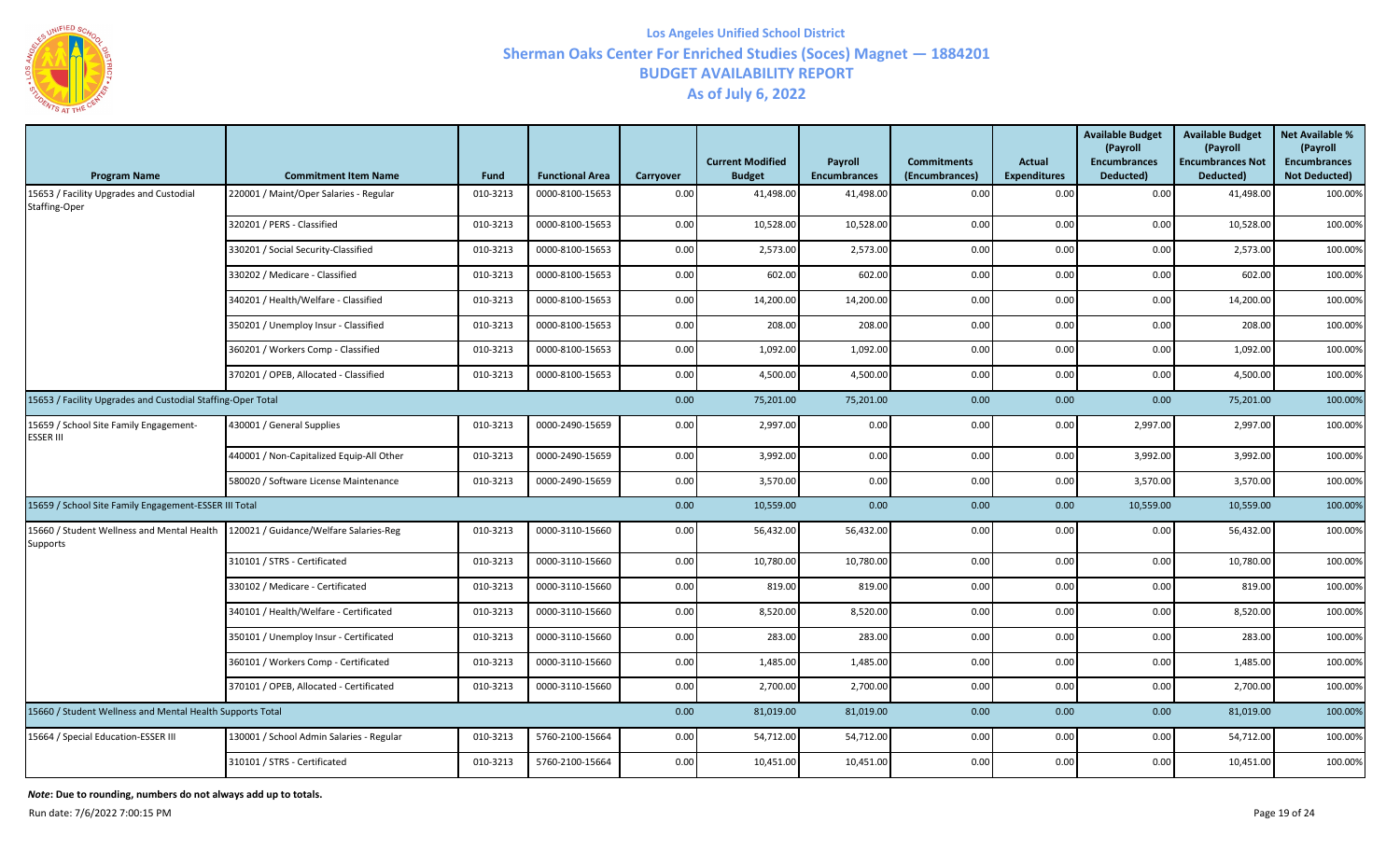

| <b>Program Name</b>                                      | <b>Commitment Item Name</b>              | <b>Fund</b> | <b>Functional Area</b> | Carryover | <b>Current Modified</b><br><b>Budget</b> | Payroll<br><b>Encumbrances</b> | <b>Commitments</b><br>(Encumbrances) | Actual<br><b>Expenditures</b> | <b>Available Budget</b><br>(Payroll<br><b>Encumbrances</b><br>Deducted) | <b>Available Budget</b><br>(Payroll<br><b>Encumbrances Not</b><br>Deducted) | <b>Net Available %</b><br>(Payroll<br><b>Encumbrances</b><br><b>Not Deducted)</b> |
|----------------------------------------------------------|------------------------------------------|-------------|------------------------|-----------|------------------------------------------|--------------------------------|--------------------------------------|-------------------------------|-------------------------------------------------------------------------|-----------------------------------------------------------------------------|-----------------------------------------------------------------------------------|
|                                                          | 330102 / Medicare - Certificated         | 010-3213    | 5760-2100-15664        | 0.00      | 794.00                                   | 794.00                         | 0.00                                 | 0.00                          | 0.00                                                                    | 794.00                                                                      | 100.00%                                                                           |
|                                                          | 340101 / Health/Welfare - Certificated   | 010-3213    | 5760-2100-15664        | 0.00      | 7,101.00                                 | 7,101.00                       | 0.00                                 | 0.00                          | 0.00                                                                    | 7,101.00                                                                    | 100.00%                                                                           |
|                                                          | 350101 / Unemploy Insur - Certificated   | 010-3213    | 5760-2100-15664        | 0.00      | 274.00                                   | 274.00                         | 0.00                                 | 0.00                          | 0.00                                                                    | 274.00                                                                      | 100.00%                                                                           |
|                                                          | 360101 / Workers Comp - Certificated     | 010-3213    | 5760-2100-15664        | 0.00      | 1,439.00                                 | 1,439.00                       | 0.00                                 | 0.00                          | 0.00                                                                    | 1,439.00                                                                    | 100.00%                                                                           |
|                                                          | 370101 / OPEB, Allocated - Certificated  | 010-3213    | 5760-2100-15664        | 0.00      | 2,250.00                                 | 2,250.00                       | 0.00                                 | 0.00                          | 0.00                                                                    | 2,250.00                                                                    | 100.00%                                                                           |
| 15664 / Special Education-ESSER III Total                |                                          |             |                        | 0.00      | 77,021.00                                | 77,021.00                      | 0.00                                 | 0.00                          | 0.00                                                                    | 77,021.00                                                                   | 100.00%                                                                           |
| 15690 / Mastery Learning Grading-ESSER III               | 110004 / Teacher Salaries - Supple/Other | 010-3213    | 1110-1000-15690        | 0.00      | 27,519.00                                | 27,519.00                      | 0.00                                 | 0.00                          | 0.00                                                                    | 27,519.00                                                                   | 100.00%                                                                           |
|                                                          | 310101 / STRS - Certificated             | 010-3213    | 1110-1000-15690        | 0.00      | 5,258.00                                 | 5,258.00                       | 0.00                                 | 0.00                          | 0.00                                                                    | 5,258.00                                                                    | 100.00%                                                                           |
|                                                          | 330102 / Medicare - Certificated         | 010-3213    | 1110-1000-15690        | 0.00      | 400.00                                   | 400.00                         | 0.00                                 | 0.00                          | 0.00                                                                    | 400.00                                                                      | 100.00%                                                                           |
|                                                          | 350101 / Unemploy Insur - Certificated   | 010-3213    | 1110-1000-15690        | 0.00      | 139.00                                   | 139.00                         | 0.00                                 | 0.00                          | 0.00                                                                    | 139.00                                                                      | 100.00%                                                                           |
|                                                          | 360101 / Workers Comp - Certificated     | 010-3213    | 1110-1000-15690        | 0.00      | 725.00                                   | 725.00                         | 0.00                                 | 0.00                          | 0.00                                                                    | 725.00                                                                      | 100.00%                                                                           |
| 15690 / Mastery Learning Grading-ESSER III Total         |                                          |             |                        | 0.00      | 34,041.00                                | 34,041.00                      | 0.00                                 | 0.00                          | 0.00                                                                    | 34,041.00                                                                   | 100.00%                                                                           |
| 17025 / Cafe Wrkrs School Nutrition Prog-<br>$S/B/T-Sch$ | 220021 / Food Services Salaries-Regular  | 130-5310    | 0000-3700-17025        | 0.00      | 203,082.00                               | 203,082.00                     | 0.00                                 | 0.00                          | 0.00                                                                    | 203,082.00                                                                  | 100.00%                                                                           |
|                                                          | 320201 / PERS - Classified               | 130-5310    | 0000-3700-17025        | 0.00      | 51,526.00                                | 51,526.00                      | 0.00                                 | 0.00                          | 0.00                                                                    | 51,526.00                                                                   | 100.00%                                                                           |
|                                                          | 330201 / Social Security-Classified      | 130-5310    | 0000-3700-17025        | 0.00      | 12,595.00                                | 12,595.00                      | 0.00                                 | 0.00                          | 0.00                                                                    | 12,595.00                                                                   | 100.00%                                                                           |
|                                                          | 330202 / Medicare - Classified           | 130-5310    | 0000-3700-17025        | 0.00      | 2,953.00                                 | 2,953.00                       | 0.00                                 | 0.00                          | 0.00                                                                    | 2,953.00                                                                    | 100.00%                                                                           |
|                                                          | 340201 / Health/Welfare - Classified     | 130-5310    | 0000-3700-17025        | 0.00      | 156,200.00                               | 156,200.00                     | 0.00                                 | 0.00                          | 0.00                                                                    | 156,200.00                                                                  | 100.00%                                                                           |
|                                                          | 350201 / Unemploy Insur - Classified     | 130-5310    | 0000-3700-17025        | 0.00      | 1,025.00                                 | 1,025.00                       | 0.00                                 | 0.00                          | 0.00                                                                    | 1,025.00                                                                    | 100.00%                                                                           |
|                                                          | 360201 / Workers Comp - Classified       | 130-5310    | 0000-3700-17025        | 0.00      | 5,343.00                                 | 5,343.00                       | 0.00                                 | 0.00                          | 0.00                                                                    | 5,343.00                                                                    | 100.00%                                                                           |
|                                                          | 370201 / OPEB, Allocated - Classified    | 130-5310    | 0000-3700-17025        | 0.00      | 49,500.00                                | 49,500.00                      | 0.00                                 | 0.00                          | 0.00                                                                    | 49,500.00                                                                   | 100.00%                                                                           |
| 17025 / Cafe Wrkrs School Nutrition Prog-S/B/T-Sch Total |                                          |             |                        | 0.00      | 482,224.00                               | 482,224.00                     | 0.00                                 | 0.00                          | 0.00                                                                    | 482,224.00                                                                  | 100.00%                                                                           |
| 7000R / Perkins Inst-Engineering Design S                | 440001 / Non-Capitalized Equip-All Other | 010-3550    | 3800-1000-7000R        | 3,785.00  | 3,785.00                                 | 0.00                           | 0.00                                 | 0.00                          | 3,785.00                                                                | 3,785.00                                                                    | 100.00%                                                                           |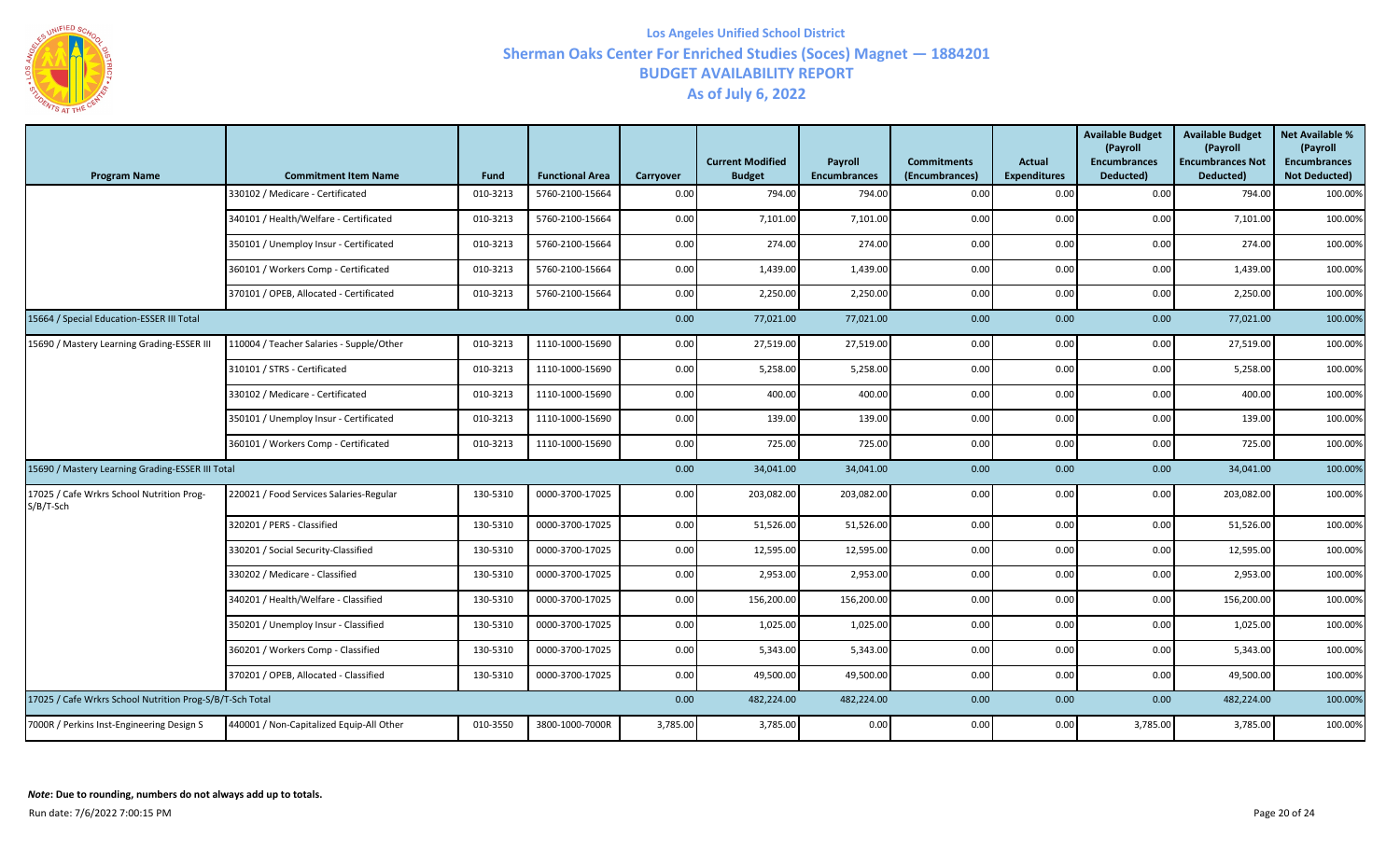

| <b>Program Name</b>                                   | <b>Commitment Item Name</b>             | <b>Fund</b> | <b>Functional Area</b> | Carryover | <b>Current Modified</b><br><b>Budget</b> | Payroll<br><b>Encumbrances</b> | <b>Commitments</b><br>(Encumbrances) | <b>Actual</b><br><b>Expenditures</b> | <b>Available Budget</b><br>(Payroll<br><b>Encumbrances</b><br>Deducted) | <b>Available Budget</b><br>(Payroll<br><b>Encumbrances Not</b><br>Deducted) | <b>Net Available %</b><br>(Payroll<br><b>Encumbrances</b><br><b>Not Deducted)</b> |
|-------------------------------------------------------|-----------------------------------------|-------------|------------------------|-----------|------------------------------------------|--------------------------------|--------------------------------------|--------------------------------------|-------------------------------------------------------------------------|-----------------------------------------------------------------------------|-----------------------------------------------------------------------------------|
|                                                       | 731001 / Indirect Support-General Fund  | 010-3550    | 3800-7210-7000R        | 188.00    | 188.00                                   | 0.00                           | 0.00                                 | 0.00                                 | 188.00                                                                  | 188.00                                                                      | 100.00%                                                                           |
| 7000R / Perkins Inst-Engineering Design S Total       |                                         |             |                        | 3,973.00  | 3,973.00                                 | 0.00                           | 0.00                                 | 0.00                                 | 3,973.00                                                                | 3,973.00                                                                    | 100.00%                                                                           |
| 7001E / Perkins Inst-Food Service Hospitality         | 640001 / All Other Equipment            | 010-3550    | 3800-1000-7001E        | 40,404.00 | 40,404.00                                | 0.00                           | 0.00                                 | 0.00                                 | 40,404.00                                                               | 40,404.00                                                                   | 100.00%                                                                           |
| 7001E / Perkins Inst-Food Service Hospitality S Total |                                         |             |                        | 40,404.00 | 40,404.00                                | 0.00                           | 0.00                                 | 0.00                                 | 40,404.00                                                               | 40,404.00                                                                   | 100.00%                                                                           |
| 712E8 / CTEIG-Engineering Design S                    | 430010 / Instr Material-General Purpose | 010-6387    | 3800-1000-712E8        | 1.00      | 1.00                                     | 0.00                           | 0.00                                 | 0.00                                 | 1.00                                                                    | 1.00                                                                        | 100.00%                                                                           |
|                                                       | 731001 / Indirect Support-General Fund  | 010-6387    | 3800-7210-712E8        | 1.00      | 1.00                                     | 0.00                           | 0.00                                 | 0.00                                 | 1.00                                                                    | 1.00                                                                        | 100.00%                                                                           |
| 712E8 / CTEIG-Engineering Design S Total              |                                         |             |                        | 2.00      | 2.00                                     | 0.00                           | 0.00                                 | 0.00                                 | 2.00                                                                    | 2.00                                                                        | 100.00%                                                                           |
| 7E046 / CE-NCLB T1 Sch-Parent Invlmnt                 | 430001 / General Supplies               | 010-3010    | 1110-1000-7E046        | 0.00      | 9,870.00                                 | 0.00                           | 0.00                                 | 0.00                                 | 9,870.00                                                                | 9,870.00                                                                    | 100.00%                                                                           |
| 7E046 / CE-NCLB T1 Sch-Parent Invlmnt Total           |                                         |             |                        | 0.00      | 9,870.00                                 | 0.00                           | 0.00                                 | 0.00                                 | 9,870.00                                                                | 9,870.00                                                                    | 100.00%                                                                           |
| 7E129 / CTEIG-Food Services and Hospitality S         | 430010 / Instr Material-General Purpose | 010-6387    | 3800-1000-7E129        | 14.00     | 14.00                                    | 0.00                           | 0.00                                 | 0.00                                 | 14.00                                                                   | 14.00                                                                       | 100.00%                                                                           |
|                                                       | 640001 / All Other Equipment            | 010-6387    | 3800-1000-7E129        | 1.00      | 1.00                                     | 0.00                           | 0.00                                 | 0.00                                 | 1.00                                                                    | 1.00                                                                        | 100.00%                                                                           |
|                                                       | 731001 / Indirect Support-General Fund  | 010-6387    | 3800-7210-7E129        | 1.00      | 1.00                                     | 0.00                           | 0.00                                 | 0.00                                 | 1.00                                                                    | 1.00                                                                        | 100.00%                                                                           |
| 7E129 / CTEIG-Food Services and Hospitality S Total   |                                         |             |                        | 16.00     | 16.00                                    | 0.00                           | 0.00                                 | 0.00                                 | 16.00                                                                   | 16.00                                                                       | 100.00%                                                                           |
| 7R209 / Perkins SP-Engineering Design S               | 110005 / Teacher Assistant Salaries     | 010-3550    | 3800-1000-7R209        | 0.00      | 18,267.00                                | 18,267.00                      | 0.00                                 | 0.00                                 | 0.00                                                                    | 18,267.00                                                                   | 100.00%                                                                           |
|                                                       | 310101 / STRS - Certificated            | 010-3550    | 3800-1000-7R209        | 0.00      | 21.00                                    | 21.00                          | 0.00                                 | 0.00                                 | 0.00                                                                    | 21.00                                                                       | 100.00%                                                                           |
|                                                       | 330101 / Social Security -Certificated  | 010-3550    | 3800-1000-7R209        | 0.00      | 21.00                                    | 21.00                          | 0.00                                 | 0.00                                 | 0.00                                                                    | 21.00                                                                       | 100.00%                                                                           |
|                                                       | 330102 / Medicare - Certificated        | 010-3550    | 3800-1000-7R209        | 0.00      | 265.00                                   | 265.00                         | 0.00                                 | 0.00                                 | 0.00                                                                    | 265.00                                                                      | 100.00%                                                                           |
|                                                       | 330103 / Retirement In Lieu (PARS)-Cert | 010-3550    | 3800-1000-7R209        | 0.00      | 685.00                                   | 685.00                         | 0.00                                 | 0.00                                 | 0.00                                                                    | 685.00                                                                      | 100.00%                                                                           |
|                                                       | 340101 / Health/Welfare - Certificated  | 010-3550    | 3800-1000-7R209        | 0.00      | 5,677.00                                 | 5,677.00                       | 0.00                                 | 0.00                                 | 0.00                                                                    | 5,677.00                                                                    | 100.00%                                                                           |
|                                                       | 350101 / Unemploy Insur - Certificated  | 010-3550    | 3800-1000-7R209        | 0.00      | 92.00                                    | 92.00                          | 0.00                                 | 0.00                                 | 0.00                                                                    | 92.00                                                                       | 100.00%                                                                           |
|                                                       | 360101 / Workers Comp - Certificated    | 010-3550    | 3800-1000-7R209        | 0.00      | 481.00                                   | 481.00                         | 0.00                                 | 0.00                                 | 0.00                                                                    | 481.00                                                                      | 100.00%                                                                           |
| 7R209 / Perkins SP-Engineering Design S Total         |                                         |             |                        | 0.00      | 25,509.00                                | 25,509.00                      | 0.00                                 | 0.00                                 | 0.00                                                                    | 25,509.00                                                                   | 100.00%                                                                           |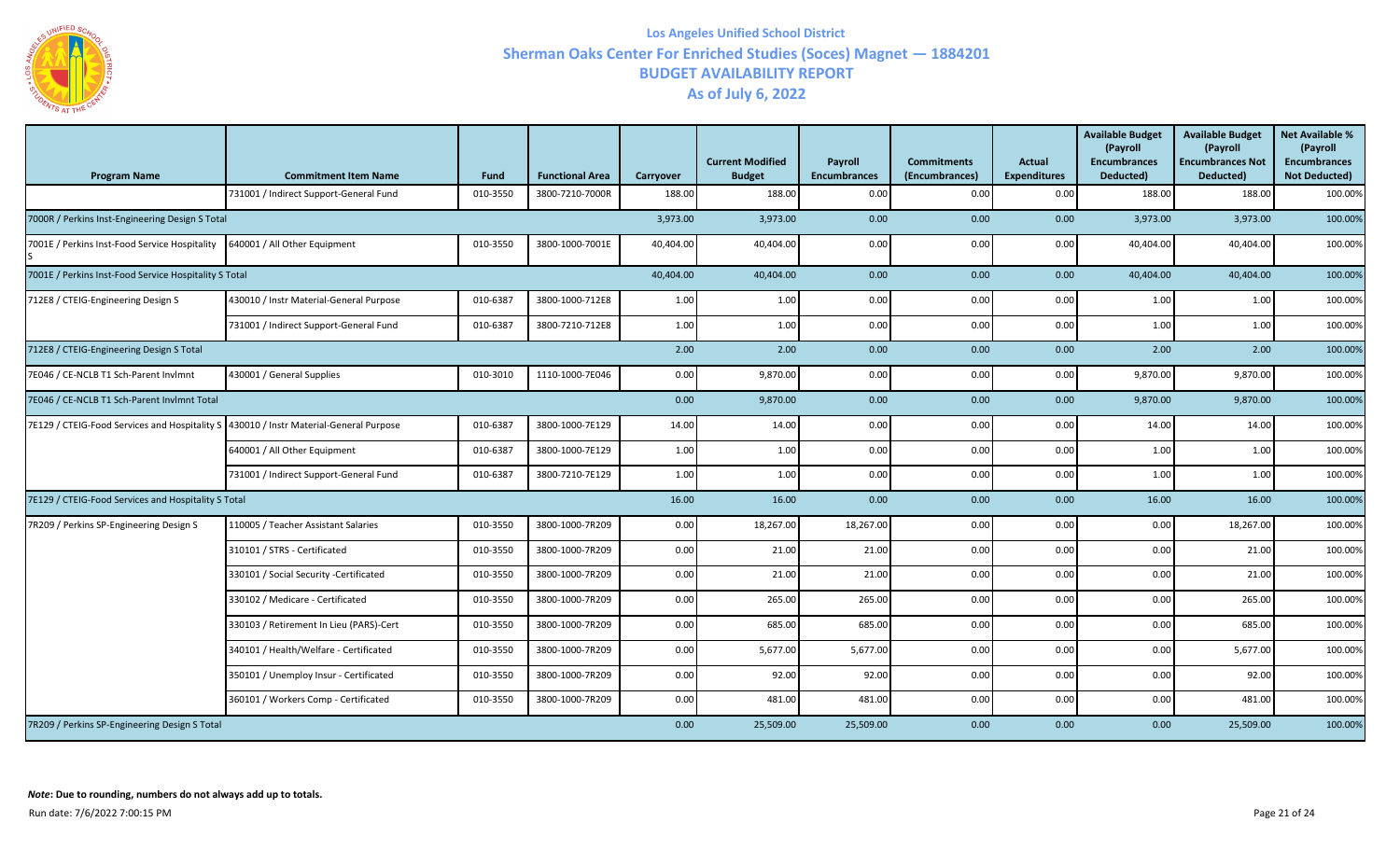

| <b>Program Name</b>        | <b>Commitment Item Name</b>                | <b>Fund</b> | <b>Functional Area</b> | Carryover | <b>Current Modified</b><br><b>Budget</b> | Payroll<br><b>Encumbrances</b> | <b>Commitments</b><br>(Encumbrances) | Actual<br><b>Expenditures</b> | <b>Available Budget</b><br>(Payroll<br><b>Encumbrances</b><br>Deducted) | <b>Available Budget</b><br>(Payroll<br><b>Encumbrances Not</b><br>Deducted) | <b>Net Available %</b><br>(Payroll<br><b>Encumbrances</b><br><b>Not Deducted)</b> |
|----------------------------|--------------------------------------------|-------------|------------------------|-----------|------------------------------------------|--------------------------------|--------------------------------------|-------------------------------|-------------------------------------------------------------------------|-----------------------------------------------------------------------------|-----------------------------------------------------------------------------------|
| 7S046 / CE-NCLB T1 Schools | 110004 / Teacher Salaries - Supple/Other   | 010-3010    | 1110-1000-7S046        | 0.00      | 44,621.00                                | 44,621.00                      | 0.00                                 | 0.00                          | 0.00                                                                    | 44,621.00                                                                   | 100.00%                                                                           |
|                            | 120021 / Guidance/Welfare Salaries-Reg     | 010-3010    | 1110-3110-7S046        | 0.00      | 163,684.00                               | 163,684.00                     | 0.00                                 | 0.00                          | 0.00                                                                    | 163,684.00                                                                  | 100.00%                                                                           |
|                            | 120024 / Guidance/Welfare Salaries-Supp    | 010-3010    | 1110-3110-75046        | 0.00      | 9,113.00                                 | 9,113.00                       | 0.00                                 | 0.00                          | 0.00                                                                    | 9,113.00                                                                    | 100.00%                                                                           |
|                            | 190001 / Other Cert Salaries - Regular     | 010-3010    | 1110-2100-7S046        | 0.00      | 134,082.00                               | 134,082.00                     | 0.00                                 | 0.00                          | 0.00                                                                    | 134,082.00                                                                  | 100.00%                                                                           |
|                            | 190004 / Other Cert Salaries - Supple      | 010-3010    | 1110-2100-75046        | 0.00      | 14,347.00                                | 14,347.00                      | 0.00                                 | 0.00                          | 0.00                                                                    | 14,347.00                                                                   | 100.00%                                                                           |
|                            | 210001 / Instruct Aides Salaries - Regular | 010-3010    | 1110-1000-7S046        | 0.00      | 33,630.00                                | 33,630.00                      | 0.00                                 | 0.00                          | 0.00                                                                    | 33,630.00                                                                   | 100.00%                                                                           |
|                            | 240001 / Office Pers Salaries - Regular    | 010-3010    | 1110-2700-7S046        | 0.00      | 40,278.00                                | 40,278.00                      | 0.00                                 | 0.00                          | 0.00                                                                    | 40,278.00                                                                   | 100.00%                                                                           |
|                            | 310101 / STRS - Certificated               | 010-3010    | 1110-1000-75046        | 0.00      | 8,524.00                                 | 8,524.00                       | 0.00                                 | 0.00                          | 0.00                                                                    | 8,524.00                                                                    | 100.00%                                                                           |
|                            |                                            |             | 1110-2100-75046        | 0.00      | 28,351.00                                | 28,351.00                      | 0.00                                 | 0.00                          | 0.00                                                                    | 28,351.00                                                                   | 100.00%                                                                           |
|                            |                                            |             | 1110-3110-75046        | 0.00      | 33,005.00                                | 33,005.00                      | 0.00                                 | 0.00                          | 0.00                                                                    | 33,005.00                                                                   | 100.00%                                                                           |
|                            | 320201 / PERS - Classified                 | 010-3010    | 1110-2700-7S046        | 0.00      | 10,219.00                                | 10,219.00                      | 0.00                                 | 0.00                          | 0.00                                                                    | 10,219.00                                                                   | 100.00%                                                                           |
|                            | 330102 / Medicare - Certificated           | 010-3010    | 1110-1000-7S046        | 0.00      | 648.00                                   | 648.00                         | 0.00                                 | 0.00                          | 0.00                                                                    | 648.00                                                                      | 100.00%                                                                           |
|                            |                                            |             | 1110-2100-75046        | 0.00      | 2,155.00                                 | 2,155.00                       | 0.00                                 | 0.00                          | 0.00                                                                    | 2,155.00                                                                    | 100.00%                                                                           |
|                            |                                            |             | 1110-3110-7S046        | 0.00      | 2,507.00                                 | 2,507.00                       | 0.00                                 | 0.00                          | 0.00                                                                    | 2,507.00                                                                    | 100.00%                                                                           |
|                            | 330201 / Social Security-Classified        | 010-3010    | 1110-2700-7S046        | 0.00      | 2,498.00                                 | 2,498.00                       | 0.00                                 | 0.00                          | 0.00                                                                    | 2,498.00                                                                    | 100.00%                                                                           |
|                            | 330202 / Medicare - Classified             | 010-3010    | 1110-1000-7S046        | 0.00      | 489.00                                   | 489.00                         | 0.00                                 | 0.00                          | 0.00                                                                    | 489.00                                                                      | 100.00%                                                                           |
|                            |                                            |             | 1110-2700-75046        | 0.00      | 585.00                                   | 585.00                         | 0.00                                 | 0.00                          | 0.00                                                                    | 585.00                                                                      | 100.00%                                                                           |
|                            | 330203 / Retirement In Lieu (PARS)-Clas    | 010-3010    | 1110-1000-75046        | 0.00      | 1,263.00                                 | 1,263.00                       | 0.00                                 | 0.00                          | 0.00                                                                    | 1,263.00                                                                    | 100.00%                                                                           |
|                            | 340101 / Health/Welfare - Certificated     | 010-3010    | 1110-2100-7S046        | 0.00      | 21,300.00                                | 21,300.00                      | 0.00                                 | 0.00                          | 0.00                                                                    | 21,300.00                                                                   | 100.00%                                                                           |
|                            |                                            |             | 1110-3110-75046        | 0.00      | 28,400.00                                | 28,400.00                      | 0.00                                 | 0.00                          | 0.00                                                                    | 28,400.00                                                                   | 100.00%                                                                           |
|                            | 340201 / Health/Welfare - Classified       | 010-3010    | 1110-2700-75046        | 0.00      | 14,200.00                                | 14,200.00                      | 0.00                                 | 0.00                          | 0.00                                                                    | 14,200.00                                                                   | 100.00%                                                                           |
|                            | 350101 / Unemploy Insur - Certificated     | 010-3010    | 1110-1000-75046        | 0.00      | 224.00                                   | 224.00                         | 0.00                                 | 0.00                          | 0.00                                                                    | 224.00                                                                      | 100.00%                                                                           |
|                            |                                            |             | 1110-2100-7S046        | 0.00      | 744.00                                   | 744.00                         | 0.00                                 | 0.00                          | 0.00                                                                    | 744.00                                                                      | 100.00%                                                                           |
|                            |                                            |             | 1110-3110-7S046        | 0.00      | 866.00                                   | 866.00                         | 0.00                                 | 0.00                          | 0.00                                                                    | 866.00                                                                      | 100.00%                                                                           |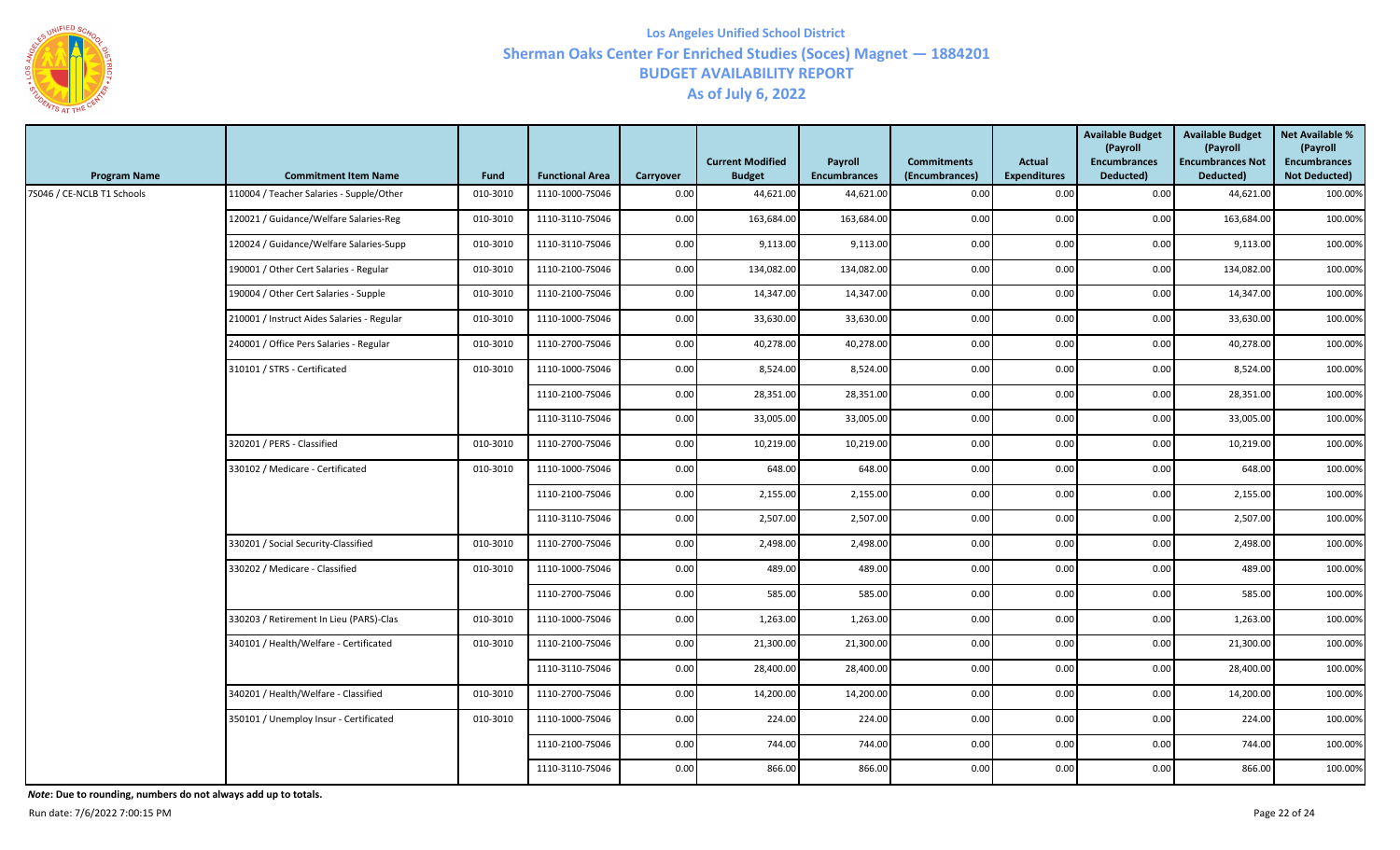

| <b>Program Name</b>                              | <b>Commitment Item Name</b>                        | Fund     | <b>Functional Area</b> | Carryover | <b>Current Modified</b><br><b>Budget</b> | Payroll<br><b>Encumbrances</b> | <b>Commitments</b><br>(Encumbrances) | <b>Actual</b><br><b>Expenditures</b> | <b>Available Budget</b><br>(Payroll<br><b>Encumbrances</b><br>Deducted) | <b>Available Budget</b><br>(Payroll<br><b>Encumbrances Not</b><br>Deducted) | <b>Net Available %</b><br>(Payroll<br><b>Encumbrances</b><br><b>Not Deducted)</b> |
|--------------------------------------------------|----------------------------------------------------|----------|------------------------|-----------|------------------------------------------|--------------------------------|--------------------------------------|--------------------------------------|-------------------------------------------------------------------------|-----------------------------------------------------------------------------|-----------------------------------------------------------------------------------|
|                                                  | 350201 / Unemploy Insur - Classified               | 010-3010 | 1110-1000-7S046        | 0.00      | 171.00                                   | 171.00                         | 0.00                                 | 0.00                                 | 0.00                                                                    | 171.00                                                                      | 100.00%                                                                           |
|                                                  |                                                    |          | 1110-2700-7S046        | 0.00      | 202.00                                   | 202.00                         | 0.00                                 | 0.00                                 | 0.00                                                                    | 202.00                                                                      | 100.00%                                                                           |
|                                                  | 360101 / Workers Comp - Certificated               | 010-3010 | 1110-1000-7S046        | 0.00      | 1,174.00                                 | 1,174.00                       | 0.00                                 | 0.00                                 | 0.00                                                                    | 1,174.00                                                                    | 100.00%                                                                           |
|                                                  |                                                    |          | 1110-2100-7S046        | 0.00      | 3,906.00                                 | 3,906.00                       | $0.00\,$                             | 0.00                                 | 0.00                                                                    | 3,906.00                                                                    | 100.00%                                                                           |
|                                                  |                                                    |          | 1110-3110-7S046        | 0.00      | 4,546.00                                 | 4,546.00                       | 0.00                                 | 0.00                                 | 0.00                                                                    | 4,546.00                                                                    | 100.00%                                                                           |
|                                                  | 360201 / Workers Comp - Classified                 | 010-3010 | 1110-1000-7S046        | 0.00      | 885.00                                   | 885.00                         | 0.00                                 | 0.00                                 | 0.00                                                                    | 885.00                                                                      | 100.00%                                                                           |
|                                                  |                                                    |          | 1110-2700-7S046        | 0.00      | 1,060.00                                 | 1,060.00                       | 0.00                                 | 0.00                                 | 0.00                                                                    | 1,060.00                                                                    | 100.00%                                                                           |
|                                                  | 370101 / OPEB, Allocated - Certificated            | 010-3010 | 1110-2100-7S046        | 0.00      | 6,750.00                                 | 6,750.00                       | 0.00                                 | 0.00                                 | 0.00                                                                    | 6,750.00                                                                    | 100.00%                                                                           |
|                                                  |                                                    |          | 1110-3110-7S046        | 0.00      | 9,000.00                                 | 9,000.00                       | 0.00                                 | 0.00                                 | 0.00                                                                    | 9,000.00                                                                    | 100.00%                                                                           |
|                                                  | 370201 / OPEB, Allocated - Classified              | 010-3010 | 1110-2700-7S046        | 0.00      | 4,500.00                                 | 4,500.00                       | 0.00                                 | 0.00                                 | 0.00                                                                    | 4,500.00                                                                    | 100.00%                                                                           |
|                                                  | 430098 / Instr Material Pot Fndg - Budget use only | 010-3010 | 1110-1000-7S046        | 0.00      | 16,615.00                                | 0.00                           | 0.00                                 | 0.00                                 | 16,615.00                                                               | 16,615.00                                                                   | 100.00%                                                                           |
|                                                  | 440001 / Non-Capitalized Equip-All Other           | 010-3010 | 1110-1000-7S046        | 0.00      | 29,088.00                                | 0.00                           | 0.00                                 | 0.00                                 | 29,088.00                                                               | 29,088.00                                                                   | 100.00%                                                                           |
|                                                  | 520002 / Travel/Conference Attendance              | 010-3010 | 1110-2100-7S046        | 0.00      | 7,400.00                                 | 0.00                           | 1,446.00                             | 0.00                                 | 5,954.00                                                                | 5,954.00                                                                    | 80.45%                                                                            |
| 7S046 / CE-NCLB T1 Schools Total                 |                                                    |          |                        | 0.00      | 681,030.00                               | 627,927.00                     | 1,446.00                             | 0.00                                 | 51,657.00                                                               | 679,584.00                                                                  | 99.79%                                                                            |
| 7T124 / CE-TI-College and Career Coach-Sch       | 190001 / Other Cert Salaries - Regular             | 010-3010 | 1110-2100-7T124        | 0.00      | 44,623.00                                | 44,623.00                      | 0.00                                 | 0.00                                 | 0.00                                                                    | 44,623.00                                                                   | 100.00%                                                                           |
|                                                  | 190004 / Other Cert Salaries - Supple              | 010-3010 | 1110-2100-7T124        | 0.00      | 635.00                                   | 635.00                         | 0.00                                 | 0.00                                 | 0.00                                                                    | 635.00                                                                      | 100.00%                                                                           |
|                                                  | 310101 / STRS - Certificated                       | 010-3010 | 1110-2100-7T124        | 0.00      | 8,645.00                                 | 8,645.00                       | 0.00                                 | 0.00                                 | 0.00                                                                    | 8,645.00                                                                    | 100.00%                                                                           |
|                                                  | 330102 / Medicare - Certificated                   | 010-3010 | 1110-2100-7T124        | 0.00      | 658.00                                   | 658.00                         | 0.00                                 | 0.00                                 | 0.00                                                                    | 658.00                                                                      | 100.00%                                                                           |
|                                                  | 340101 / Health/Welfare - Certificated             | 010-3010 | 1110-2100-7T124        | 0.00      | 7,100.00                                 | 7,100.00                       | 0.00                                 | 0.00                                 | 0.00                                                                    | 7,100.00                                                                    | 100.00%                                                                           |
|                                                  | 350101 / Unemploy Insur - Certificated             | 010-3010 | 1110-2100-7T124        | 0.00      | 228.00                                   | 228.00                         | 0.00                                 | 0.00                                 | 0.00                                                                    | 228.00                                                                      | 100.00%                                                                           |
|                                                  | 360101 / Workers Comp - Certificated               | 010-3010 | 1110-2100-7T124        | 0.00      | 1,191.00                                 | 1,191.00                       | 0.00                                 | 0.00                                 | 0.00                                                                    | 1,191.00                                                                    | 100.00%                                                                           |
|                                                  | 370101 / OPEB, Allocated - Certificated            | 010-3010 | 1110-2100-7T124        | 0.00      | 2,250.00                                 | 2,250.00                       | 0.00                                 | 0.00                                 | 0.00                                                                    | 2,250.00                                                                    | 100.00%                                                                           |
| 7T124 / CE-TI-College and Career Coach-Sch Total |                                                    |          |                        | 0.00      | 65,330.00                                | 65,330.00                      | 0.00                                 | 0.00                                 | 0.00                                                                    | 65,330.00                                                                   | 100.00%                                                                           |